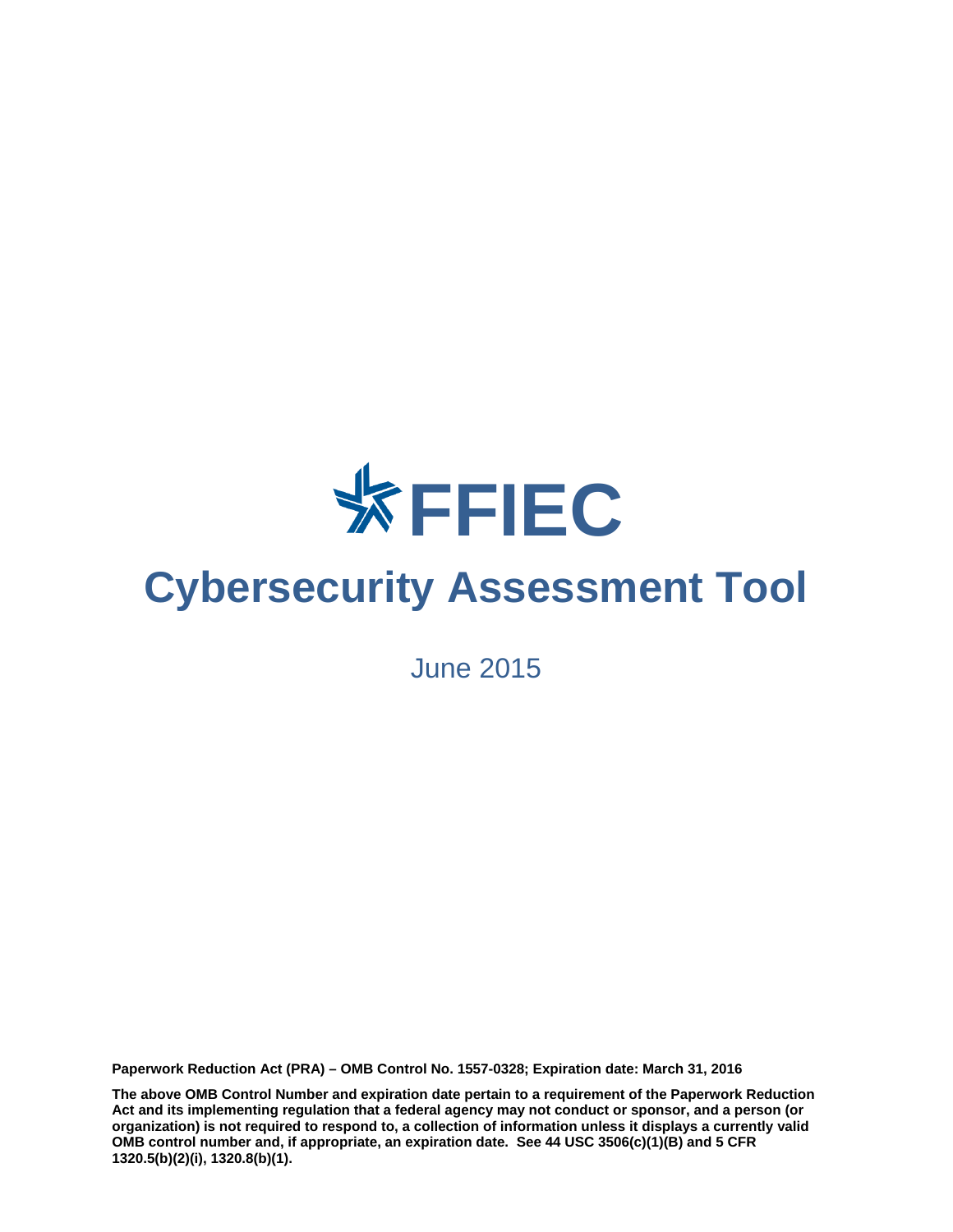## **Contents**

## **Additional Resources**

Overview for Chief Executive Officers and Boards of Directors Appendix A: Mapping Baseline Statements to FFIEC IT Examination Handbook Appendix B: Mapping Cybersecurity Assessment Tool to NIST Cybersecurity Framework Appendix C: Glossary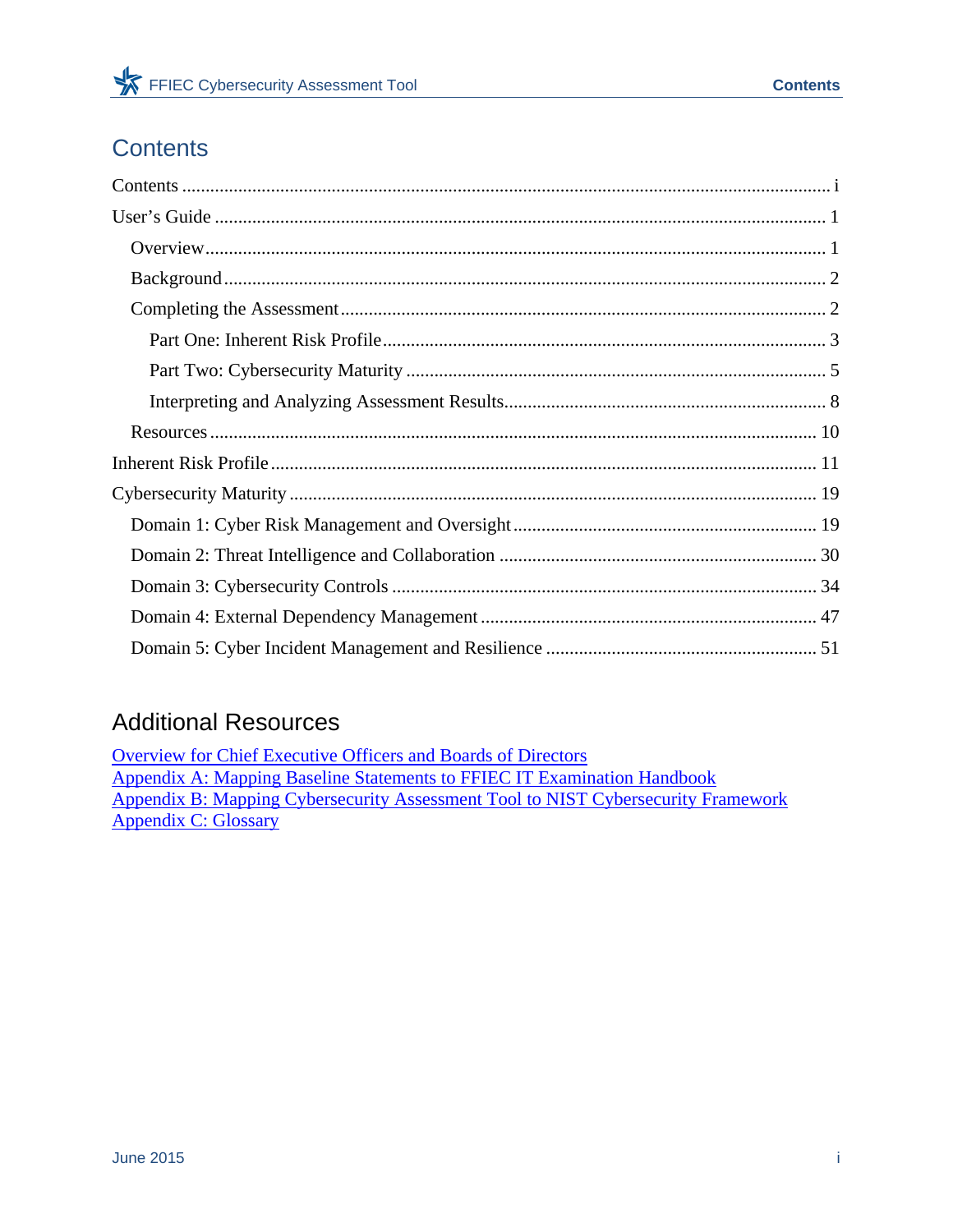## **User's Guide**

## **Overview**

In light of the increasing volume and sophistication of cyber threats, the Federal Financial Institutions Examination Council<sup>1</sup> (FFIEC) developed the Cybersecurity Assessment Tool (Assessment), on behalf of its members, to help institutions identify their risks and determine their cybersecurity maturity.

The content of the Assessment is consistent with the principles of the *FFIEC Information Technology Examination Handbook (IT Handbook)* and the National Institute of Standards and Technology (NIST) Cybersecurity Framework, $2$  as well as industry accepted cybersecurity practices. The Assessment provides institutions with a repeatable and measureable process to inform management of their institution's risks and cybersecurity preparedness.

The Assessment consists of two parts: Inherent Risk Profile and Cybersecurity Maturity. The Inherent Risk Profile identifies the institution's inherent risk before implementing controls. The Cybersecurity Maturity includes domains, assessment factors, components, and individual declarative statements across five maturity levels to identify specific controls and practices that are in place. While management can determine the institution's maturity level in each domain, the Assessment is not designed to identify an overall cybersecurity maturity level.

To complete the Assessment, management first assesses the institution's inherent risk profile based on five categories:

- Technologies and Connection Types
- Delivery Channels
- Online/Mobile Products and Technology Services
- Organizational Characteristics
- External Threats

Management then evaluates the institution's Cybersecurity Maturity level for each of five domains:

- Cyber Risk Management and Oversight
- Threat Intelligence and Collaboration
- Cybersecurity Controls
- External Dependency Management
- Cyber Incident Management and Resilience

 $\overline{\phantom{a}}$ 

<sup>&</sup>lt;sup>1</sup> The FFIEC comprises the principals of the following: The Board of Governors of the Federal Reserve System, Federal Deposit Insurance Corporation, National Credit Union Administration, Office of the Comptroller of the Currency, Consumer Financial Protection Bureau, and State Liaison Committee.

<sup>&</sup>lt;sup>2</sup> A mapping is available in **Appendix B: Mapping Cybersecurity Assessment Tool to the NIST Cybersecurity** Framework. NIST reviewed and provided input on the mapping to ensure consistency with Framework principles and to highlight the complementary nature of the two resources.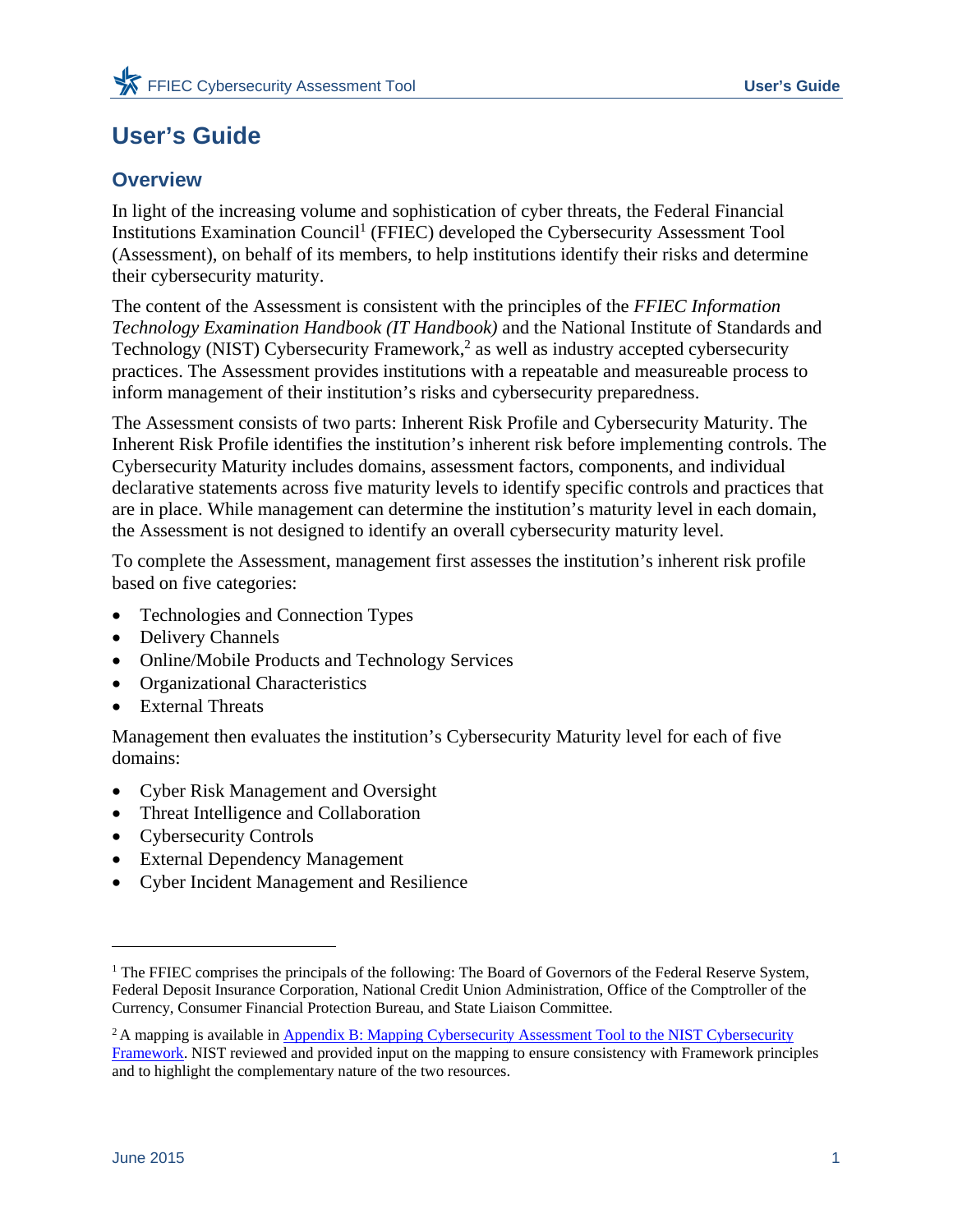By reviewing both the institution's inherent risk profile and maturity levels across the domains, management can determine whether its maturity levels are appropriate in relation to its risk. If not, the institution may take action either to reduce the level of risk or to increase the levels of maturity. This process is intended to complement, not replace, an institution's risk management process and cybersecurity program.

## **Background**

The Assessment is based on the cybersecurity assessment that the FFIEC members piloted in 2014, which was designed to evaluate community institutions' preparedness to mitigate cyber risks. NIST defines cybersecurity as "the process of protecting information by preventing, detecting, and responding to attacks." As part of cybersecurity, institutions should consider managing internal and external threats and vulnerabilities to protect infrastructure and information assets. The definition builds on information security as defined in FFIEC guidance.

Cyber incidents can have financial, operational, legal, and reputational impact. Recent highprofile cyber attacks demonstrate that cyber incidents can significantly affect capital and earnings. Costs may include forensic investigations, public relations campaigns, legal fees, consumer credit monitoring, and technology changes. As such, cybersecurity needs to be integrated throughout an institution as part of enterprise-wide governance processes, information security, business continuity, and third-party risk management. For example, an institution's cybersecurity policies may be incorporated within the information security program. In addition, cybersecurity roles and processes referred to in the Assessment may be separate roles within the security group (or outsourced) or may be part of broader roles across the institution.

## **Completing the Assessment**

The Assessment is designed to provide a measurable and repeatable process to assess an institution's level of cybersecurity risk and preparedness. Part one of this Assessment is the Inherent Risk Profile, which identifies an institution's inherent risk relevant to cyber risks. Part two is the Cybersecurity Maturity, which determines an institution's current state of cybersecurity preparedness represented by maturity levels across five domains. For this Assessment to be an effective risk management tool, an institution may want to complete it periodically and as significant operational and technological changes occur.

Cyber risk programs build upon and align existing information security, business continuity, and disaster recovery programs. The Assessment is intended to be used primarily on an enterprisewide basis and when introducing new products and services as follows:

- **Enterprise-wide.** Management may review the Inherent Risk Profile and the declarative statements to understand which policies, procedures, processes, and controls are in place enterprise-wide and where gaps may exist. Following this review, management can determine appropriate maturity levels for the institution in each domain or the target state for Cybersecurity Maturity. Management can then develop action plans for achieving the target state.
- **New products, services, or initiatives.** Using the Assessment before launching a new product, service, or initiative can help management understand how these might affect the institution's inherent risk profile and resulting desired maturity levels.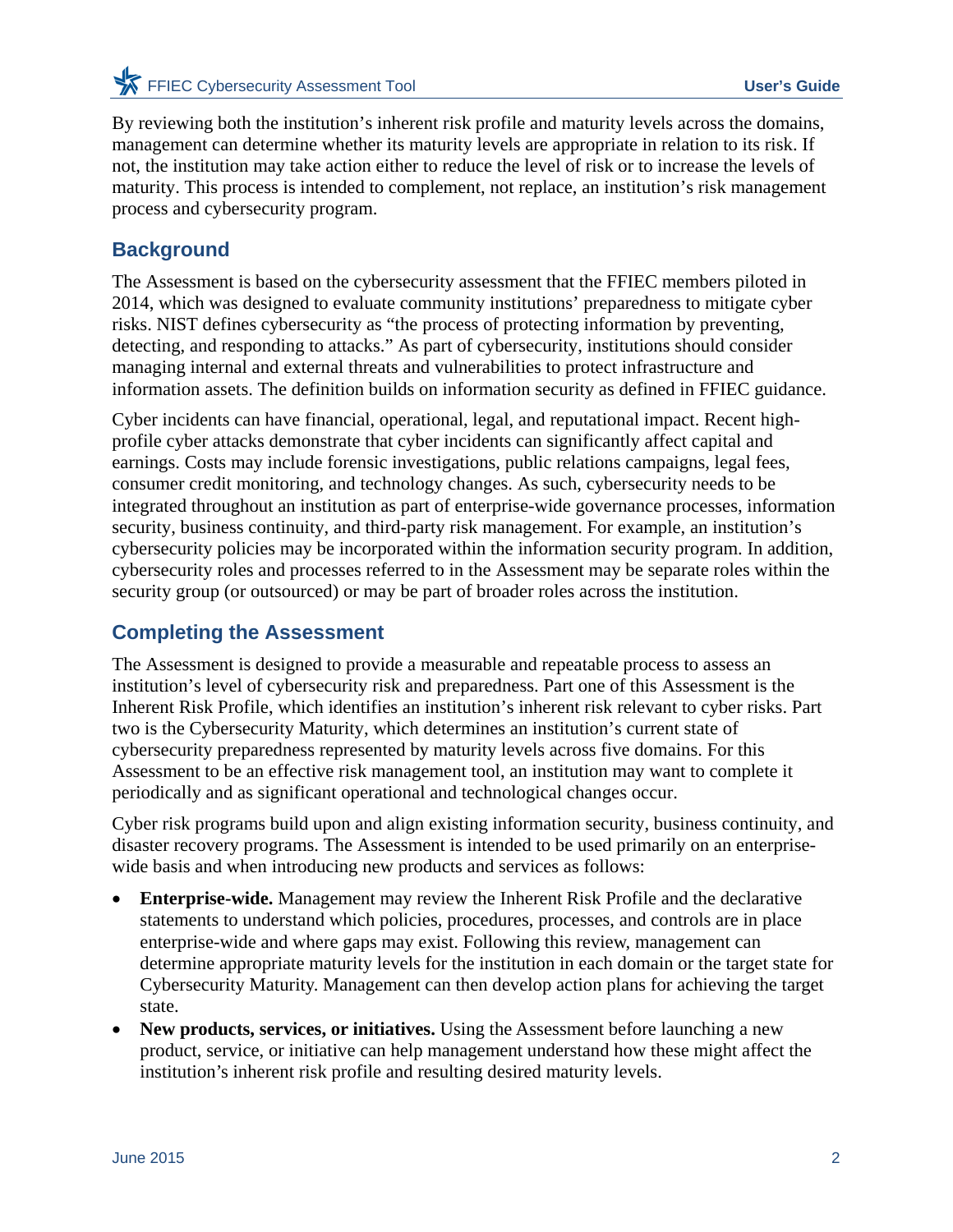## Part One: Inherent Risk Profile

Part one of the Assessment identifies the institution's inherent risk. The Inherent Risk Profile identifies activities, services, and products organized in the following categories:

- **Technologies and Connection Types.** Certain types of connections and technologies may pose a higher inherent risk depending on the complexity and maturity, connections, and nature of the specific technology products or services. This category includes the number of Internet service provider (ISP) and third-party connections, whether systems are hosted internally or outsourced, the number of unsecured connections, the use of wireless access, volume of network devices, end-of-life systems, extent of cloud services, and use of personal devices.
- **Delivery Channels.** Various delivery channels for products and services may pose a higher inherent risk depending on the nature of the specific product or service offered. Inherent risk increases as the variety and number of delivery channels increases. This category addresses whether products and services are available through online and mobile delivery channels and the extent of automated teller machine (ATM) operations.
- **Online/Mobile Products and Technology Services.** Different products and technology services offered by institutions may pose a higher inherent risk depending on the nature of the specific product or service offered. This category includes various payment services, such as debit and credit cards, person-to-person payments, originating automated clearing house (ACH), retail wire transfers, wholesale payments, merchant remote deposit capture, treasury services and clients and trust services, global remittances, correspondent banking, and merchant acquiring activities. This category also includes consideration of whether the institution provides technology services to other organizations.
- **Organizational Characteristics**. This category considers organizational characteristics, such as mergers and acquisitions, number of direct employees and cybersecurity contractors, changes in security staffing, the number of users with privileged access, changes in information technology (IT) environment, locations of business presence, and locations of operations and data centers.
- **External Threats.** The volume and type of attacks (attempted or successful) affect an institution's inherent risk exposure. This category considers the volume and sophistication of the attacks targeting the institution.

### **Risk Levels**

Risk Levels incorporate the type, volume, and complexity of the institution's operations and threats directed at the institution. Inherent risk does not include mitigating controls.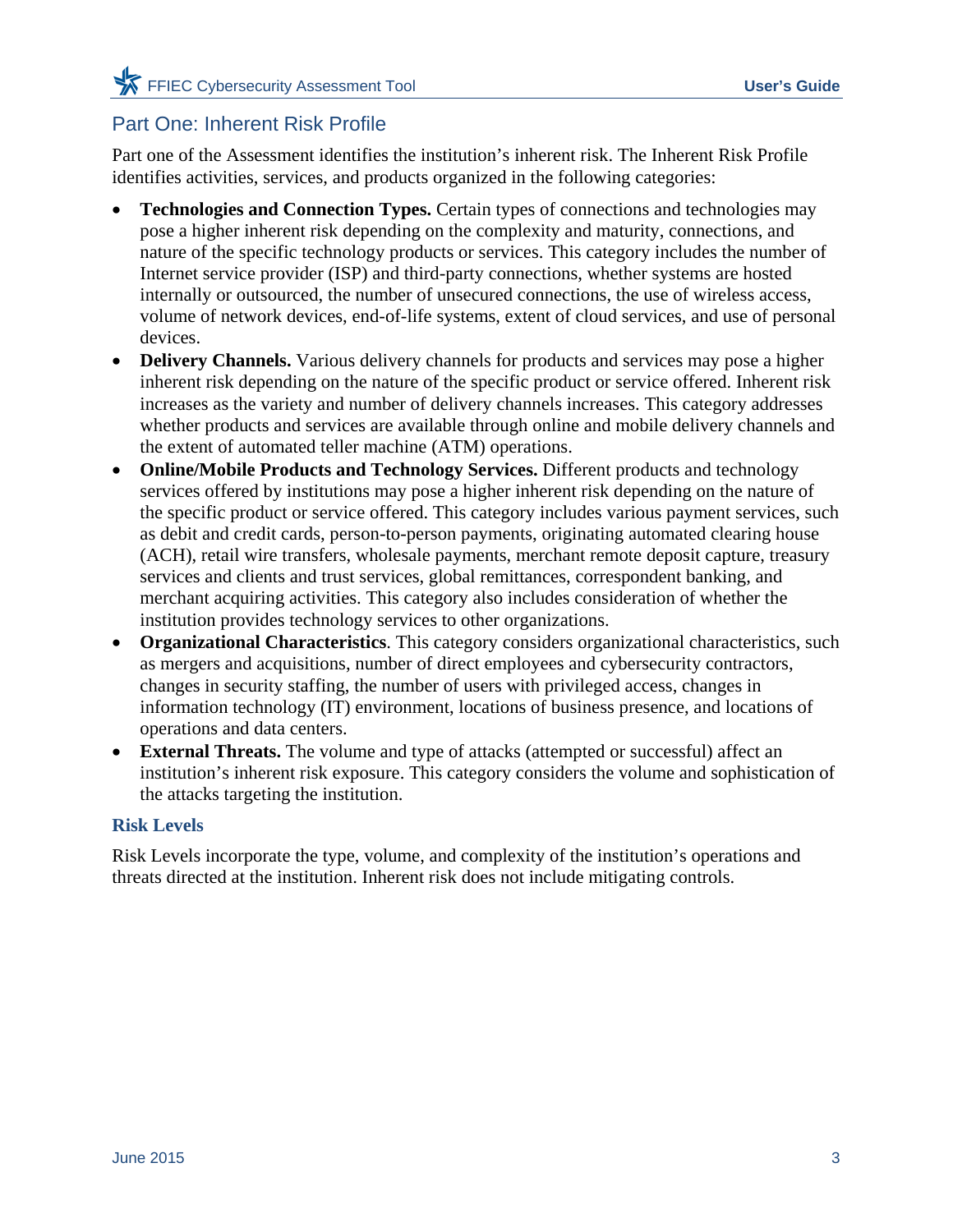Select the most appropriate inherent risk level for each activity, service, or product within each category. The levels range from Least Inherent Risk to Most Inherent Risk (Figure 1) and incorporate a wide range of descriptions. The risk levels provide parameters for determining the inherent risk for each category. These parameters are not intended to be rigid but rather instructive to assist with assessing a risk level within each activity, service, or product. For situations where the risk level falls between two levels, management should select the higher risk level.

**Figure 1: Inherent Risk Profile Layout** 

**Risk Levels**

|                                            |                                                                                                                            | <b>Risk Levels</b> |                                                                           |                                                                                                                                                                     |                                                                                                                                          |                                                                                                                                                          |  |  |
|--------------------------------------------|----------------------------------------------------------------------------------------------------------------------------|--------------------|---------------------------------------------------------------------------|---------------------------------------------------------------------------------------------------------------------------------------------------------------------|------------------------------------------------------------------------------------------------------------------------------------------|----------------------------------------------------------------------------------------------------------------------------------------------------------|--|--|
|                                            | <b>Category: Technologies and</b><br><b>Connection Types</b>                                                               | Least              | <b>Minimal</b>                                                            | <b>Moderate</b>                                                                                                                                                     | <b>Significant</b>                                                                                                                       | <b>Most</b>                                                                                                                                              |  |  |
|                                            | Total number of Internet service provider<br>(ISP) connections (including branch<br>connections)                           | No connections     | Minimal complexity (1-<br>20 connections)                                 | Moderate complexity<br>(21-100 connections)                                                                                                                         | Significant complexity<br>(101-200 connections)                                                                                          | Substantial complexity<br>(>200 connections)                                                                                                             |  |  |
|                                            | Unsecured external connections, number<br>of connections not users (e.g., file transfer<br>protocol (FTP), Telnet, rlogin) | None               | Few instances of<br>unsecured<br>connections (1-5)                        | Several instances of<br>unsecured connections<br>$(6 - 10)$                                                                                                         | Significant instances of<br>unsecured connections<br>$(11 - 25)$                                                                         | Substantial instances of<br>unsecured connections<br>( >25)                                                                                              |  |  |
| Activity,<br>Service, or<br><b>Product</b> | Wireless network access                                                                                                    | No wireless access | Separate access<br>points for quest<br>wireless and corporate<br>wireless | Guest and corporate<br>wireless network access<br>are logically separated;<br>limited number of users<br>and access points (1-<br>250 users: 1-25 access<br>points) | Wireless corporate<br>network access:<br>significant number of<br>users and access points<br>(251-1,000 users; 26-<br>100 access points) | Wireless corporate<br>network access: all<br>employees have<br>access: substantial<br>number of access<br>points $(>1,000$ users;<br>>100 access points) |  |  |

### **Determine Inherent Risk Profile**

Management can determine the institution's overall Inherent Risk Profile based on the number of applicable statements in each risk level for all activities (Figure 2). For example, when a majority of activities, products, or services fall within the Moderate Risk Level, management may determine that the institution has a Moderate Inherent Risk Profile. Each category may, however, pose a different level of inherent risk. Therefore, in addition to evaluating the number of instances that an institution selects for a specific risk level, management may also consider evaluating whether the specific category poses additional risk.

**Figure 2: Inherent Risk Summary** 

|                                                                              |       | <b>Risk Levels</b> |          |                    |             |  |  |
|------------------------------------------------------------------------------|-------|--------------------|----------|--------------------|-------------|--|--|
|                                                                              | Least | <b>Minimal</b>     | Moderate | <b>Significant</b> | <b>Most</b> |  |  |
| Number of Statements Selected in Each<br><b>Risk Level</b>                   |       |                    |          |                    |             |  |  |
| Based on Individual Risk Levels<br>Selected, Assign an Inherent Risk Profile | Least | Minimal            | Moderate | <b>Significant</b> | <b>Most</b> |  |  |

The following includes definitions of risk levels.

- Least Inherent Risk. An institution with a Least Inherent Risk Profile generally has very limited use of technology. It has few computers, applications, systems, and no connections. The variety of products and services are limited. The institution has a small geographic footprint and few employees.
- **Minimal Inherent Risk.** An institution with a Minimal Inherent Risk Profile generally has limited complexity in terms of the technology it uses. It offers a limited variety of less risky products and services. The institution's mission-critical systems are outsourced. The institution primarily uses established technologies. It maintains a few types of connections to customers and third parties with limited complexity.
- Moderate Inherent Risk. An institution with a Moderate Inherent Risk Profile generally uses technology that may be somewhat complex in terms of volume and sophistication. The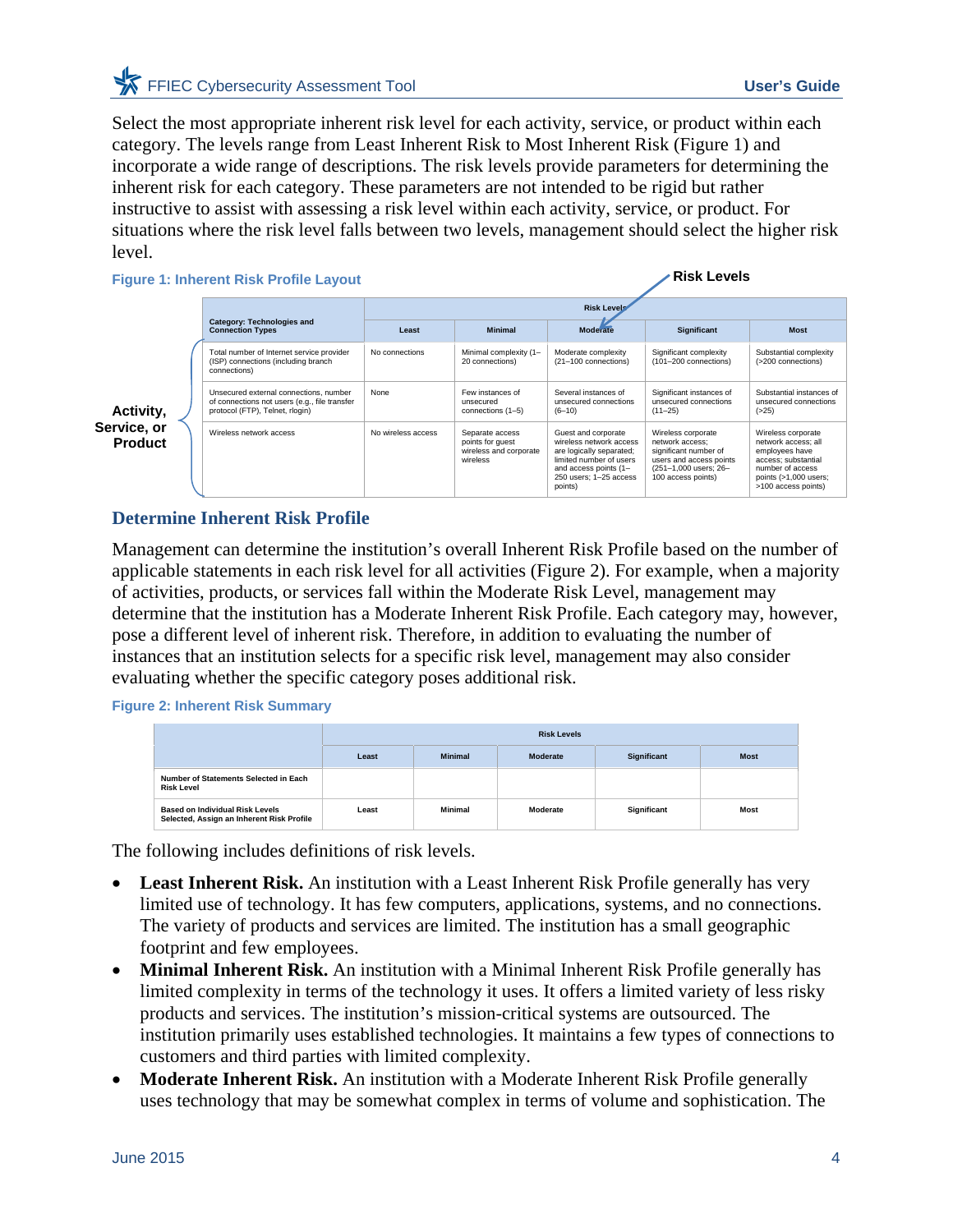institution may outsource mission-critical systems and applications and may support elements internally. There is a greater variety of products and services offered through diverse channels.

- **Significant Inherent Risk**. An institution with a Significant Inherent Risk Profile generally uses complex technology in terms of scope and sophistication. The institution offers highrisk products and services that may include emerging technologies. The institution may host a significant number of applications internally. The institution allows either a large number of personal devices or a large variety of device types. The institution maintains a substantial number of connections to customers and third parties. A variety of payment services are offered directly rather than through a third party and may reflect a significant level of transaction volume.
- **Most Inherent Risk.** An institution with a Most Inherent Risk Profile uses extremely complex technologies to deliver myriad products and services. Many of the products and services are at the highest level of risk, including those offered to other organizations. New and emerging technologies are utilized across multiple delivery channels. The institution may outsource some mission-critical systems or applications, but many are hosted internally. The institution maintains a large number of connection types to transfer data with customers and third parties.

## Part Two: Cybersecurity Maturity

After determining the Inherent Risk Profile, the institution transitions to the Cybersecurity Maturity part of the Assessment to determine the institution's maturity level within each of the following five domains:

- **Domain 1:** Cyber Risk Management and Oversight
- **Domain 2:** Threat Intelligence and Collaboration
- **Domain 3:** Cybersecurity Controls
- **Domain 4:** External Dependency Management
- **Domain 5:** Cyber Incident Management and Resilience

### **Domains, Assessment Factors, Components, and Declarative Statements**

Within each domain are assessment factors and contributing components. Under each component, there are declarative statements describing an activity that supports the assessment factor at that level of maturity. Table 1 provides definitions for each domain and the underlying assessment factors.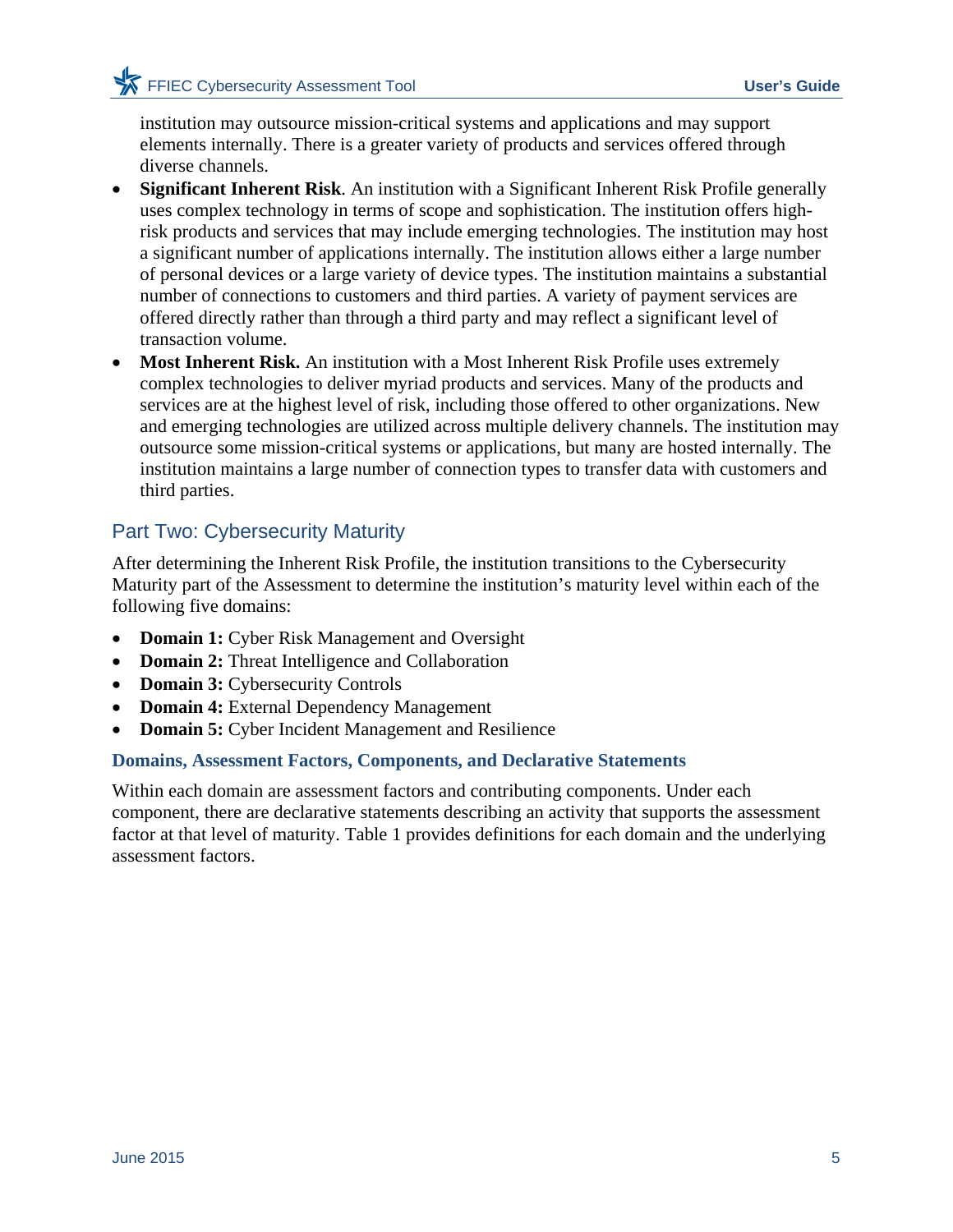### **Table 1: Domains and Assessment Factors Defined**

|                                     | <b>Domains and Assessment Factors Defined</b>                                                                                                                                                                                                                                                                                                                         |  |  |  |  |  |  |
|-------------------------------------|-----------------------------------------------------------------------------------------------------------------------------------------------------------------------------------------------------------------------------------------------------------------------------------------------------------------------------------------------------------------------|--|--|--|--|--|--|
|                                     | Domain 1<br><b>Cyber Risk Management and Oversight</b><br>Cyber risk management and oversight addresses the board of directors' (board's) oversight and management's<br>development and implementation of an effective enterprise-wide cybersecurity program with comprehensive policies<br>and procedures for establishing appropriate accountability and oversight. |  |  |  |  |  |  |
| <b>Assessment</b><br><b>Factors</b> | Governance includes oversight, strategies, policies, and IT asset management to implement an<br>effective governance of the cybersecurity program.                                                                                                                                                                                                                    |  |  |  |  |  |  |
|                                     | Risk Management includes a risk management program, risk assessment process, and audit<br>function to effectively manage risk and assess the effectiveness of key controls.                                                                                                                                                                                           |  |  |  |  |  |  |
|                                     | Resources include staffing, tools, and budgeting processes to ensure the institution's staff or<br>external resources have knowledge and experience commensurate with the institution's risk profile.                                                                                                                                                                 |  |  |  |  |  |  |
|                                     | Training and Culture includes the employee training and customer awareness programs<br>contributing to an organizational culture that emphasizes the mitigation of cybersecurity threats.                                                                                                                                                                             |  |  |  |  |  |  |
|                                     | Domain 2                                                                                                                                                                                                                                                                                                                                                              |  |  |  |  |  |  |
|                                     | <b>Threat Intelligence and Collaboration</b>                                                                                                                                                                                                                                                                                                                          |  |  |  |  |  |  |
|                                     | Threat intelligence and collaboration includes processes to effectively discover, analyze, and understand cyber<br>threats, with the capability to share information internally and with appropriate third parties.                                                                                                                                                   |  |  |  |  |  |  |
| <b>Assessment</b><br><b>Factors</b> | Threat Intelligence refers to the acquisition and analysis of information to identify, track, and<br>predict cyber capabilities, intentions, and activities that offer courses of action to enhance decision<br>making.                                                                                                                                               |  |  |  |  |  |  |
|                                     | Monitoring and Analyzing refers to how an institution monitors threat sources and what analysis<br>may be performed to identify threats that are specific to the institution or to resolve conflicts in the<br>different threat intelligence streams.                                                                                                                 |  |  |  |  |  |  |
|                                     | Information Sharing encompasses establishing relationships with peers and information-sharing<br>forums and how threat information is communicated to those groups as well as internal<br>stakeholders.                                                                                                                                                               |  |  |  |  |  |  |
|                                     | Domain 3                                                                                                                                                                                                                                                                                                                                                              |  |  |  |  |  |  |
|                                     | <b>Cybersecurity Controls</b>                                                                                                                                                                                                                                                                                                                                         |  |  |  |  |  |  |
|                                     | Cybersecurity controls are the practices and processes used to protect assets, infrastructure, and information by<br>strengthening the institution's defensive posture through continuous, automated protection and monitoring.                                                                                                                                       |  |  |  |  |  |  |
| <b>Assessment</b><br><b>Factors</b> | Preventative Controls deter and prevent cyber attacks and include infrastructure management,<br>access management, device and end-point security, and secure coding.                                                                                                                                                                                                  |  |  |  |  |  |  |
|                                     | Detective Controls include threat and vulnerability detection, anomalous activity detection, and<br>event detection, may alert the institution to network and system irregularities that indicate an<br>incident has or may occur.                                                                                                                                    |  |  |  |  |  |  |
|                                     | Corrective Controls are utilized to resolve system and software vulnerabilities through patch<br>management and remediation of issues identified during vulnerability scans and penetration testing.                                                                                                                                                                  |  |  |  |  |  |  |
|                                     | <b>Domain 4</b>                                                                                                                                                                                                                                                                                                                                                       |  |  |  |  |  |  |
|                                     | <b>External Dependency Management</b>                                                                                                                                                                                                                                                                                                                                 |  |  |  |  |  |  |
| information.                        | External dependency management involves establishing and maintaining a comprehensive program to oversee and<br>manage external connections and third-party relationships with access to the institution's technology assets and                                                                                                                                       |  |  |  |  |  |  |
| <b>Assessment</b><br><b>Factors</b> | Connections incorporate the identification, monitoring, and management of external connections<br>and data flows to third parties.                                                                                                                                                                                                                                    |  |  |  |  |  |  |
|                                     | Relationship Management includes due diligence, contracts, and ongoing monitoring to help<br>ensure controls complement the institution's cybersecurity program.                                                                                                                                                                                                      |  |  |  |  |  |  |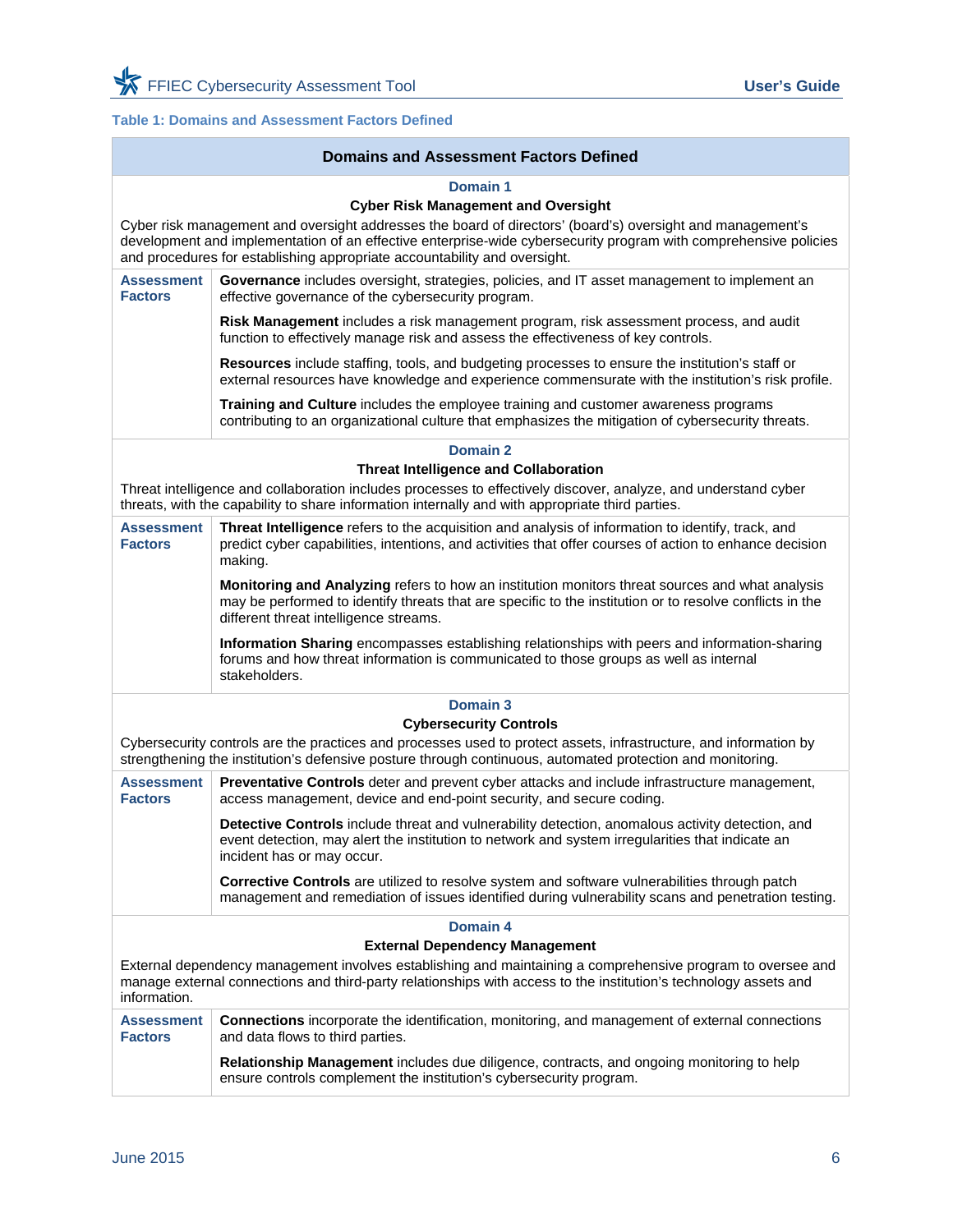#### **Domain 5**

#### **Cyber Incident Management and Resilience**

Cyber incident management includes establishing, identifying, and analyzing cyber events; prioritizing the institution's containment or mitigation; and escalating information to appropriate stakeholders. Cyber resilience encompasses both planning and testing to maintain and recover ongoing operations during and following a cyber incident.

| <b>Assessment</b><br><b>Factors</b> | <b>Incident Resilience Planning &amp; Strategy</b> incorporates resilience planning and testing into existing<br>business continuity and disaster recovery plans to minimize service disruptions and the destruction<br>or corruption of data. |
|-------------------------------------|------------------------------------------------------------------------------------------------------------------------------------------------------------------------------------------------------------------------------------------------|
|                                     | Detection, Response, & Mitigation refers to the steps management takes to identify, prioritize,<br>respond to, and mitigate the effects of internal and external threats and vulnerabilities.                                                  |
|                                     | <b>Escalation &amp; Reporting</b> ensures key stakeholders are informed about the impact of cyber<br>incidents, and regulators, law enforcement, and customers are notified as required.                                                       |

Each maturity level includes a set of declarative statements that describe how the behaviors, practices, and processes of an institution can consistently produce the desired outcomes.

The Assessment starts at the Baseline maturity level and progresses to the highest maturity, the Innovative level (Figure 3). Table 2 provides definitions for each of the maturity levels, which are cumulative.

#### **Table 2: Maturity Levels Defined**

#### **Figure 3: Cybersecurity Maturity Levels**



|                     | <b>Maturity Levels Defined</b>                                                                                                                                                                                                                                                                                                             |
|---------------------|--------------------------------------------------------------------------------------------------------------------------------------------------------------------------------------------------------------------------------------------------------------------------------------------------------------------------------------------|
| <b>Baseline</b>     | Baseline maturity is characterized by minimum expectations required by law and regulations or<br>recommended in supervisory guidance. This level includes compliance-driven objectives.<br>Management has reviewed and evaluated guidance.                                                                                                 |
| <b>Evolving</b>     | Evolving maturity is characterized by additional formality of documented procedures and policies<br>that are not already required. Risk-driven objectives are in place. Accountability for cybersecurity is<br>formally assigned and broadened beyond protection of customer information to incorporate<br>information assets and systems. |
| <b>Intermediate</b> | Intermediate maturity is characterized by detailed, formal processes. Controls are validated and<br>consistent. Risk-management practices and analysis are integrated into business strategies.                                                                                                                                            |
| <b>Advanced</b>     | Advanced maturity is characterized by cybersecurity practices and analytics that are integrated<br>across lines of business. Majority of risk-management processes are automated and include<br>continuous process improvement. Accountability for risk decisions by frontline businesses is<br>formally assigned.                         |
| <b>Innovative</b>   | Innovative maturity is characterized by driving innovation in people, processes, and technology for<br>the institution and the industry to manage cyber risks. This may entail developing new controls, new<br>tools, or creating new information-sharing groups. Real-time, predictive analytics are tied to<br>automated responses.      |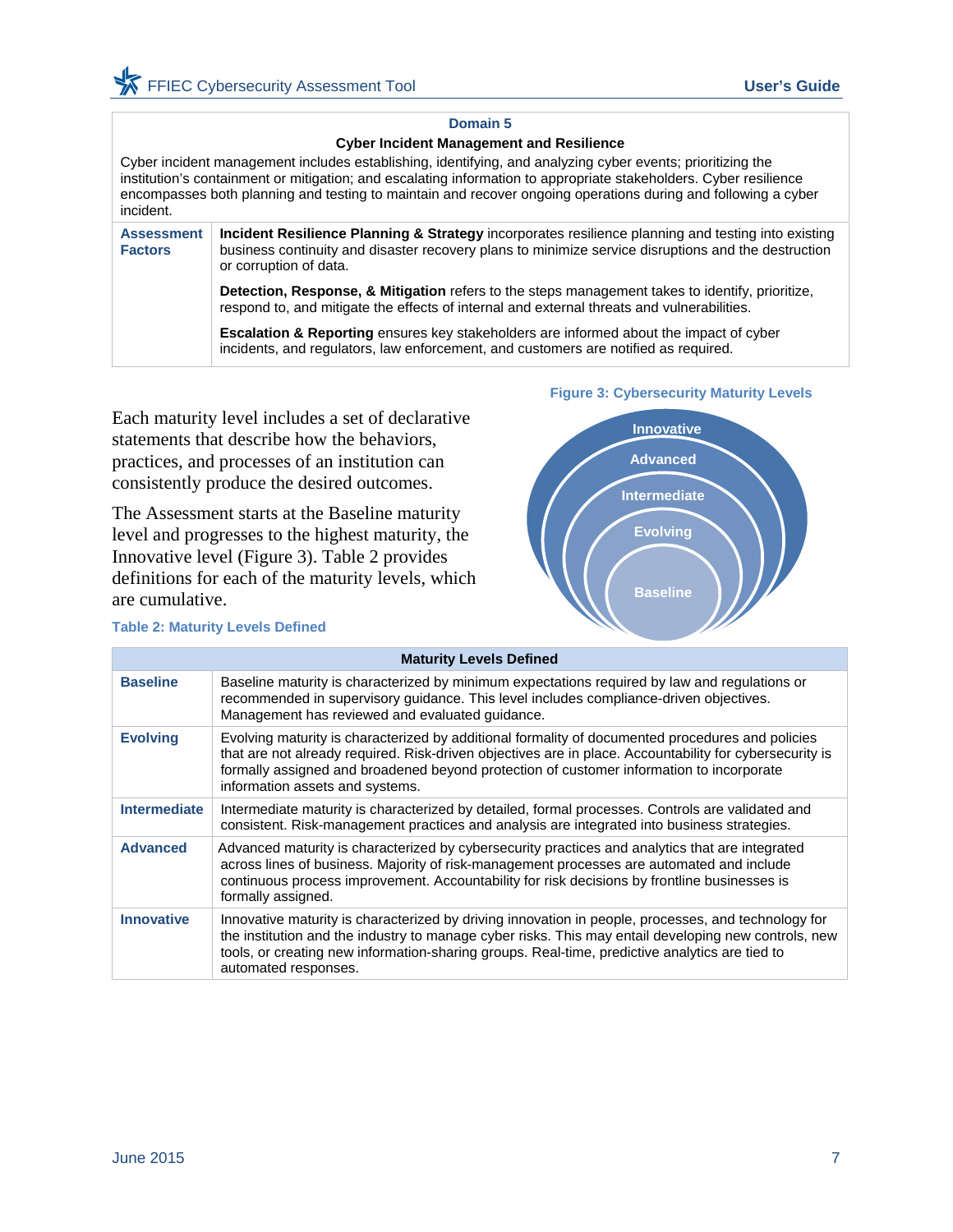### **Completing the Cybersecurity Maturity**

Each domain and maturity level has a set of declarative statements organized by assessment factor. To assist the institution's ability to follow common themes across maturity levels, statements are categorized by components. The components are groups of similar declarative statements to make the Assessment easier to use (Figure 4).



Management determines which declarative statements best fit the current practices of the institution. *All declarative statements in each maturity level, and previous levels, must be attained and sustained to achieve that domain's maturity level.* While management can determine the institution's maturity level in each domain, the Assessment is not designed to identify an overall cybersecurity maturity level.

Management may determine that a declarative statement has been sufficiently sustained based on proven results. Certain declarative statements may not apply to all institutions if the product, service, or technology is not offered or used. Declarative statements that may not be applicable to all institutions are clearly designated and would not affect the determination of the specific maturity level.

### Interpreting and Analyzing Assessment Results

Management can review the institution's Inherent Risk Profile in relation to its Cybersecurity Maturity results for each domain to understand whether they are aligned.

Table 3 depicts the relationship between an institution's Inherent Risk Profile and its domain Maturity Levels, as there is no single expected level for an institution. In general, as inherent risk rises, an institution's maturity levels should increase. An institution's inherent risk profile and maturity levels will change over time as threats, vulnerabilities, and operational environments change. Thus, management should consider reevaluating its inherent risk profile and cybersecurity maturity periodically and when planned changes can affect its inherent risk profile (e.g., launching new products or services, new connections).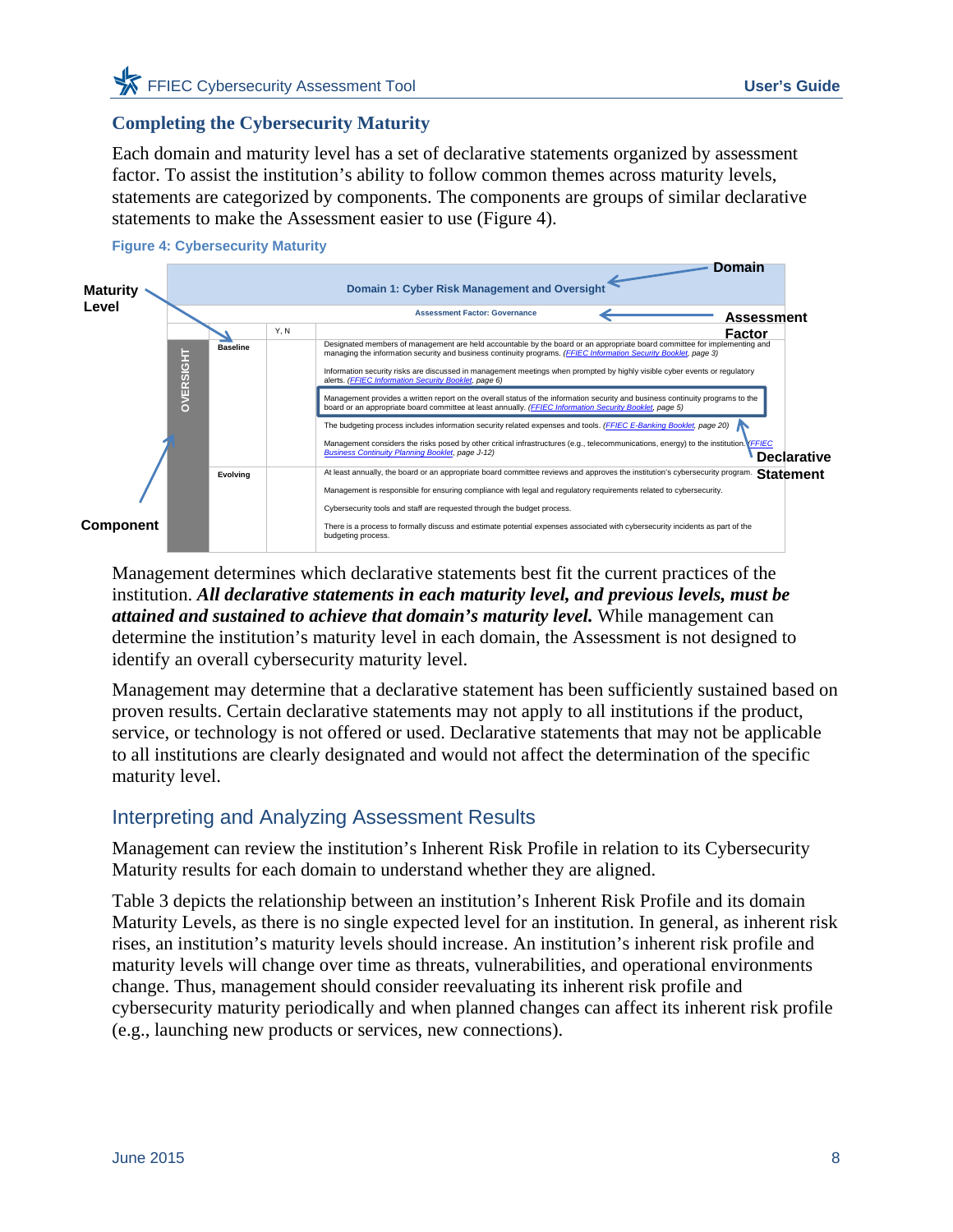#### **Table 3: Risk/Maturity Relationship**

|                                       |  |                 | <b>Inherent Risk Levels</b> |                |                 |             |             |  |                 |  |  |  |  |  |
|---------------------------------------|--|-----------------|-----------------------------|----------------|-----------------|-------------|-------------|--|-----------------|--|--|--|--|--|
|                                       |  |                 |                             |                |                 |             |             |  |                 |  |  |  |  |  |
|                                       |  |                 | Least                       | <b>Minimal</b> | <b>Moderate</b> | Significant | <b>Most</b> |  |                 |  |  |  |  |  |
|                                       |  | Innovative      |                             |                |                 |             |             |  |                 |  |  |  |  |  |
| Cybersecurity Maturity Level for Each |  |                 |                             |                |                 |             |             |  | <b>Advanced</b> |  |  |  |  |  |
|                                       |  |                 |                             |                | Intermediate    |             |             |  |                 |  |  |  |  |  |
|                                       |  | <b>Evolving</b> |                             |                |                 |             |             |  |                 |  |  |  |  |  |
|                                       |  | <b>Baseline</b> |                             |                |                 |             |             |  |                 |  |  |  |  |  |

If management determines that the institution's maturity levels are not appropriate in relation to the inherent risk profile, management should consider reducing inherent risk or developing a strategy to improve the maturity levels. This process includes

- determining target maturity levels.
- conducting a gap analysis.
- prioritizing and planning actions.
- implementing changes.
- reevaluating over time.
- communicating the results.

Management can set target maturity levels for each domain or across domains based on the institution's business objectives and risk appetite. Management can conduct a gap analysis between the current and target maturity levels and initiate improvements based on the gaps. Each declarative statement can represent a range of strategies and processes that have enterprise-wide impact. For example, declarative statements not yet attained provide insights for policies, processes, procedures, and controls that may improve risk management in relation to a specific risk or the institution's overall cybersecurity preparedness.

Using the maturity levels in each domain, management can identify potential actions that would increase the institution's overall cybersecurity preparedness. Management can review declarative statements at maturity levels beyond what the institution has achieved to determine the actions needed to reach the next level and implement changes to address gaps. Management's periodic reevaluations of the inherent risk profile and maturity levels may further assist the institution in maintaining an appropriate level of cybersecurity preparedness. In addition, management may also seek an independent validation, such as by the internal audit function, of the institution's Assessment process and findings.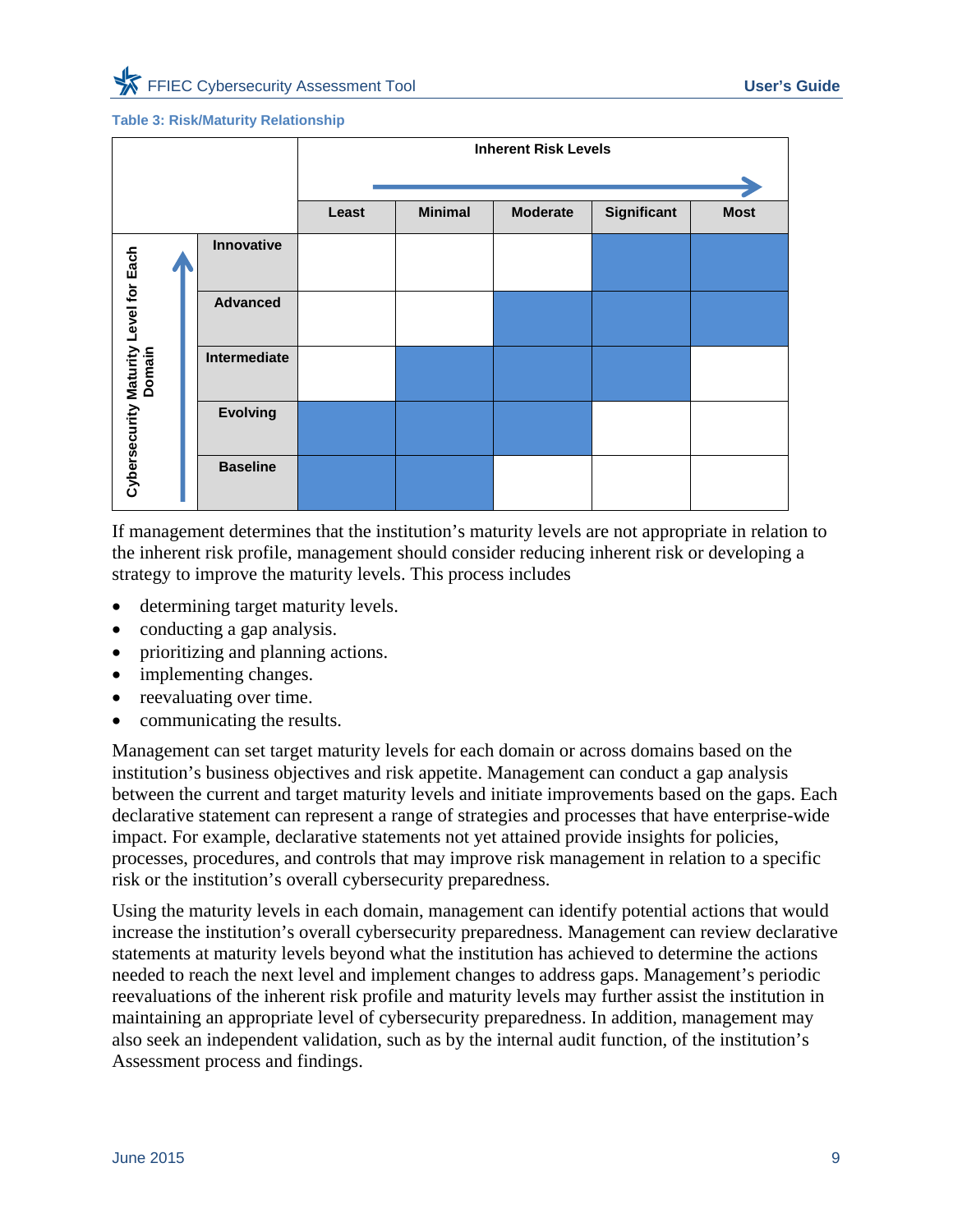The Assessment results should be communicated to the chief executive officer (CEO) and board. More information and questions to consider are contained in the "Overview for Chief Executive Officers and Boards of Directors."

### **Resources**

In addition to the "Overview for Chief Executive Officers and Boards of Directors," the FFIEC has released the following documents to assist institutions with the Cybersecurity Assessment Tool.

- Appendix A: Mapping Baseline Statements to FFIEC IT Examination Handbook
- Appendix B: Mapping Cybersecurity Assessment Tool to NIST Cybersecurity Framework
- Appendix C: Glossary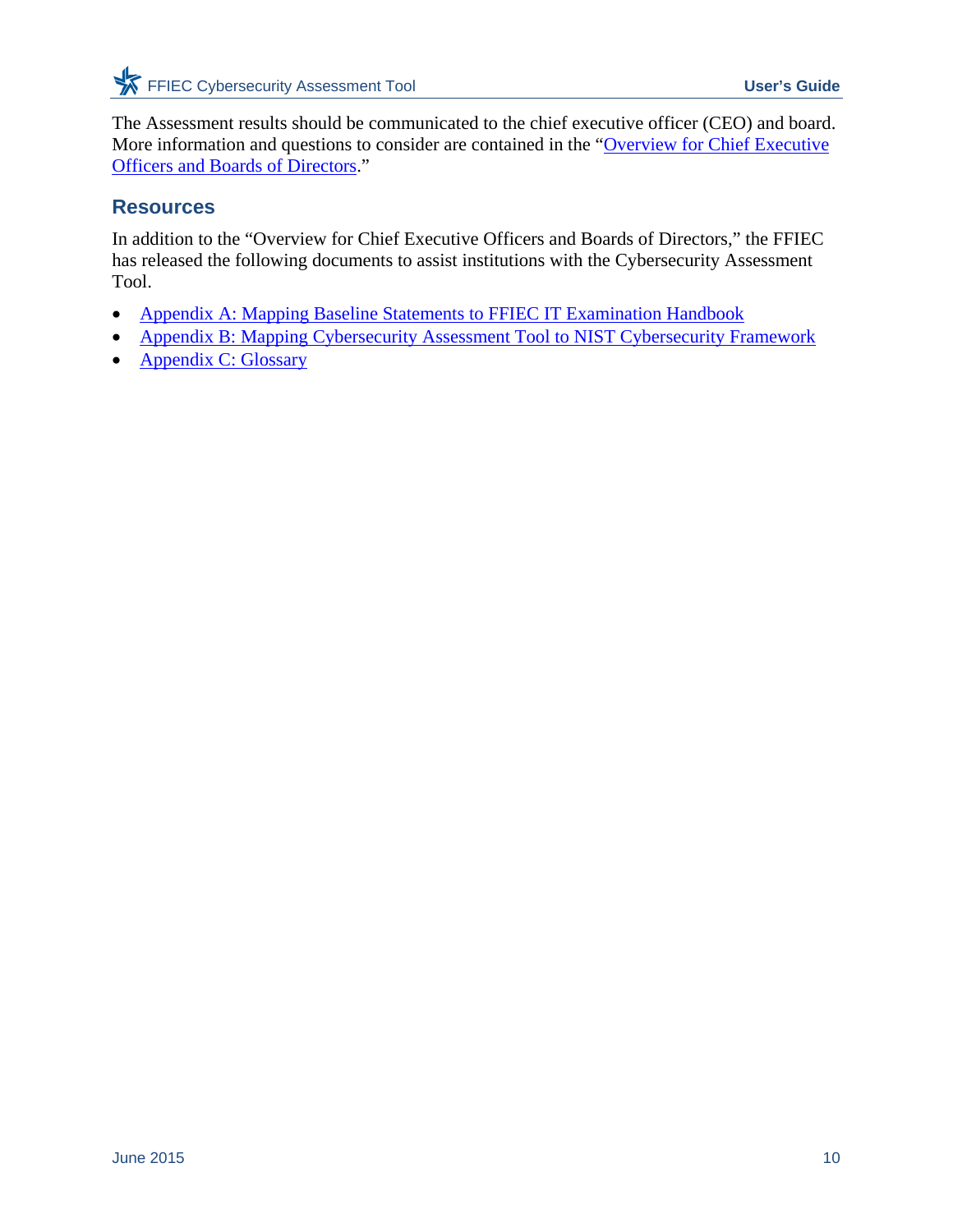## **Inherent Risk Profile**

| <b>Category: Technologies and</b>                                                                                                                                                                                                 | <b>Risk Levels</b>                                                                     |                                                                                                                                                                                  |                                                                                                                                                                                          |                                                                                                                                                                                                                         |                                                                                                                                                                                            |  |  |
|-----------------------------------------------------------------------------------------------------------------------------------------------------------------------------------------------------------------------------------|----------------------------------------------------------------------------------------|----------------------------------------------------------------------------------------------------------------------------------------------------------------------------------|------------------------------------------------------------------------------------------------------------------------------------------------------------------------------------------|-------------------------------------------------------------------------------------------------------------------------------------------------------------------------------------------------------------------------|--------------------------------------------------------------------------------------------------------------------------------------------------------------------------------------------|--|--|
| <b>Connection Types</b>                                                                                                                                                                                                           | Least                                                                                  | <b>Minimal</b>                                                                                                                                                                   | <b>Moderate</b>                                                                                                                                                                          | Significant                                                                                                                                                                                                             | <b>Most</b>                                                                                                                                                                                |  |  |
| Total number of Internet service<br>provider (ISP) connections (including<br>branch connections)                                                                                                                                  | No connections                                                                         | Minimal complexity<br>$(1-20$ connections)                                                                                                                                       | Moderate complexity<br>(21-100 connections)                                                                                                                                              | Significant<br>complexity (101-200<br>connections)                                                                                                                                                                      | Substantial complexity<br>(>200 connections)                                                                                                                                               |  |  |
| Unsecured external connections,<br>number of connections not users<br>(e.g., file transfer protocol (FTP),<br>Telnet, rlogin)                                                                                                     | None                                                                                   | Few instances of<br>unsecured<br>connections (1-5)                                                                                                                               | Several instances of<br>unsecured<br>connections (6-10)                                                                                                                                  | Significant instances<br>of unsecured<br>connections (11-25)                                                                                                                                                            | Substantial instances of<br>unsecured connections<br>( >25)                                                                                                                                |  |  |
| Wireless network access                                                                                                                                                                                                           | No wireless access                                                                     | Separate access<br>points for guest<br>wireless and<br>corporate wireless                                                                                                        | Guest and corporate<br>wireless network<br>access are logically<br>separated; limited<br>number of users and<br>access points (1-250)<br>users; 1-25 access<br>points)                   | Wireless corporate<br>network access;<br>significant number of<br>users and access<br>points (251-1,000<br>users; 26-100<br>access points)                                                                              | Wireless corporate<br>network access; all<br>employees have access;<br>substantial number of<br>access points (>1,000<br>users; >100 access<br>points)                                     |  |  |
| Personal devices allowed to connect<br>to the corporate network                                                                                                                                                                   | None                                                                                   | Only one device type<br>available; available<br>to <5% of employees<br>(staff, executives,<br>managers); e-mail<br>access only                                                   | Multiple device types<br>used: available to<br><10% of employees<br>(staff, executives,<br>managers) and<br>board; e-mail access<br>only                                                 | Multiple device types<br>used; available to<br><25% of authorized<br>employees (staff,<br>executives,<br>managers) and<br>board; e-mail and<br>some applications<br>accessed                                            | Any device type used;<br>available to >25% of<br>employees (staff,<br>executives, managers)<br>and board; all<br>applications accessed                                                     |  |  |
| Third parties, including number of<br>organizations and number of<br>individuals from vendors and<br>subcontractors, with access to<br>internal systems (e.g., virtual private<br>network, modem, intranet, direct<br>connection) | No third parties and<br>no individuals from<br>third parties with<br>access to systems | Limited number of<br>third parties $(1-5)$<br>and limited number<br>of individuals from<br>third parties $(<50)$<br>with access; low<br>complexity in how<br>they access systems | Moderate number of<br>third parties $(6-10)$<br>and moderate<br>number of individuals<br>from third parties<br>(50-500) with<br>access; some<br>complexity in how<br>they access systems | Significant number of<br>third parties $(11–25)$<br>and significant<br>number of individuals<br>from third parties<br>(501-1,500) with<br>access; high level of<br>complexity in terms<br>of how they access<br>systems | Substantial number of<br>third parties (>25) and<br>substantial number of<br>individuals from third<br>parties $(>1,500)$ with<br>access; high complexity<br>in how they access<br>systems |  |  |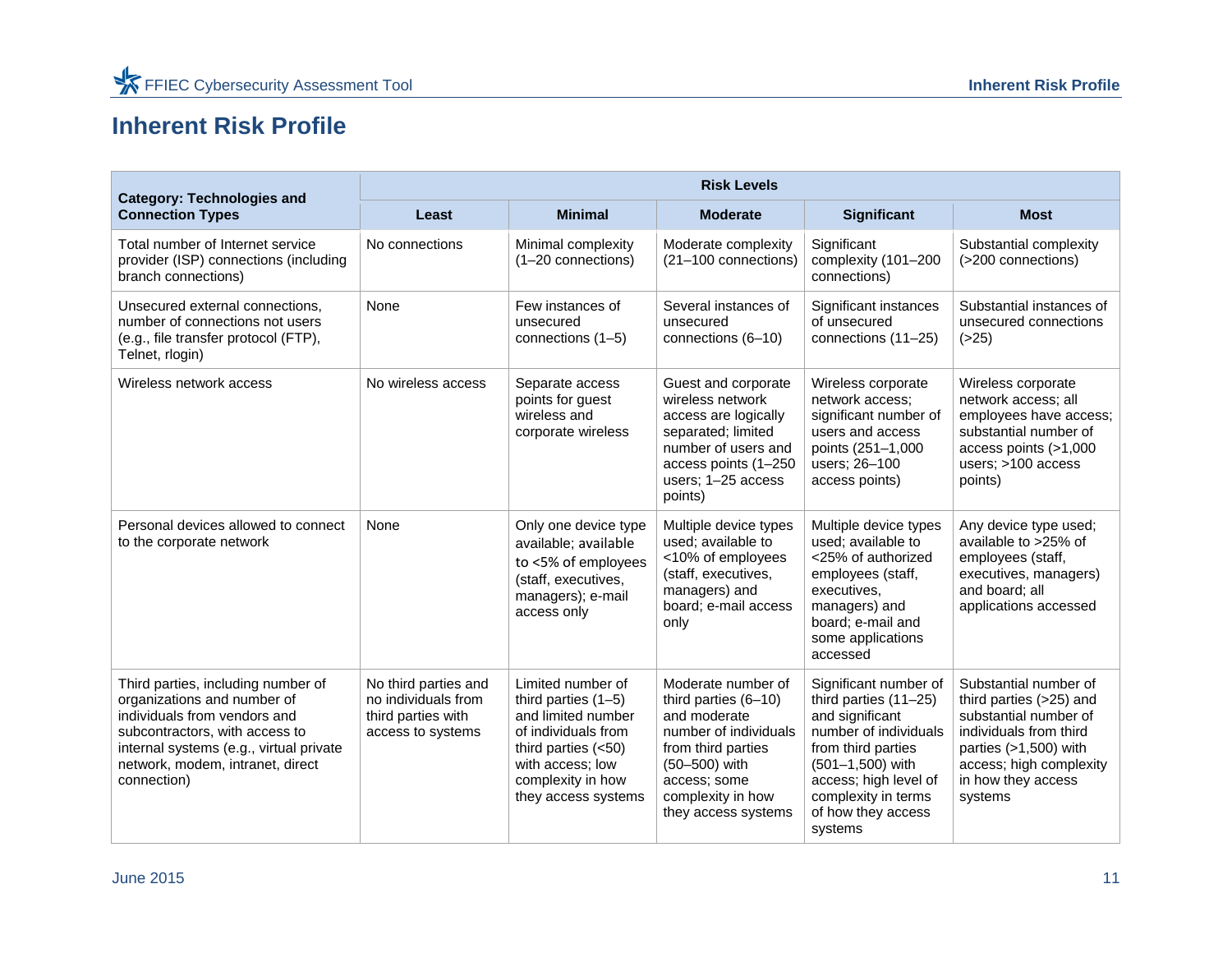| <b>Category: Technologies and</b>                                                                                                                                                                       | <b>Risk Levels</b>                                                                                          |                                                                                        |                                                                                                          |                                                                                                                            |                                                                                                                                                                                                    |  |  |  |
|---------------------------------------------------------------------------------------------------------------------------------------------------------------------------------------------------------|-------------------------------------------------------------------------------------------------------------|----------------------------------------------------------------------------------------|----------------------------------------------------------------------------------------------------------|----------------------------------------------------------------------------------------------------------------------------|----------------------------------------------------------------------------------------------------------------------------------------------------------------------------------------------------|--|--|--|
| <b>Connection Types</b>                                                                                                                                                                                 | Least                                                                                                       | <b>Minimal</b>                                                                         | <b>Moderate</b>                                                                                          | <b>Significant</b>                                                                                                         | <b>Most</b>                                                                                                                                                                                        |  |  |  |
| Wholesale customers with dedicated<br>connections                                                                                                                                                       | None                                                                                                        | Few dedicated<br>connections<br>(between 1-5)                                          | Several dedicated<br>connections<br>(between 6-10)                                                       | Significant number of<br>dedicated<br>connections<br>(between 11-25)                                                       | Substantial number of<br>dedicated connections<br>( >25)                                                                                                                                           |  |  |  |
| Internally hosted and developed or<br>modified vendor applications<br>supporting critical activities                                                                                                    | No applications                                                                                             | Few applications<br>(between 1-5)                                                      | Several applications<br>(between 6-10)                                                                   | Significant number of<br>applications<br>(between 11-25)                                                                   | Substantial number of<br>applications and<br>complexity (>25)                                                                                                                                      |  |  |  |
| Internally hosted, vendor-developed<br>applications supporting critical<br>activities                                                                                                                   | Limited applications<br>$(0 - 5)$                                                                           | Few applications (6-<br>30)                                                            | Several applications<br>$(31 - 75)$                                                                      | Significant number of<br>applications (76-200)                                                                             | Substantial number of<br>applications and<br>complexity (>200)                                                                                                                                     |  |  |  |
| User-developed technologies and<br>user computing that support critical<br>activities (includes Microsoft Excel<br>spreadsheets and Access databases<br>or other user-developed tools)                  | No user-developed<br>technologies                                                                           | 1-100 technologies                                                                     | 101-500<br>technologies                                                                                  | $501 - 2,500$<br>technologies                                                                                              | >2,500 technologies                                                                                                                                                                                |  |  |  |
| End-of-life (EOL) systems                                                                                                                                                                               | No systems<br>(hardware or<br>software) that are<br>past EOL or at risk of<br>nearing EOL within 2<br>vears | Few systems that are<br>at risk of EOL and<br>none that support<br>critical operations | Several systems that<br>will reach EOL within<br>2 years and some<br>that support critical<br>operations | A large number of<br>systems that support<br>critical operations at<br>EOL or are at risk of<br>reaching EOL in 2<br>vears | Majority of critical<br>operations dependent<br>on systems that have<br>reached EOL or will<br>reach EOL within the<br>next 2 years or an<br>unknown number of<br>systems that have<br>reached EOL |  |  |  |
| Open Source Software (OSS)                                                                                                                                                                              | No OSS                                                                                                      | Limited OSS and<br>none that support<br>critical operations                            | Several OSS that<br>support critical<br>operations                                                       | Large number of<br>OSS that support<br>critical operations                                                                 | Majority of operations<br>dependent on OSS                                                                                                                                                         |  |  |  |
| Network devices (e.g., servers,<br>routers, and firewalls; include<br>physical and virtual)                                                                                                             | Limited or no network<br>devices $(<250)$                                                                   | Few devices (250-<br>1,500                                                             | Several devices<br>$(1,501 - 25,000)$                                                                    | Significant number of<br>devices (25,001-<br>50,000)                                                                       | Substantial number of<br>devices (>50,000)                                                                                                                                                         |  |  |  |
| Third-party service providers storing<br>and/or processing information that<br>support critical activities (Do not have<br>access to internal systems, but the<br>institution relies on their services) | No third parties that<br>support critical<br>activities                                                     | 1-25 third parties<br>that support critical<br>activities                              | 26-100 third parties<br>that support critical<br>activities                                              | 101-200 third parties<br>that support critical<br>activities; 1 or more<br>are foreign-based                               | >200 third parties that<br>support critical activities;<br>1 or more are foreign-<br>based                                                                                                         |  |  |  |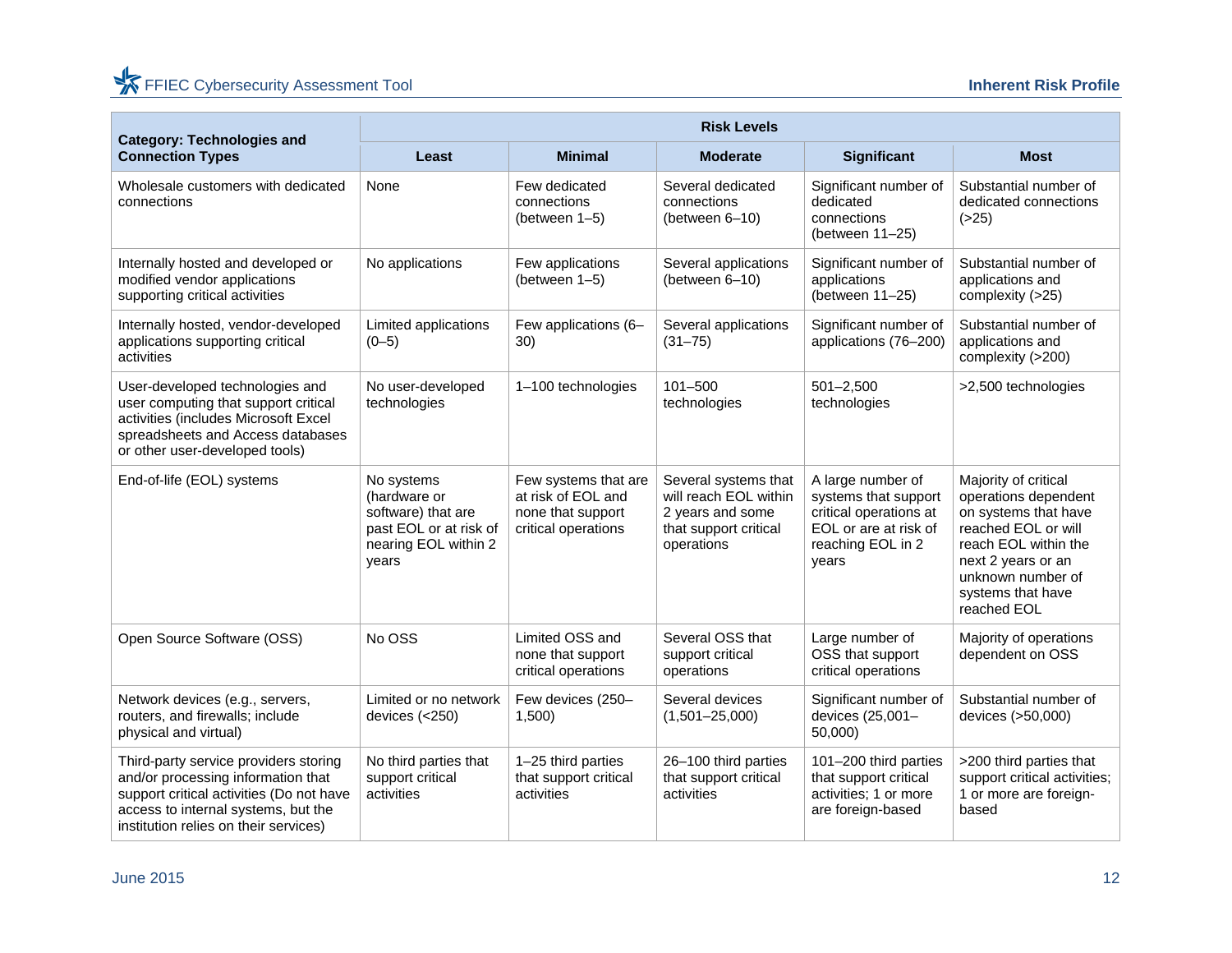| <b>Category: Technologies and</b>                                            | <b>Risk Levels</b> |                                                      |                                  |                                                                                                                                        |                                                                                                                                         |  |  |
|------------------------------------------------------------------------------|--------------------|------------------------------------------------------|----------------------------------|----------------------------------------------------------------------------------------------------------------------------------------|-----------------------------------------------------------------------------------------------------------------------------------------|--|--|
| <b>Connection Types</b>                                                      | Least              | <b>Minimal</b>                                       | <b>Moderate</b>                  | <b>Significant</b>                                                                                                                     | <b>Most</b>                                                                                                                             |  |  |
| Cloud computing services hosted<br>externally to support critical activities | No cloud providers | Few cloud providers;<br>private cloud only (1-<br>3) | Several cloud<br>providers (4–7) | Significant number of<br>cloud providers (8-<br>10); cloud-provider<br>locations used<br>include international;<br>use of public cloud | Substantial number of<br>cloud providers $(>10)$ ;<br>cloud-provider locations<br>used include<br>international; use of<br>public cloud |  |  |

|                                                | <b>Risk Levels</b>                                        |                                                                                                                                              |                                                                                                                                       |                                                                                                                                       |                                                                                                                                                                                                                           |  |
|------------------------------------------------|-----------------------------------------------------------|----------------------------------------------------------------------------------------------------------------------------------------------|---------------------------------------------------------------------------------------------------------------------------------------|---------------------------------------------------------------------------------------------------------------------------------------|---------------------------------------------------------------------------------------------------------------------------------------------------------------------------------------------------------------------------|--|
| <b>Category: Delivery Channels</b>             | Least                                                     | <b>Minimal</b>                                                                                                                               | <b>Moderate</b>                                                                                                                       | <b>Significant</b>                                                                                                                    | <b>Most</b>                                                                                                                                                                                                               |  |
| Online presence (customer)                     | No Web-facing<br>applications or social<br>media presence | Serves as an<br>informational Web<br>site or social media<br>page (e.g., provides<br>branch and ATM<br>locations and<br>marketing materials) | Serves as a delivery<br>channel for retail<br>online banking; may<br>communicate to<br>customers through<br>social media              | Serves as a delivery<br>channel for<br>wholesale<br>customers; may<br>include retail account<br>origination                           | Internet applications<br>serve as a channel to<br>wholesale customers to<br>manage large value<br>assets                                                                                                                  |  |
| Mobile presence                                | None                                                      | SMS text alerts or<br>notices only;<br>browser-based<br>access                                                                               | Mobile banking<br>application for retail<br>customers (e.g., bill<br>payment, mobile<br>check capture,<br>internal transfers<br>only) | Mobile banking<br>application includes<br>external transfers<br>(e.g., for corporate<br>clients, recurring<br>external transactions)  | Full functionality,<br>including originating new<br>transactions (e.g., ACH,<br>wire)                                                                                                                                     |  |
| Automated Teller Machines (ATM)<br>(Operation) | No ATM services                                           | ATM services offered<br>but no owned<br>machines                                                                                             | ATM services<br>managed by a third<br>party; ATMs at local<br>and regional<br>branches; cash<br>reload services<br>outsourced         | <b>ATM</b> services<br>managed internally;<br>ATMs at U.S.<br>branches and retail<br>locations; cash<br>reload services<br>outsourced | ATM services managed<br>internally; ATM services<br>provided to other<br>financial institutions:<br>ATMs at domestic and<br>international branches<br>and retail locations;<br>cash reload services<br>managed internally |  |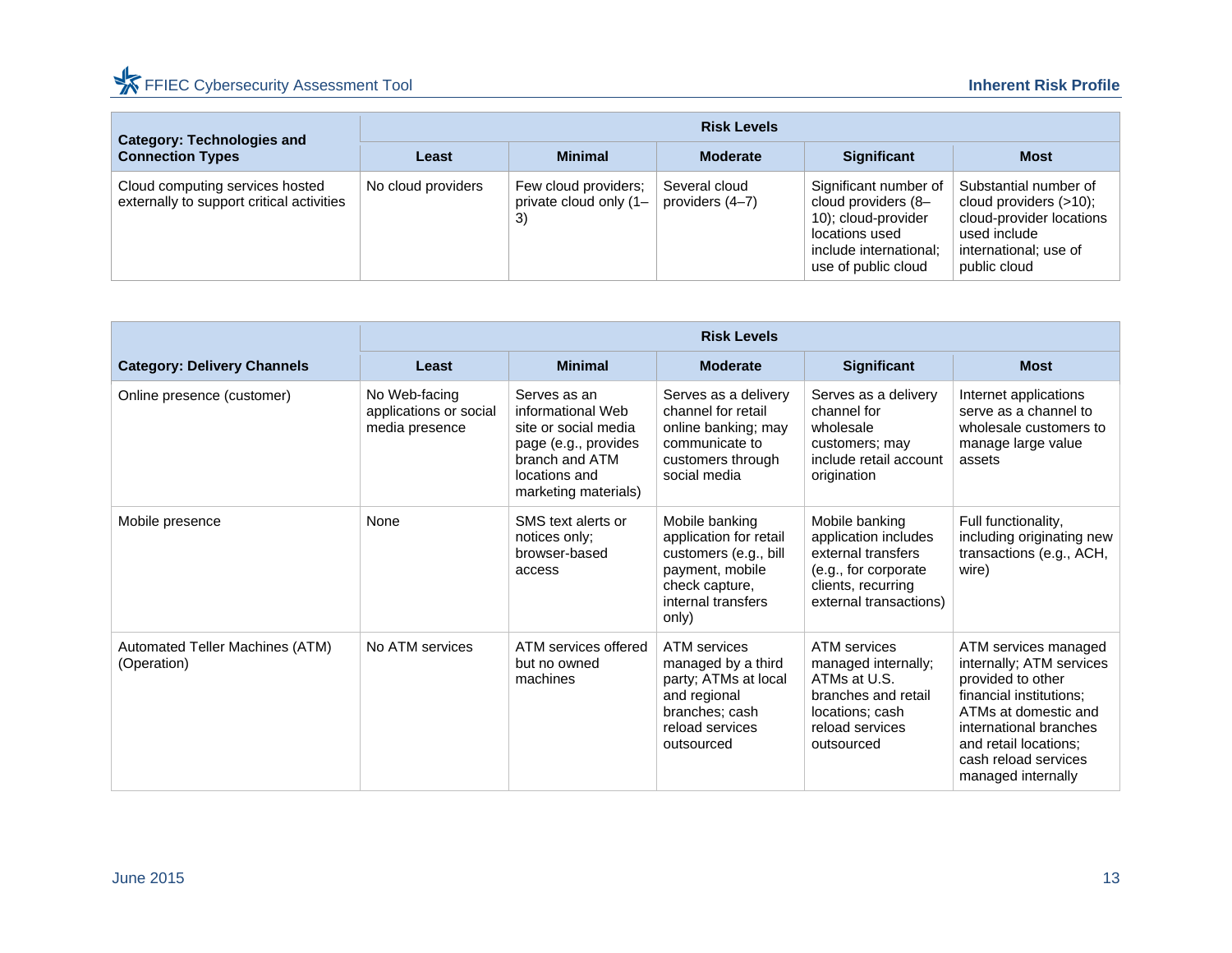| <b>Category: Online/Mobile Products</b>                                   | <b>Risk Levels</b>                                        |                                                                                                                                    |                                                                                                                                                           |                                                                                                                                                                 |                                                                                                                                                   |  |  |  |
|---------------------------------------------------------------------------|-----------------------------------------------------------|------------------------------------------------------------------------------------------------------------------------------------|-----------------------------------------------------------------------------------------------------------------------------------------------------------|-----------------------------------------------------------------------------------------------------------------------------------------------------------------|---------------------------------------------------------------------------------------------------------------------------------------------------|--|--|--|
| and Technology Services                                                   | Least                                                     | <b>Minimal</b>                                                                                                                     | <b>Moderate</b>                                                                                                                                           | Significant                                                                                                                                                     | <b>Most</b>                                                                                                                                       |  |  |  |
| Issue debit or credit cards                                               | Do not issue debit or<br>credit cards                     | Issue debit and/or<br>credit cards through<br>a third party; <10,000<br>cards outstanding                                          | Issue debit or credit<br>cards through a third<br>party; between<br>10,000-50,000 cards<br>outstanding                                                    | Issue debit or credit<br>cards directly;<br>between 50,000-<br>100,000 cards<br>outstanding                                                                     | Issue debit or credit<br>cards directly; >100,000<br>cards outstanding; issue<br>cards on behalf of other<br>financial institutions               |  |  |  |
| Prepaid cards                                                             | Do not issue prepaid<br>cards                             | Issue prepaid cards<br>through a third party;<br>$<$ 5,000 cards<br>outstanding                                                    | Issue prepaid cards<br>through a third party;<br>5,000-10,000 cards<br>outstanding                                                                        | Issue prepaid cards<br>through a third party;<br>10,001-20,000 cards<br>outstanding                                                                             | Issue prepaid cards<br>internally, through a<br>third party, or on behalf<br>of other financial<br>institutions; >20,000<br>cards outstanding     |  |  |  |
| Emerging payments technologies<br>(e.g., digital wallets, mobile wallets) | Do not accept or use<br>emerging payments<br>technologies | Indirect acceptance<br>or use of emerging<br>payments<br>technologies<br>(customer use may<br>affect deposit or<br>credit account) | Direct acceptance or<br>use of emerging<br>payments<br>technologies; partner<br>or co-brand with non-<br>bank providers;<br>limited transaction<br>volume | Direct acceptance or<br>use of emerging<br>payments<br>technologies; small<br>transaction volume;<br>no foreign payments                                        | Direct acceptance of<br>emerging payments<br>technologies; moderate<br>transaction volume<br>and/or foreign payments                              |  |  |  |
| Person-to-person payments (P2P)                                           | Not offered                                               | Customers allowed<br>to originate<br>payments; used by<br><1,000 customers or<br>monthly transaction<br>volume is $<$ 50,000       | Customers allowed to<br>originate payments;<br>used by 1,000-5,000<br>customers or monthly<br>transaction volume is<br>between 50,000-<br>100,000         | <b>Customers allowed</b><br>to originate<br>payments; used by<br>5,001-10,000<br>customers or monthly<br>transaction volume is<br>between 100,001-<br>1 million | Customers allowed to<br>request payment or to<br>originate payment; used<br>by $>10,000$ customers<br>or monthly transaction<br>volume >1 million |  |  |  |
| Originating ACH payments                                                  | No ACH origination                                        | Originate ACH<br>credits; daily volume<br><3% of total assets                                                                      | Originate ACH debits<br>and credits; daily<br>volume is 3%-5% of<br>total assets                                                                          | Sponsor third-party<br>payment processor;<br>originate ACH debits<br>and credits with daily<br>volume 6%-25% of<br>total assets                                 | Sponsor nested third-<br>party payment<br>processors; originate<br>debits and credits with<br>daily volume that is<br>>25% of total assets        |  |  |  |
| Originating wholesale payments (e.g.,<br>CHIPS)                           | Do not originate<br>wholesale payments                    | Daily originated<br>wholesale payment<br>volume <3% of total<br>assets                                                             | Daily originated<br>wholesale payment<br>volume 3%-5% of<br>total assets                                                                                  | Daily originated<br>wholesale payment<br>volume 6%-25% of<br>total assets                                                                                       | Daily originated<br>wholesale payment<br>volume >25% of total<br>assets                                                                           |  |  |  |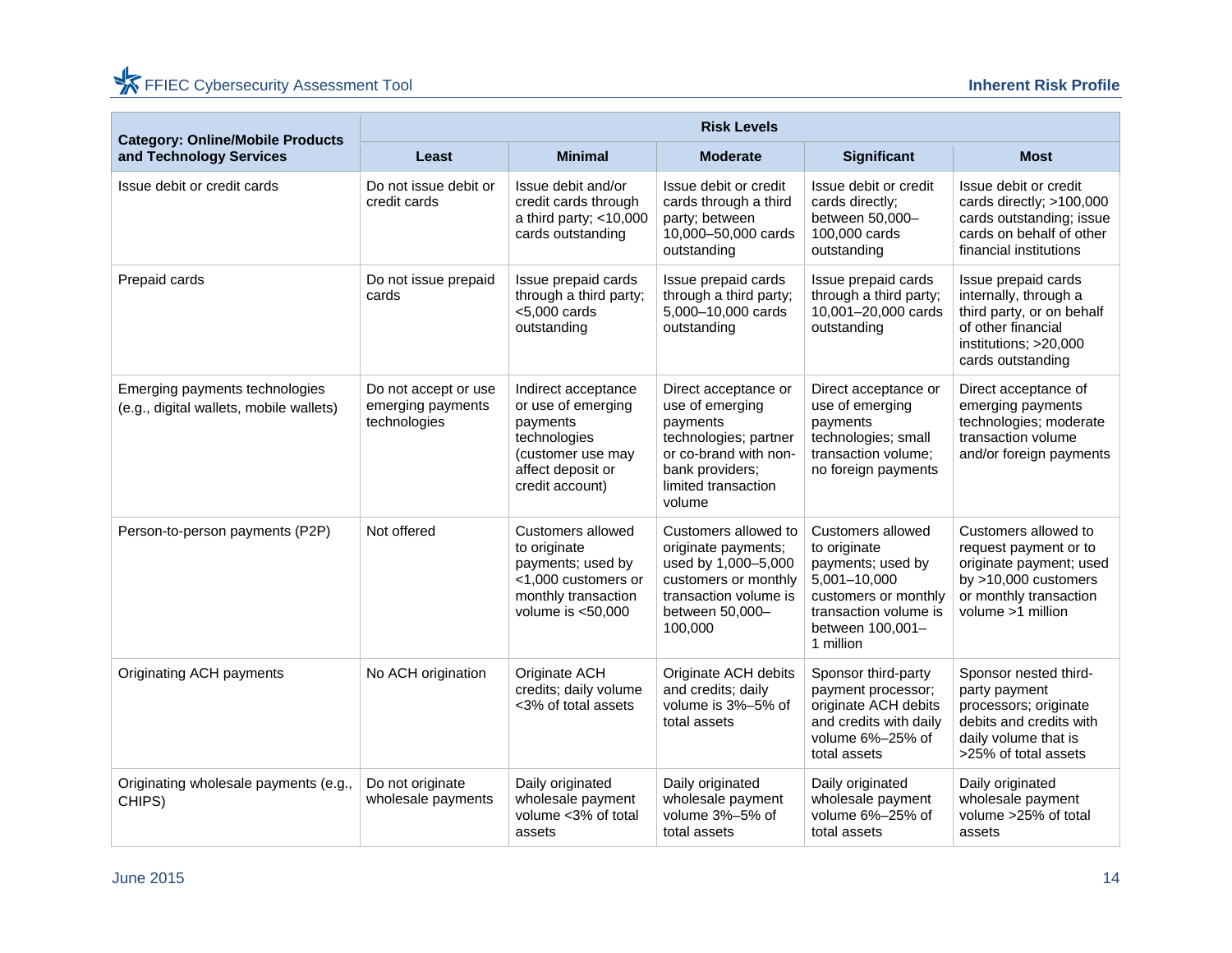|                                                                    | <b>Risk Levels</b>                                |                                                                                                                        |                                                                                                                                                                     |                                                                                                                                                                                                              |                                                                                                                                                                                                       |  |  |
|--------------------------------------------------------------------|---------------------------------------------------|------------------------------------------------------------------------------------------------------------------------|---------------------------------------------------------------------------------------------------------------------------------------------------------------------|--------------------------------------------------------------------------------------------------------------------------------------------------------------------------------------------------------------|-------------------------------------------------------------------------------------------------------------------------------------------------------------------------------------------------------|--|--|
| <b>Category: Online/Mobile Products</b><br>and Technology Services | Least                                             | <b>Minimal</b>                                                                                                         | <b>Moderate</b>                                                                                                                                                     | <b>Significant</b>                                                                                                                                                                                           | <b>Most</b>                                                                                                                                                                                           |  |  |
| Wire transfers                                                     | Not offered                                       | In person wire<br>requests only;<br>domestic wires only;<br>daily wire volume<br><3% of total assets                   | In person, phone,<br>and fax wire<br>requests; domestic<br>daily wire volume<br>3%-5% of total<br>assets; international<br>daily wire volume<br><3% of total assets | Multiple request<br>channels (e.g.,<br>online, text, e-mail,<br>fax, and phone); daily<br>domestic wire<br>volume 6%-25% of<br>total assets; daily<br>international wire<br>volume 3%-10% of<br>total assets | Multiple request<br>channels (e.g., online,<br>text, e-mail, fax, and<br>phone); daily domestic<br>wire volume >25% of<br>total assets; daily<br>international wire<br>volume >10% of total<br>assets |  |  |
| Merchant remote deposit capture<br>(RDC)                           | Do not offer Merchant<br><b>RDC</b>               | <100 merchant<br>clients; daily volume<br>of transactions is<br><3% of total assets                                    | 100-500 merchant<br>clients; daily volume<br>of transactions is<br>3%-5% of total<br>assets                                                                         | 501-1,000 merchant<br>clients; daily volume<br>of transactions is<br>6%-25% of total<br>assets                                                                                                               | >1,000 merchant clients;<br>daily volume of<br>transactions is >25% of<br>total assets                                                                                                                |  |  |
| Global remittances                                                 | Do not offer global<br>remittances                | Gross daily<br>transaction volume is<br><3% of total assets                                                            | Gross daily<br>transaction volume is<br>3%-5% of total<br>assets                                                                                                    | Gross daily<br>transaction volume is<br>6%-25% of total<br>assets                                                                                                                                            | Gross daily transaction<br>volume is >25% of total<br>assets                                                                                                                                          |  |  |
| Treasury services and clients                                      | No treasury<br>management<br>services are offered | <b>Limited services</b><br>offered; number of<br>clients is $<$ 1,000                                                  | Services offered<br>include lockbox, ACH<br>origination, and<br>remote deposit<br>capture; number of<br>clients is between<br>1,000-10,000                          | Services offered<br>include accounts<br>receivable solutions<br>and liquidity<br>management;<br>number of clients is<br>between 10,001-<br>20,000                                                            | Multiple services offered<br>including currency<br>services, online<br>investing, and<br>investment sweep<br>accounts; number of<br>clients is $>20,000$                                              |  |  |
| <b>Trust services</b>                                              | Trust services are not<br>offered                 | Trust services are<br>offered through a<br>third-party provider;<br>assets under<br>management total<br><\$500 million | <b>Trust services</b><br>provided directly;<br>portfolio of assets<br>under management<br>total \$500 million-<br>\$999 million                                     | <b>Trust services</b><br>provided directly;<br>assets under<br>management total<br>\$1 billion-\$10 billion                                                                                                  | Trust services provided<br>directly; assets under<br>management total<br>>\$10 billion                                                                                                                |  |  |
| Act as a correspondent bank<br>(Interbank transfers)               | Do not act as a<br>correspondent bank             | Act as a<br>correspondent bank<br>for <100 institutions                                                                | Act as a<br>correspondent bank<br>for 100-250<br>institutions                                                                                                       | Act as a<br>correspondent bank<br>for 251-500<br>institutions                                                                                                                                                | Act as a correspondent<br>bank for >500<br>institutions                                                                                                                                               |  |  |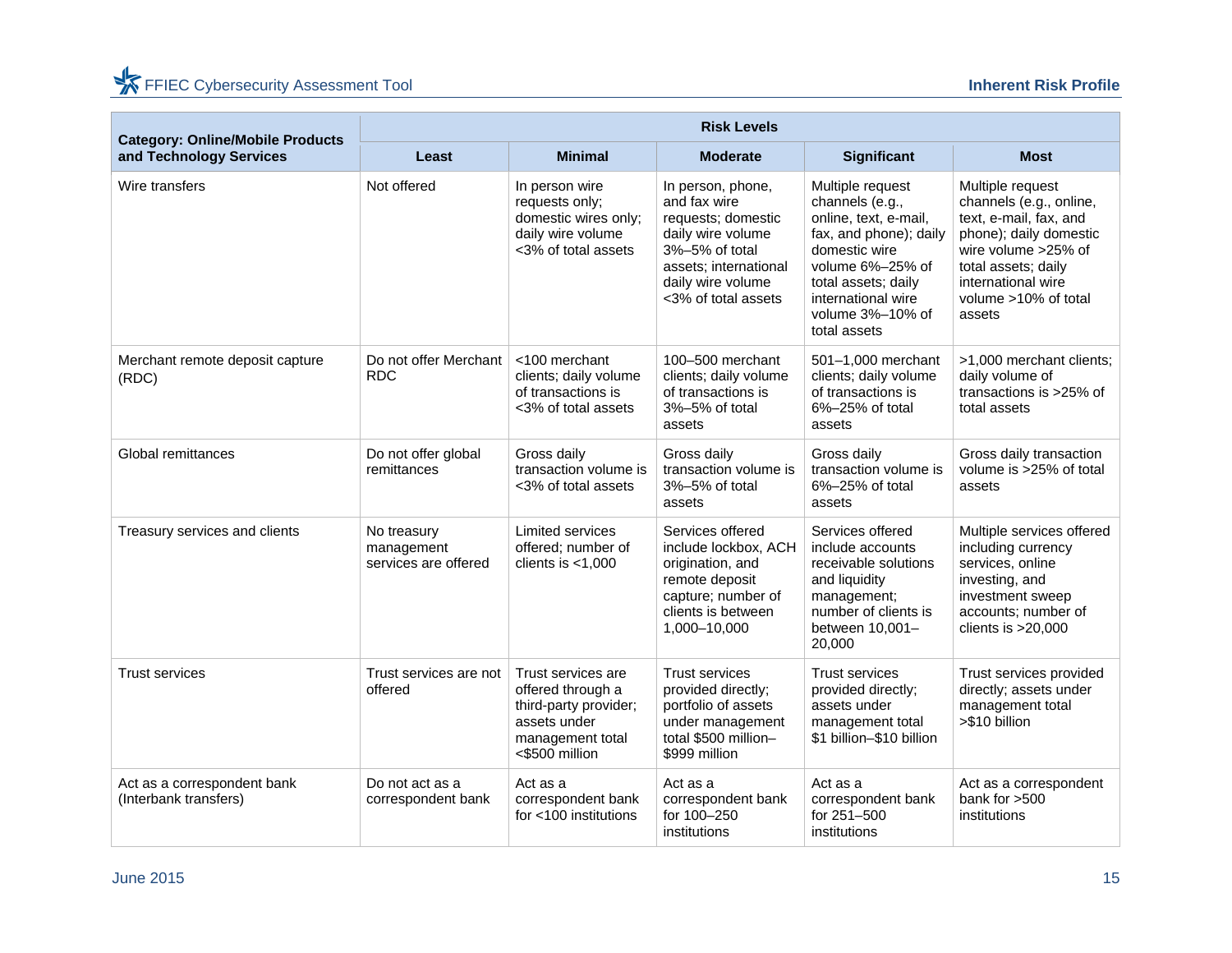| <b>Category: Online/Mobile Products</b>                                                                 | <b>Risk Levels</b>                                       |                                                                |                                                                                                    |                                                                                             |                                                                                    |  |  |
|---------------------------------------------------------------------------------------------------------|----------------------------------------------------------|----------------------------------------------------------------|----------------------------------------------------------------------------------------------------|---------------------------------------------------------------------------------------------|------------------------------------------------------------------------------------|--|--|
| and Technology Services                                                                                 | Least                                                    | <b>Minimal</b>                                                 | <b>Moderate</b>                                                                                    | <b>Significant</b>                                                                          | <b>Most</b>                                                                        |  |  |
| Merchant acquirer (sponsor<br>merchants or card processor activity<br>into the payment system)          | Do not act as a<br>merchant acquirer                     | Act as a merchant<br>acquirer; $<$ 1,000<br>merchants          | Act as a merchant<br>acquirer; outsource<br>card payment<br>processing; 1,000-<br>10,000 merchants | Act as a merchant<br>acquirer and card<br>payment processor;<br>10,001-100,000<br>merchants | Act as a merchant<br>acquirer and card<br>payment processor;<br>>100,000 merchants |  |  |
| Host IT services for other<br>organizations (either through joint<br>systems or administrative support) | Do not provide IT<br>services for other<br>organizations | Host or provide IT<br>services for affiliated<br>organizations | Host or provide IT<br>services for up to 25<br>unaffiliated<br>organizations                       | Host or provide IT<br>services for 26-50<br>unaffiliated<br>organizations                   | Host or provide IT<br>services for $>50$<br>unaffiliated<br>organizations          |  |  |

| <b>Category: Organizational</b>                                                          | <b>Risk Levels</b>                                                               |                                                                                                                                       |                                                                                                                                                                        |                                                                                                                                              |                                                                                                                                                                                           |  |
|------------------------------------------------------------------------------------------|----------------------------------------------------------------------------------|---------------------------------------------------------------------------------------------------------------------------------------|------------------------------------------------------------------------------------------------------------------------------------------------------------------------|----------------------------------------------------------------------------------------------------------------------------------------------|-------------------------------------------------------------------------------------------------------------------------------------------------------------------------------------------|--|
| <b>Characteristics</b>                                                                   | Least                                                                            | <b>Minimal</b>                                                                                                                        | <b>Moderate</b>                                                                                                                                                        | <b>Significant</b>                                                                                                                           | <b>Most</b>                                                                                                                                                                               |  |
| Mergers and acquisitions (including<br>divestitures and joint ventures)                  | None planned                                                                     | Open to initiating<br>discussions or<br>actively seeking a<br>merger or acquisition                                                   | In discussions with<br>at least 1 party                                                                                                                                | A sale or acquisition<br>has been publicly<br>announced within the<br>past year, in<br>negotiations with 1 or<br>more parties                | Multiple ongoing<br>integrations of<br>acquisitions are in<br>process                                                                                                                     |  |
| Direct employees (including<br>information technology and<br>cybersecurity contractors)  | Number of<br>employees totals <50                                                | Number of<br>employees totals 50-<br>2,000                                                                                            | Number of<br>employees totals<br>2,001-10,000                                                                                                                          | Number of employees<br>totals 10,001-50,000                                                                                                  | Number of employees is<br>>50,000                                                                                                                                                         |  |
| Changes in IT and information<br>security staffing                                       | Key positions filled;<br>low or no turnover of<br>personnel                      | Staff vacancies exist<br>for non-critical roles                                                                                       | Some turnover in<br>key or senior<br>positions                                                                                                                         | Frequent turnover in<br>key staff or senior<br>positions                                                                                     | Vacancies in senior or<br>key positions for long<br>periods; high level of<br>employee turnover in IT<br>or information security                                                          |  |
| Privileged access (Administrators-<br>network, database, applications,<br>systems, etc.) | Limited number of<br>administrators;<br>limited or no external<br>administrators | Level of turnover in<br>administrators does<br>not affect operations<br>or activities; may<br>utilize some external<br>administrators | Level of turnover in<br>administrators<br>affects operations;<br>number of<br>administrators for<br>individual systems or<br>applications exceeds<br>what is necessary | High reliance on<br>external<br>administrators;<br>number of<br>administrators is not<br>sufficient to support<br>level or pace of<br>change | High employee turnover<br>in network<br>administrators; many or<br>most administrators are<br>external (contractors or<br>vendors); experience in<br>network administration<br>is limited |  |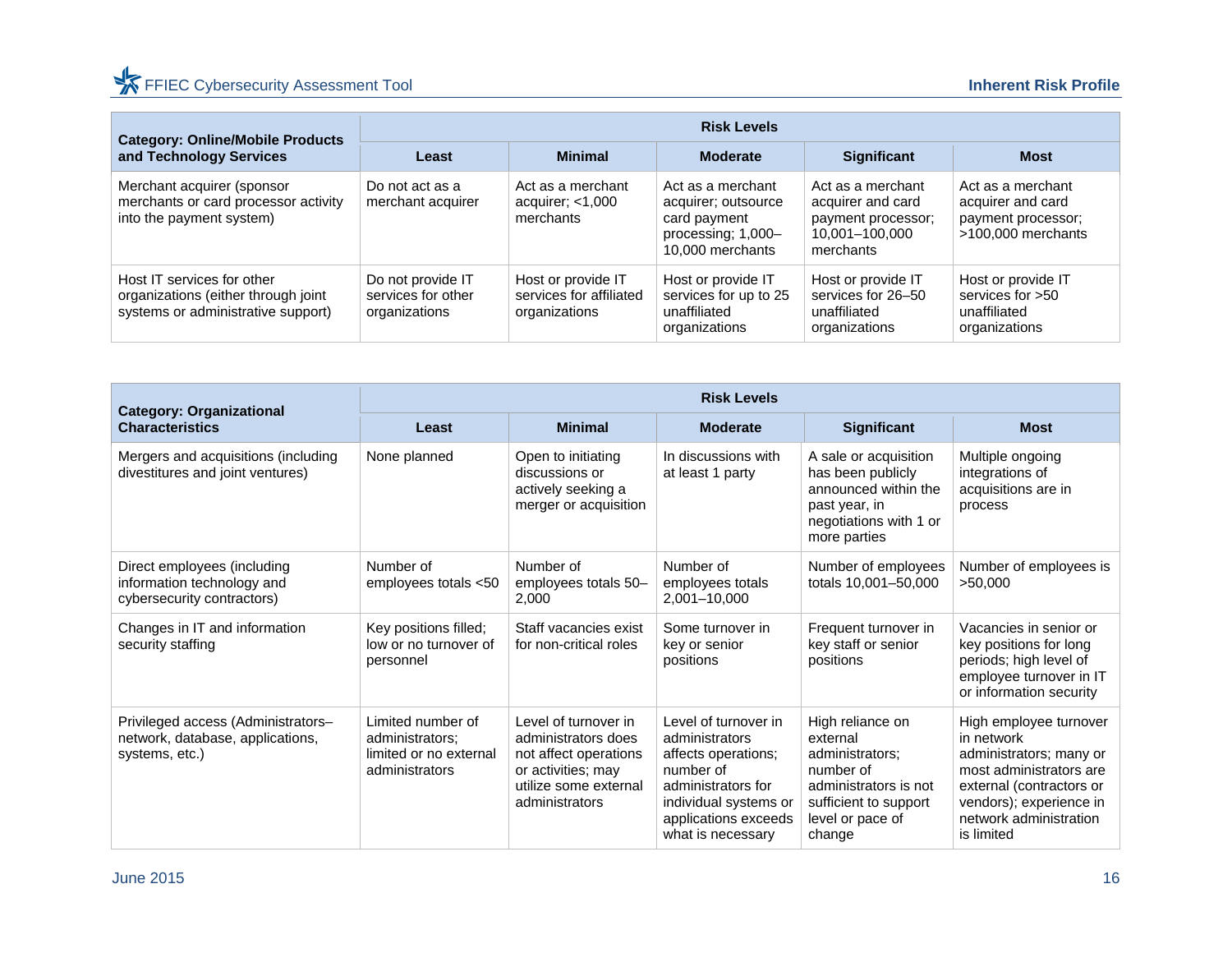## FFIEC Cybersecurity Assessment Tool **Inherent Risk Profile**

| <b>Category: Organizational</b>                                                                                                             | <b>Risk Levels</b>       |                                                           |                                          |                                          |                                                                                                                                                       |  |  |
|---------------------------------------------------------------------------------------------------------------------------------------------|--------------------------|-----------------------------------------------------------|------------------------------------------|------------------------------------------|-------------------------------------------------------------------------------------------------------------------------------------------------------|--|--|
| <b>Characteristics</b>                                                                                                                      | Least                    | <b>Minimal</b>                                            | <b>Moderate</b>                          | <b>Significant</b>                       | <b>Most</b>                                                                                                                                           |  |  |
| Changes in IT environment (e.g.,<br>network, infrastructure, critical<br>applications, technologies supporting<br>new products or services) | Stable IT<br>environment | Infrequent or minimal<br>changes in the IT<br>environment | Frequent adoption of<br>new technologies | Volume of significant<br>changes is high | Substantial change in<br>outsourced provider(s)<br>of critical IT services;<br>large and complex<br>changes to the<br>environment occur<br>frequently |  |  |
| Locations of branches/business<br>presence                                                                                                  | state                    | 1 region                                                  | country                                  | 1-20 countries                           | >20 countries                                                                                                                                         |  |  |
| Locations of operations/data centers                                                                                                        | state                    | region                                                    | country                                  | 1–10 countries                           | >10 countries                                                                                                                                         |  |  |

|                                   |                                           |                                                                                                                               | <b>Risk Levels</b>                                                                                                                                                                                                                                                                                 |                                                                                                                                                                                                                                                                                                                                                                                       |                                                                                                                                                                                                |
|-----------------------------------|-------------------------------------------|-------------------------------------------------------------------------------------------------------------------------------|----------------------------------------------------------------------------------------------------------------------------------------------------------------------------------------------------------------------------------------------------------------------------------------------------|---------------------------------------------------------------------------------------------------------------------------------------------------------------------------------------------------------------------------------------------------------------------------------------------------------------------------------------------------------------------------------------|------------------------------------------------------------------------------------------------------------------------------------------------------------------------------------------------|
| <b>Category: External Threats</b> | Least                                     | <b>Minimal</b>                                                                                                                | <b>Moderate</b>                                                                                                                                                                                                                                                                                    | <b>Significant</b>                                                                                                                                                                                                                                                                                                                                                                    | <b>Most</b>                                                                                                                                                                                    |
| Attempted cyber attacks           | No attempted attacks<br>or reconnaissance | Few attempts<br>monthly $(<100)$ ; may<br>have had generic<br>phishing campaigns<br>received by<br>employees and<br>customers | Several attempts<br>monthly (100-500);<br>phishing campaigns<br>targeting employees<br>or customers at the<br>institution or third<br>parties supporting<br>critical activities; may<br>have experienced an<br>attempted Distributed<br>Denial of Service<br>(DDoS) attack within<br>the last year | Significant number of<br>attempts monthly<br>$(501-100,000)$ ; spear<br>phishing campaigns<br>targeting high net<br>worth customers and<br>employees at the<br>institution or third<br>parties supporting<br>critical activities:<br>Institution specifically<br>is named in threat<br>reports; may have<br>experienced multiple<br>attempted DDoS<br>attacks within the last<br>year | Substantial number of<br>attempts monthly<br>$($ >100,000); persistent<br>attempts to attack senior<br>management and/or<br>network administrators;<br>frequently targeted for<br>DDoS attacks |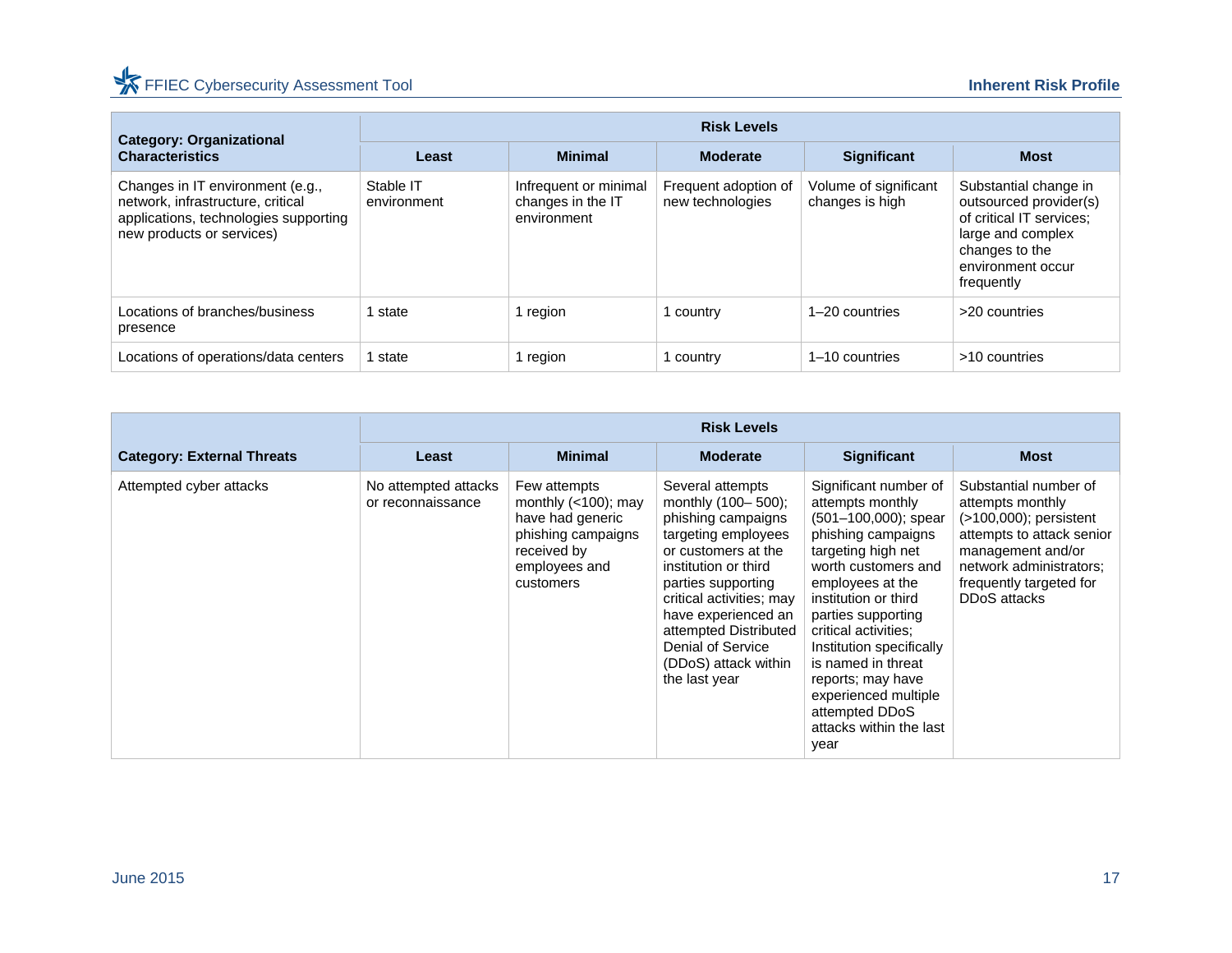## FFIEC Cybersecurity Assessment Tool **Inherent Risk Profile**

|                                                                                               |       |                | <b>Risk Levels</b> |                    |             |
|-----------------------------------------------------------------------------------------------|-------|----------------|--------------------|--------------------|-------------|
| <b>Total</b>                                                                                  | Least | <b>Minimal</b> | <b>Moderate</b>    | <b>Significant</b> | <b>Most</b> |
| Number of Statements Selected in<br><b>Each Risk Level</b>                                    |       |                |                    |                    |             |
| <b>Based on Individual Risk Levels</b><br>Selected, Assign an Inherent Risk<br><b>Profile</b> | Least | Minimal        | <b>Moderate</b>    | <b>Significant</b> | <b>Most</b> |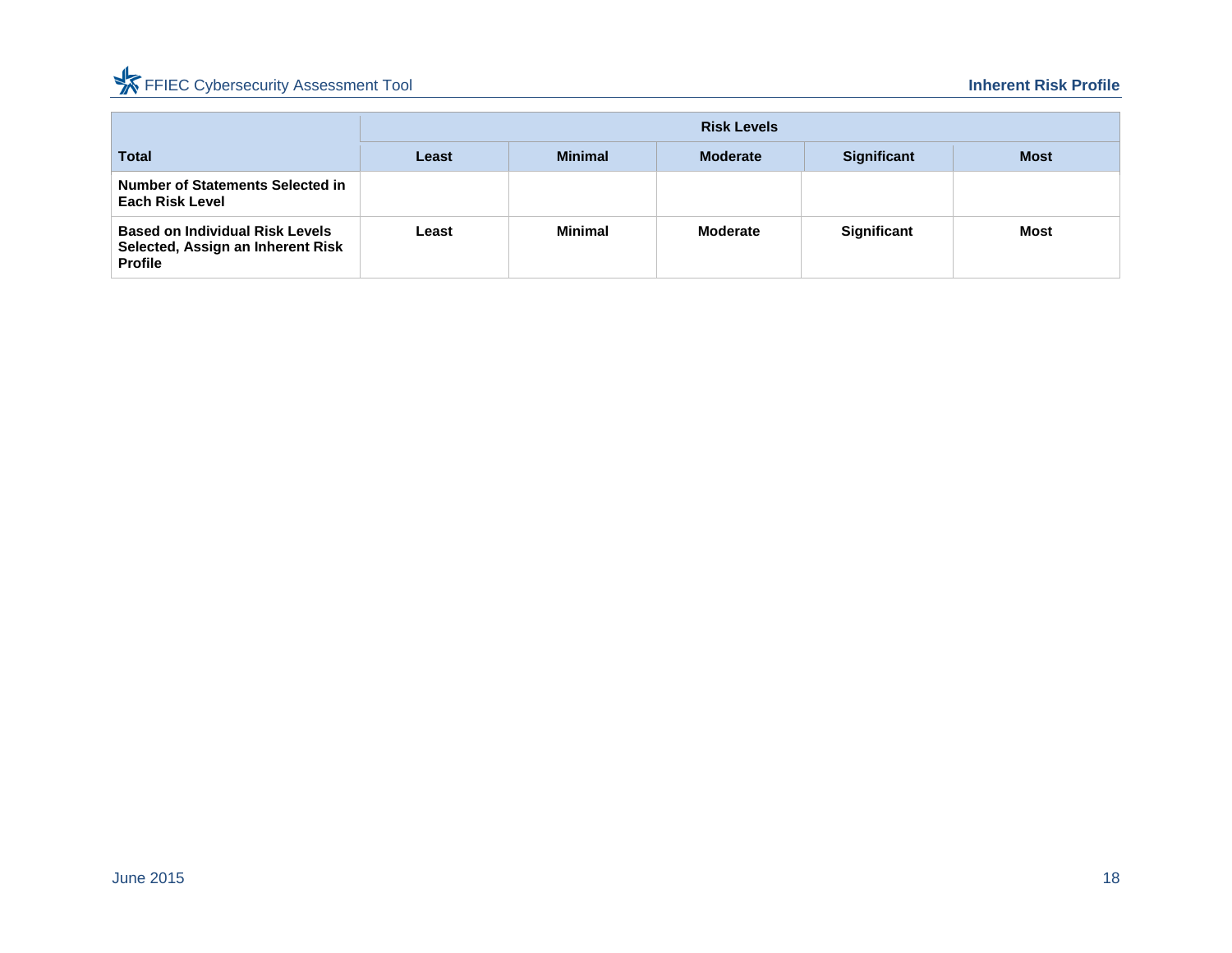## **Cybersecurity Maturity**

|           |                 |      | <b>Domain 1: Cyber Risk Management and Oversight</b>                                                                                                                                                                                                                                                                                                                                                                                                                                                                                                                                                                                                                                                                                                                                                                                                                                                                                                                                                                                         |
|-----------|-----------------|------|----------------------------------------------------------------------------------------------------------------------------------------------------------------------------------------------------------------------------------------------------------------------------------------------------------------------------------------------------------------------------------------------------------------------------------------------------------------------------------------------------------------------------------------------------------------------------------------------------------------------------------------------------------------------------------------------------------------------------------------------------------------------------------------------------------------------------------------------------------------------------------------------------------------------------------------------------------------------------------------------------------------------------------------------|
|           |                 |      | <b>Assessment Factor: Governance</b>                                                                                                                                                                                                                                                                                                                                                                                                                                                                                                                                                                                                                                                                                                                                                                                                                                                                                                                                                                                                         |
|           |                 | Y, N |                                                                                                                                                                                                                                                                                                                                                                                                                                                                                                                                                                                                                                                                                                                                                                                                                                                                                                                                                                                                                                              |
| OVERSIGHT | <b>Baseline</b> |      | Designated members of management are held accountable by the board<br>or an appropriate board committee for implementing and managing the<br>information security and business continuity programs. (FFIEC<br><b>Information Security Booklet, page 3)</b><br>Information security risks are discussed in management meetings when<br>prompted by highly visible cyber events or regulatory alerts. (FFIEC<br><b>Information Security Booklet, page 6)</b><br>Management provides a written report on the overall status of the<br>information security and business continuity programs to the board or an<br>appropriate board committee at least annually. (FFIEC Information<br>Security Booklet, page 5)<br>The budgeting process includes information security related expenses<br>and tools. (FFIEC E-Banking Booklet, page 20)<br>Management considers the risks posed by other critical infrastructures<br>(e.g., telecommunications, energy) to the institution. (FFIEC Business<br><b>Continuity Planning Booklet, page J-12)</b> |
|           | <b>Evolving</b> |      | At least annually, the board or an appropriate board committee reviews<br>and approves the institution's cybersecurity program.<br>Management is responsible for ensuring compliance with legal and<br>regulatory requirements related to cybersecurity.<br>Cybersecurity tools and staff are requested through the budget process.<br>There is a process to formally discuss and estimate potential expenses<br>associated with cybersecurity incidents as part of the budgeting process.                                                                                                                                                                                                                                                                                                                                                                                                                                                                                                                                                   |
|           | Intermediate    |      | The board or an appropriate board committee has cybersecurity<br>expertise or engages experts to assist with oversight responsibilities.<br>The standard board meeting package includes reports and metrics that<br>go beyond events and incidents to address threat intelligence trends and<br>the institution's security posture.<br>The institution has a cyber risk appetite statement approved by the board<br>or an appropriate board committee.<br>Cyber risks that exceed the risk appetite are escalated to management.<br>The board or an appropriate board committee ensures management's                                                                                                                                                                                                                                                                                                                                                                                                                                         |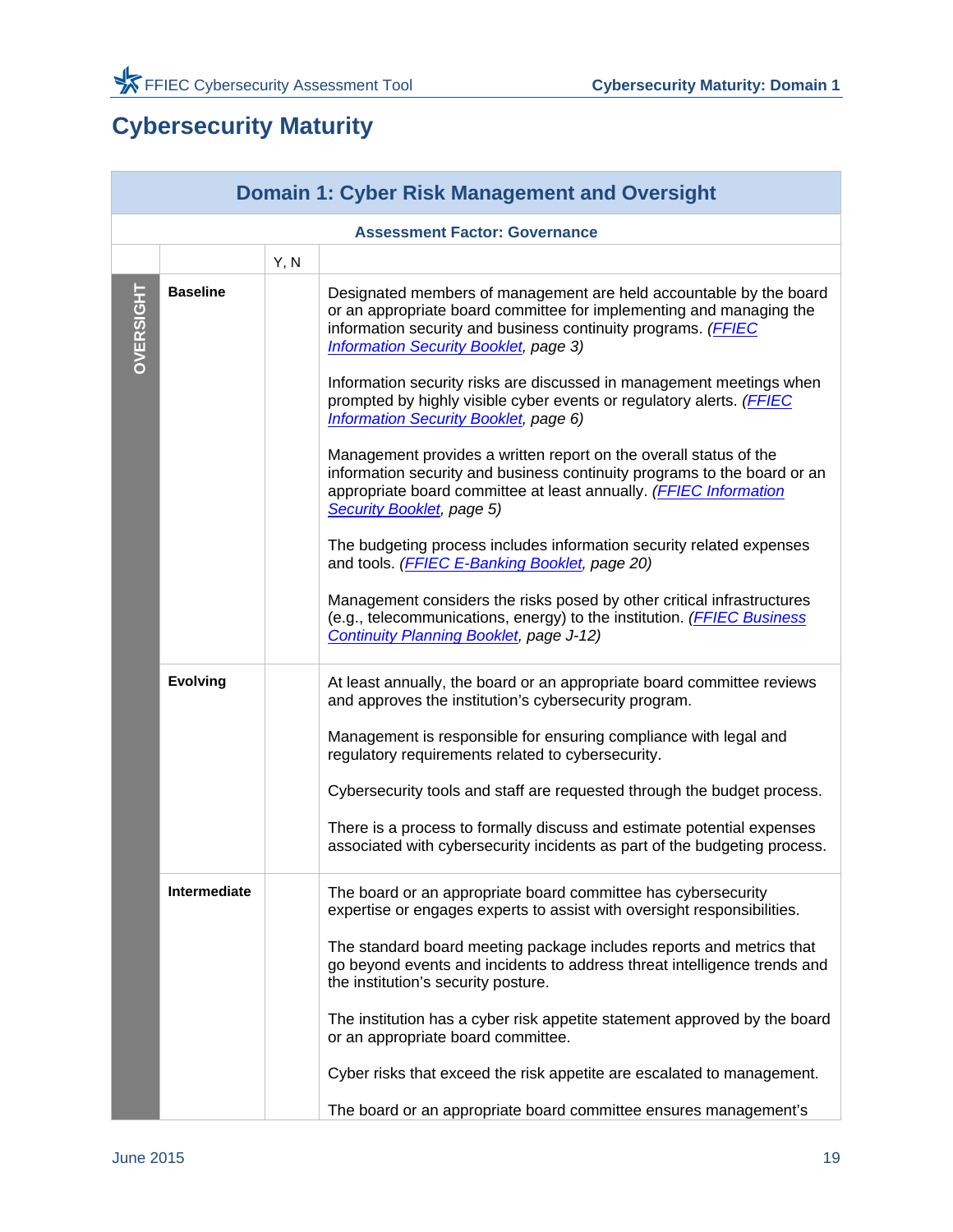|                 | annual cybersecurity self-assessment evaluates the institution's ability to<br>meet its cyber risk management standards.<br>The board or an appropriate board committee reviews and approves<br>management's prioritization and resource allocation decisions based on<br>the results of the cyber assessments.<br>The board or an appropriate board committee ensures management<br>takes appropriate actions to address changing cyber risks or significant |
|-----------------|---------------------------------------------------------------------------------------------------------------------------------------------------------------------------------------------------------------------------------------------------------------------------------------------------------------------------------------------------------------------------------------------------------------------------------------------------------------|
|                 | cybersecurity issues.<br>The budget process for requesting additional cybersecurity staff and<br>tools is integrated into business units' budget processes.                                                                                                                                                                                                                                                                                                   |
| <b>Advanced</b> | The board or board committee approved cyber risk appetite statement is<br>part of the enterprise-wide risk appetite statement.                                                                                                                                                                                                                                                                                                                                |
|                 | Management has a formal process to continuously improve cybersecurity<br>oversight.                                                                                                                                                                                                                                                                                                                                                                           |
|                 | The budget process for requesting additional cybersecurity staff and<br>tools maps current resources and tools to the cybersecurity strategy.                                                                                                                                                                                                                                                                                                                 |
|                 | Management and the board or an appropriate board committee hold<br>business units accountable for effectively managing all cyber risks<br>associated with their activities.                                                                                                                                                                                                                                                                                   |
|                 | Management identifies root cause(s) when cyber attacks result in<br>material loss.                                                                                                                                                                                                                                                                                                                                                                            |
|                 | The board or an appropriate board committee ensures that<br>management's actions consider the cyber risks that the institution poses<br>to the financial sector.                                                                                                                                                                                                                                                                                              |
| Innovative      | The board or an appropriate board committee discusses ways for<br>management to develop cybersecurity improvements that may be<br>adopted sector-wide.                                                                                                                                                                                                                                                                                                        |
|                 | The board or an appropriate board committee verifies that management's<br>actions consider the cyber risks that the institution poses to other critical<br>infrastructures (e.g., telecommunications, energy).                                                                                                                                                                                                                                                |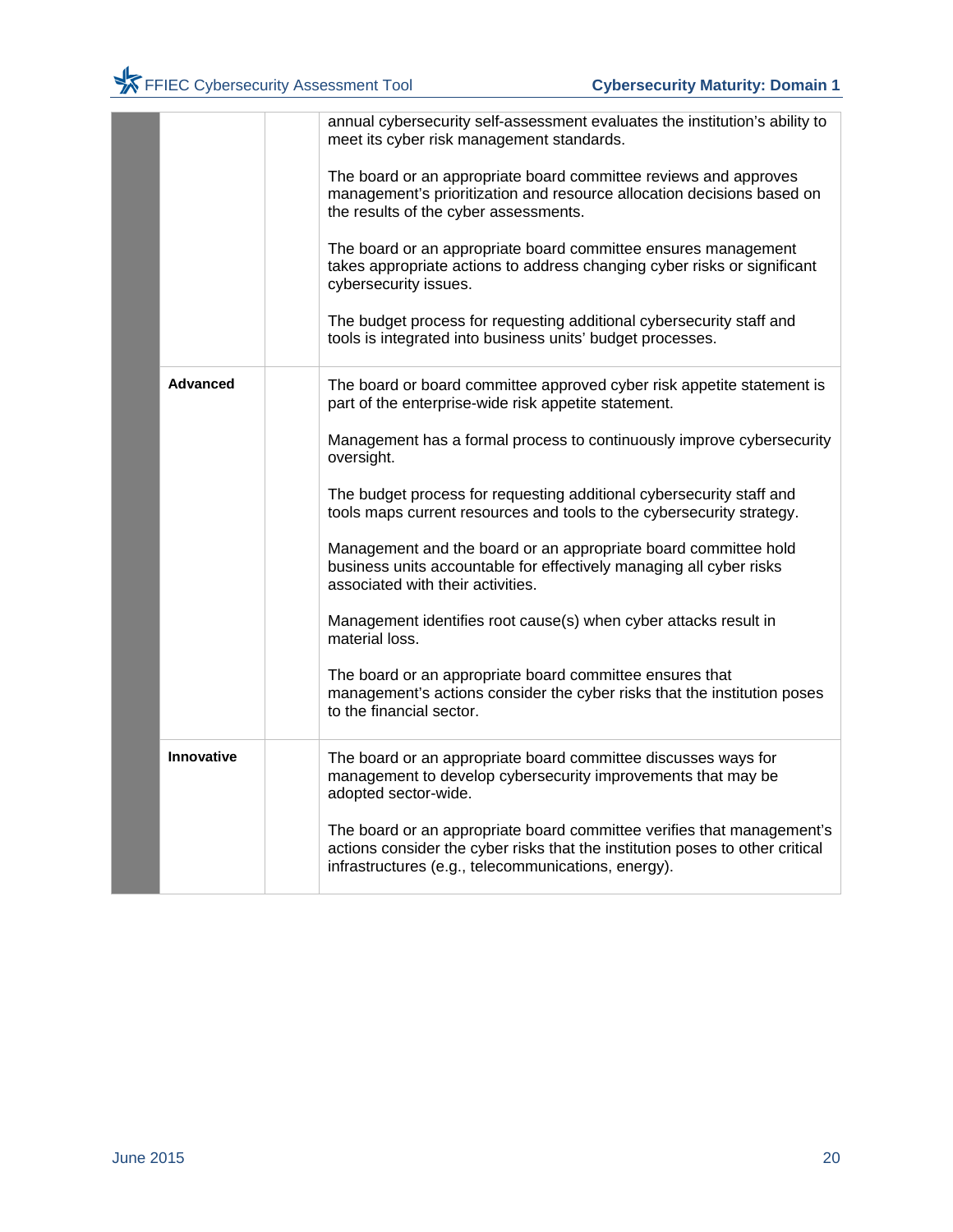|                   | <b>Baseline</b>     | The institution has an information security strategy that integrates<br>technology, policies, procedures, and training to mitigate risk. (FFIEC<br><b>Information Security Booklet, page 3)</b>  |
|-------------------|---------------------|--------------------------------------------------------------------------------------------------------------------------------------------------------------------------------------------------|
| STRATEGY/POLICIES |                     | The institution has policies commensurate with its risk and complexity<br>that address the concepts of information technology risk management.<br>(FFIEC Information Security Booklet, page, 16) |
|                   |                     | The institution has policies commensurate with its risk and complexity<br>that address the concepts of threat information sharing. (FFIEC E-<br><b>Banking Booklet</b> , page 28)                |
|                   |                     | The institution has board-approved policies commensurate with its risk<br>and complexity that address information security. (FFIEC Information<br>Security Booklet, page 16)                     |
|                   |                     | The institution has policies commensurate with its risk and complexity<br>that address the concepts of external dependency or third-party<br>management. (FFIEC Outsourcing Booklet, page 2)     |
|                   |                     | The institution has policies commensurate with its risk and complexity<br>that address the concepts of incident response and resilience. (FFIEC<br><b>Information Security Booklet, page 83)</b> |
|                   |                     | All elements of the information security program are coordinated<br>enterprise-wide. (FFIEC Information Security Booklet, page 7)                                                                |
|                   | <b>Evolving</b>     | The institution augmented its information security strategy to incorporate<br>cybersecurity and resilience.                                                                                      |
|                   |                     | The institution has a formal cybersecurity program that is based on<br>technology and security industry standards or benchmarks.                                                                 |
|                   |                     | A formal process is in place to update policies as the institution's inherent<br>risk profile changes.                                                                                           |
|                   | <b>Intermediate</b> | The institution has a comprehensive set of policies commensurate with<br>its risk and complexity that address the concepts of threat intelligence.                                               |
|                   |                     | Management periodically reviews the cybersecurity strategy to address<br>evolving cyber threats and changes to the institution's inherent risk<br>profile.                                       |
|                   |                     | The cybersecurity strategy is incorporated into, or conceptually fits within,<br>the institution's enterprise-wide risk management strategy.                                                     |
|                   |                     | Management links strategic cybersecurity objectives to tactical goals.                                                                                                                           |
|                   |                     | A formal process is in place to cross-reference and simultaneously<br>update all policies related to cyber risks across business lines.                                                          |
|                   |                     |                                                                                                                                                                                                  |
|                   |                     |                                                                                                                                                                                                  |
| <b>June 2015</b>  |                     | 21                                                                                                                                                                                               |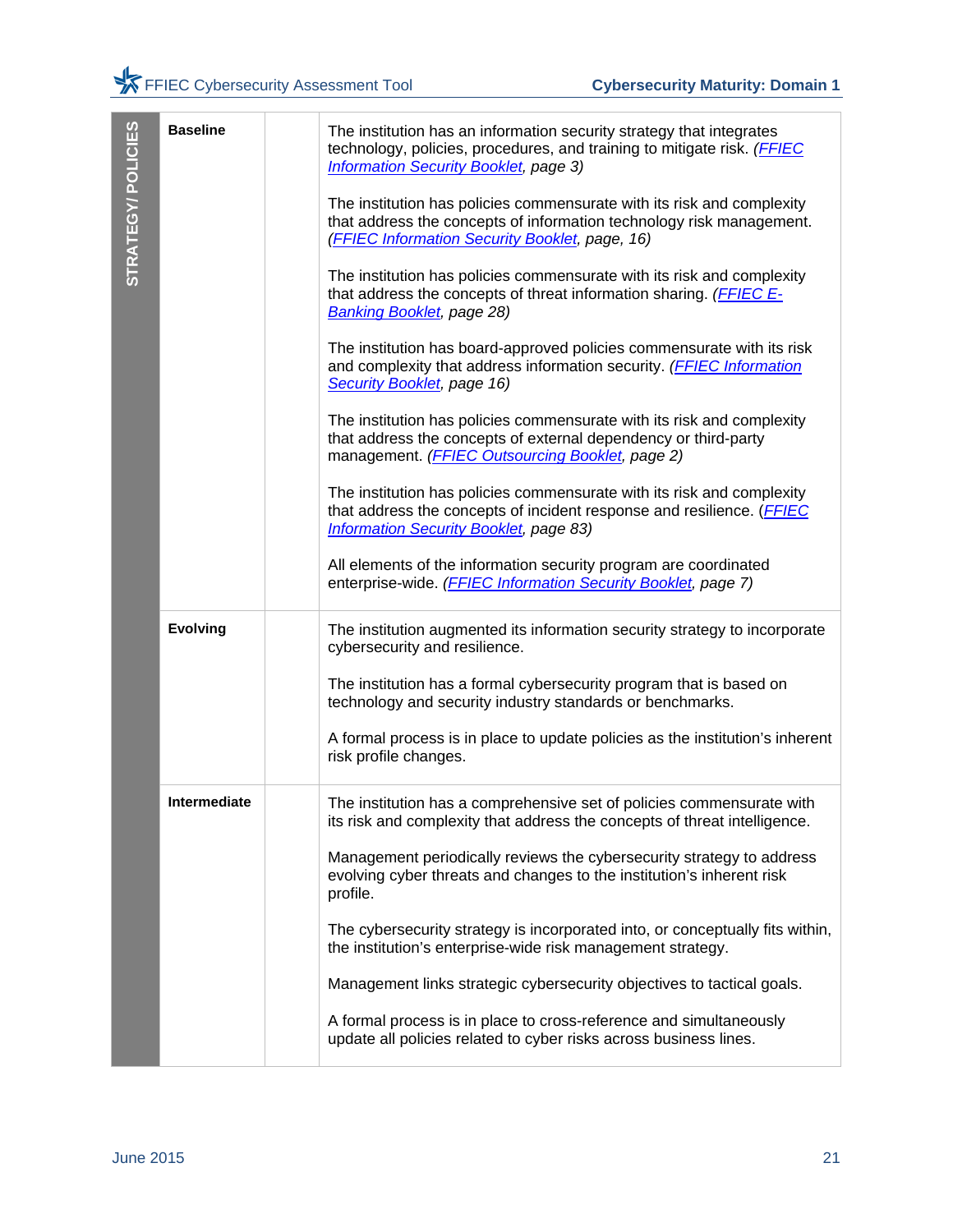|                     | <b>Advanced</b> | The cybersecurity strategy outlines the institution's future state of<br>cybersecurity with short-term and long-term perspectives.                                                                                                                                                                                                                                                                                                                                                                                                                                                                                                                                                                                                                    |
|---------------------|-----------------|-------------------------------------------------------------------------------------------------------------------------------------------------------------------------------------------------------------------------------------------------------------------------------------------------------------------------------------------------------------------------------------------------------------------------------------------------------------------------------------------------------------------------------------------------------------------------------------------------------------------------------------------------------------------------------------------------------------------------------------------------------|
|                     |                 | Industry-recognized cybersecurity standards are used as sources during<br>the analysis of cybersecurity program gaps.                                                                                                                                                                                                                                                                                                                                                                                                                                                                                                                                                                                                                                 |
|                     |                 | The cybersecurity strategy identifies and communicates the institution's<br>role as a component of critical infrastructure in the financial services<br>industry.                                                                                                                                                                                                                                                                                                                                                                                                                                                                                                                                                                                     |
|                     |                 | The risk appetite is informed by the institution's role in critical<br>infrastructure.                                                                                                                                                                                                                                                                                                                                                                                                                                                                                                                                                                                                                                                                |
|                     |                 | Management is continuously improving the existing cybersecurity<br>program to adapt as the desired cybersecurity target state changes.                                                                                                                                                                                                                                                                                                                                                                                                                                                                                                                                                                                                                |
|                     | Innovative      | The cybersecurity strategy identifies and communicates the institution's<br>role as it relates to other critical infrastructures.                                                                                                                                                                                                                                                                                                                                                                                                                                                                                                                                                                                                                     |
| IT ASSET MANAGEMENT | <b>Baseline</b> | An inventory of organizational assets (e.g., hardware, software, data, and<br>systems hosted externally) is maintained. (FFIEC Information Security<br>Booklet, page 9)<br>Organizational assets (e.g., hardware, systems, data, and applications)<br>are prioritized for protection based on the data classification and<br>business value. (FFIEC Information Security Booklet, page 12)<br>Management assigns accountability for maintaining an inventory of<br>organizational assets. (FFIEC Information Security Booklet, page 9)<br>A change management process is in place to request and approve<br>changes to systems configurations, hardware, software, applications,<br>and security tools. (FFIEC Information Security Booklet, page 56) |
|                     | <b>Evolving</b> | The asset inventory, including identification of critical assets, is updated<br>at least annually to address new, relocated, re-purposed, and sunset<br>assets.<br>The institution has a documented asset life-cycle process that considers<br>whether assets to be acquired have appropriate security safeguards.<br>The institution proactively manages system EOL (e.g., replacement) to<br>limit security risks.<br>Changes are formally approved by an individual or committee with<br>appropriate authority and with separation of duties.                                                                                                                                                                                                      |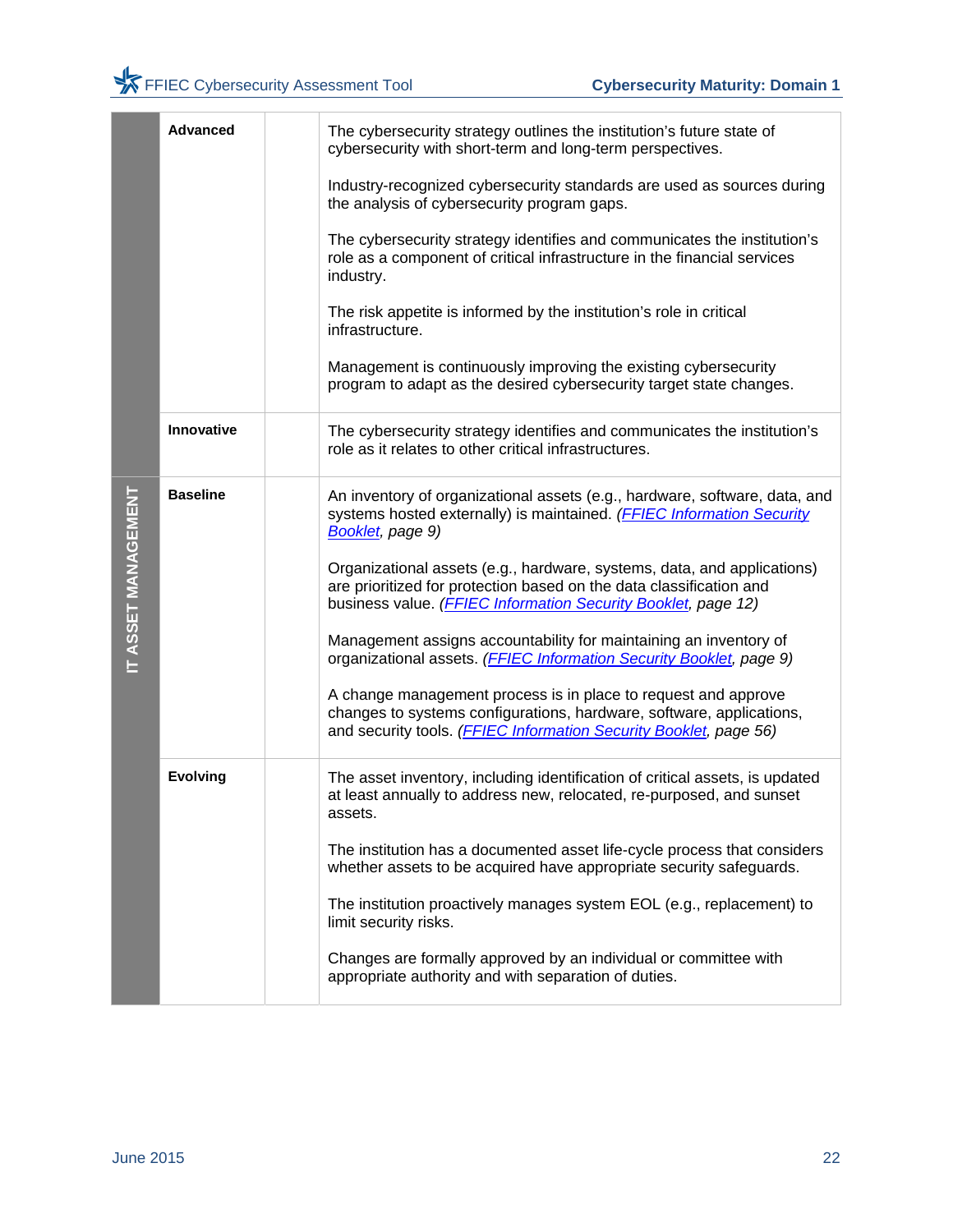

|                           | Intermediate      | Baseline configurations cannot be altered without a formal change<br>request, documented approval, and an assessment of security<br>implications.<br>A formal IT change management process requires cybersecurity risk to<br>be evaluated during the analysis, approval, testing, and reporting of |
|---------------------------|-------------------|----------------------------------------------------------------------------------------------------------------------------------------------------------------------------------------------------------------------------------------------------------------------------------------------------|
|                           |                   | changes.                                                                                                                                                                                                                                                                                           |
|                           | <b>Advanced</b>   | Supply chain risk is reviewed before the acquisition of mission-critical<br>information systems including system components.                                                                                                                                                                       |
|                           |                   | Automated tools enable tracking, updating, asset prioritizing, and custom<br>reporting of the asset inventory.                                                                                                                                                                                     |
|                           |                   | Automated processes are in place to detect and block unauthorized<br>changes to software and hardware.                                                                                                                                                                                             |
|                           |                   | The change management system uses thresholds to determine when a<br>risk assessment of the impact of the change is required.                                                                                                                                                                       |
|                           | <b>Innovative</b> | A formal change management function governs decentralized or highly<br>distributed change requests and identifies and measures security risks<br>that may cause increased exposure to cyber attack.                                                                                                |
|                           |                   | Comprehensive automated enterprise tools are implemented to detect<br>and block unauthorized changes to software and hardware.                                                                                                                                                                     |
|                           |                   | <b>Assessment Factor: Risk Management</b>                                                                                                                                                                                                                                                          |
| RISK MANAGEMEN'<br>PROGRA | <b>Baseline</b>   | An information security and business continuity risk management<br>function(s) exists within the institution. ( <b>FFIEC Information Security</b><br>Booklet, page 68)                                                                                                                             |
|                           | <b>Evolving</b>   | The risk management program incorporates cyber risk identification,<br>measurement, mitigation, monitoring, and reporting.                                                                                                                                                                         |
|                           |                   | Management reviews and uses the results of audits to improve existing<br>cybersecurity policies, procedures, and controls.                                                                                                                                                                         |
|                           |                   | Management monitors moderate and high residual risk issues from the<br>cybersecurity risk assessment until items are addressed.                                                                                                                                                                    |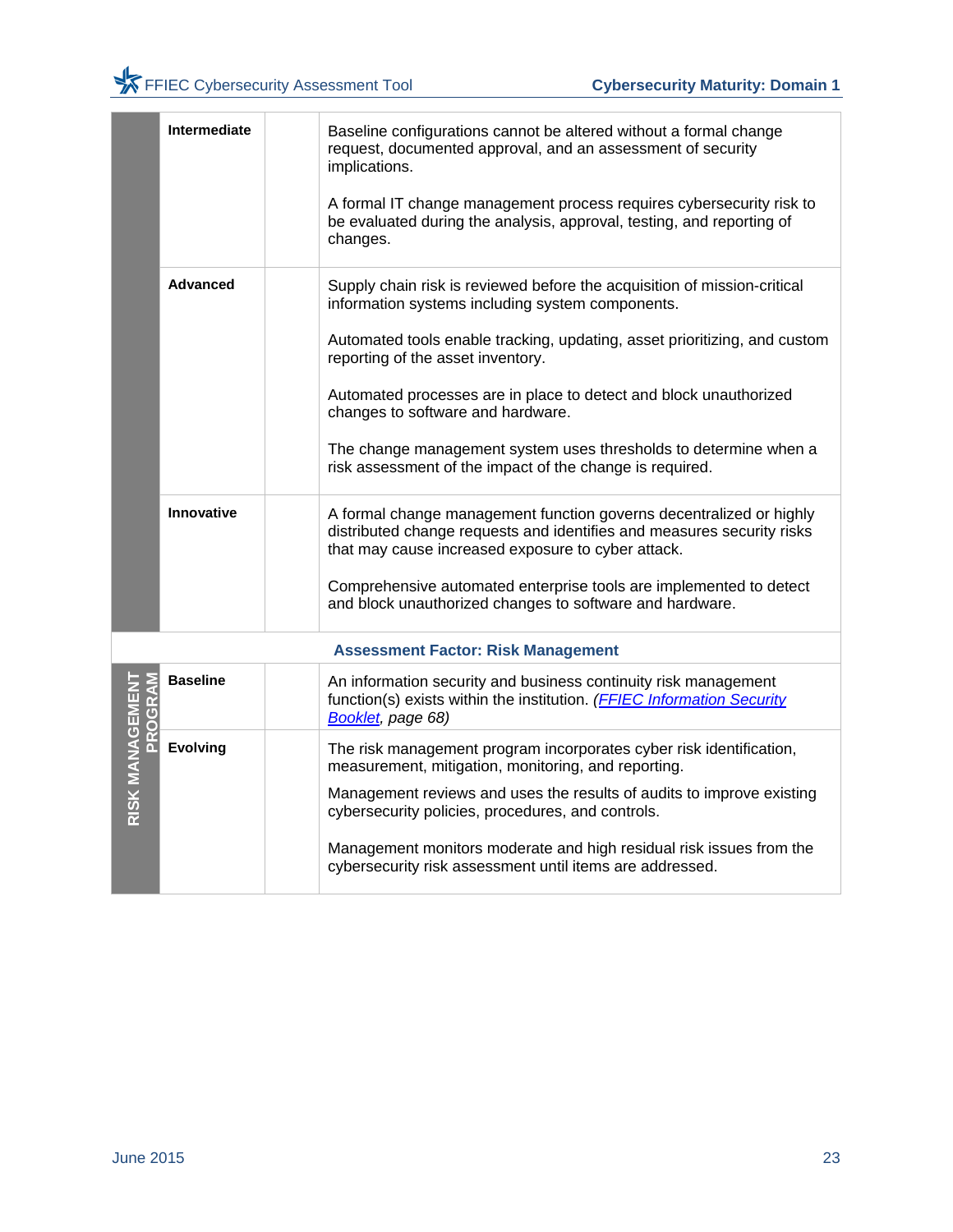| Intermediate    | The cybersecurity function has a clear reporting line that does not<br>present a conflict of interest.                                                                                            |
|-----------------|---------------------------------------------------------------------------------------------------------------------------------------------------------------------------------------------------|
|                 | The risk management program specifically addresses cyber risks beyond<br>the boundaries of the technological impacts (e.g., financial, strategic,<br>regulatory, compliance).                     |
|                 | Benchmarks or target performance metrics have been established for<br>showing improvements or regressions of the security posture over time.                                                      |
|                 | Management uses the results of independent audits and reviews to<br>improve cybersecurity.                                                                                                        |
|                 | There is a process to analyze and assign potential losses and related<br>expenses, by cost center, associated with cybersecurity incidents.                                                       |
| <b>Advanced</b> | Cybersecurity metrics are used to facilitate strategic decision-making and<br>funding in areas of need.                                                                                           |
|                 | Independent risk management sets and monitors cyber-related risk limits<br>for business units.                                                                                                    |
|                 | Independent risk management staff escalates to management and the<br>board or an appropriate board committee significant discrepancies from<br>business unit's assessments of cyber-related risk. |
|                 | A process is in place to analyze the financial impact cyber incidents have<br>on the institution's capital.                                                                                       |
|                 | The cyber risk data aggregation and real-time reporting capabilities<br>support the institution's ongoing reporting needs, particularly during<br>cyber incidents.                                |
| Innovative      | The risk management function identifies and analyzes commonalities in<br>cyber events that occur both at the institution and across other sectors to<br>enable more predictive risk management.   |
|                 | A process is in place to analyze the financial impact that a cyber incident<br>at the institution may have across the financial sector.                                                           |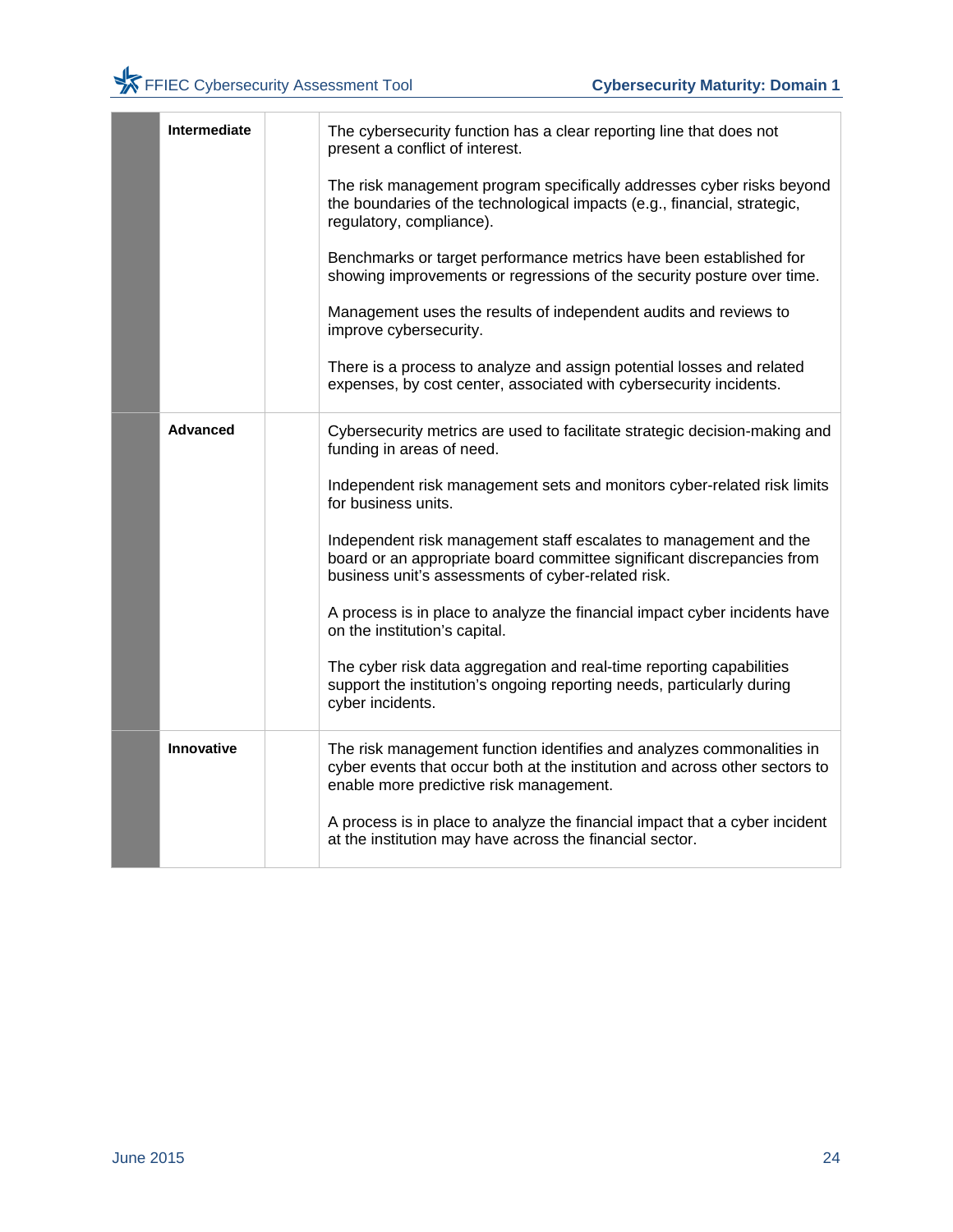| RISK ASSESSMENT  | <b>Baseline</b> | A risk assessment focused on safeguarding customer information<br>identifies reasonable and foreseeable internal and external threats, the<br>likelihood and potential damage of threats, and the sufficiency of policies,<br>procedures, and customer information systems. (FFIEC Information<br>Security Booklet, page 8)<br>The risk assessment identifies internet-based systems and high-risk<br>transactions that warrant additional authentication controls. (FFIEC<br><b>Information Security Booklet, page 12)</b><br>The risk assessment is updated to address new technologies, products,<br>services, and connections before deployment. (FFIEC Information<br>Security Booklet, page 13) |    |
|------------------|-----------------|-------------------------------------------------------------------------------------------------------------------------------------------------------------------------------------------------------------------------------------------------------------------------------------------------------------------------------------------------------------------------------------------------------------------------------------------------------------------------------------------------------------------------------------------------------------------------------------------------------------------------------------------------------------------------------------------------------|----|
|                  | <b>Evolving</b> | Risk assessments are used to identify the cybersecurity risks stemming<br>from new products, services, or relationships.<br>The focus of the risk assessment has expanded beyond customer<br>information to address all information assets.                                                                                                                                                                                                                                                                                                                                                                                                                                                           |    |
|                  |                 | The risk assessment considers the risk of using EOL software and<br>hardware components.                                                                                                                                                                                                                                                                                                                                                                                                                                                                                                                                                                                                              |    |
|                  | Intermediate    | The risk assessment is adjusted to consider widely known risks or risk<br>management practices.                                                                                                                                                                                                                                                                                                                                                                                                                                                                                                                                                                                                       |    |
|                  | <b>Advanced</b> | An enterprise-wide risk management function incorporates cyber threat<br>analysis and specific risk exposure as part of the enterprise risk<br>assessment.                                                                                                                                                                                                                                                                                                                                                                                                                                                                                                                                            |    |
|                  | Innovative      | The risk assessment is updated in real time as changes to the risk profile<br>occur, new applicable standards are released or updated, and new<br>exposures are anticipated.                                                                                                                                                                                                                                                                                                                                                                                                                                                                                                                          |    |
|                  |                 | The institution uses information from risk assessments to predict threats<br>and drive real-time responses.                                                                                                                                                                                                                                                                                                                                                                                                                                                                                                                                                                                           |    |
|                  |                 | Advanced or automated analytics offer predictive information and real-<br>time risk metrics.                                                                                                                                                                                                                                                                                                                                                                                                                                                                                                                                                                                                          |    |
|                  |                 |                                                                                                                                                                                                                                                                                                                                                                                                                                                                                                                                                                                                                                                                                                       |    |
|                  |                 |                                                                                                                                                                                                                                                                                                                                                                                                                                                                                                                                                                                                                                                                                                       |    |
| <b>June 2015</b> |                 |                                                                                                                                                                                                                                                                                                                                                                                                                                                                                                                                                                                                                                                                                                       | 25 |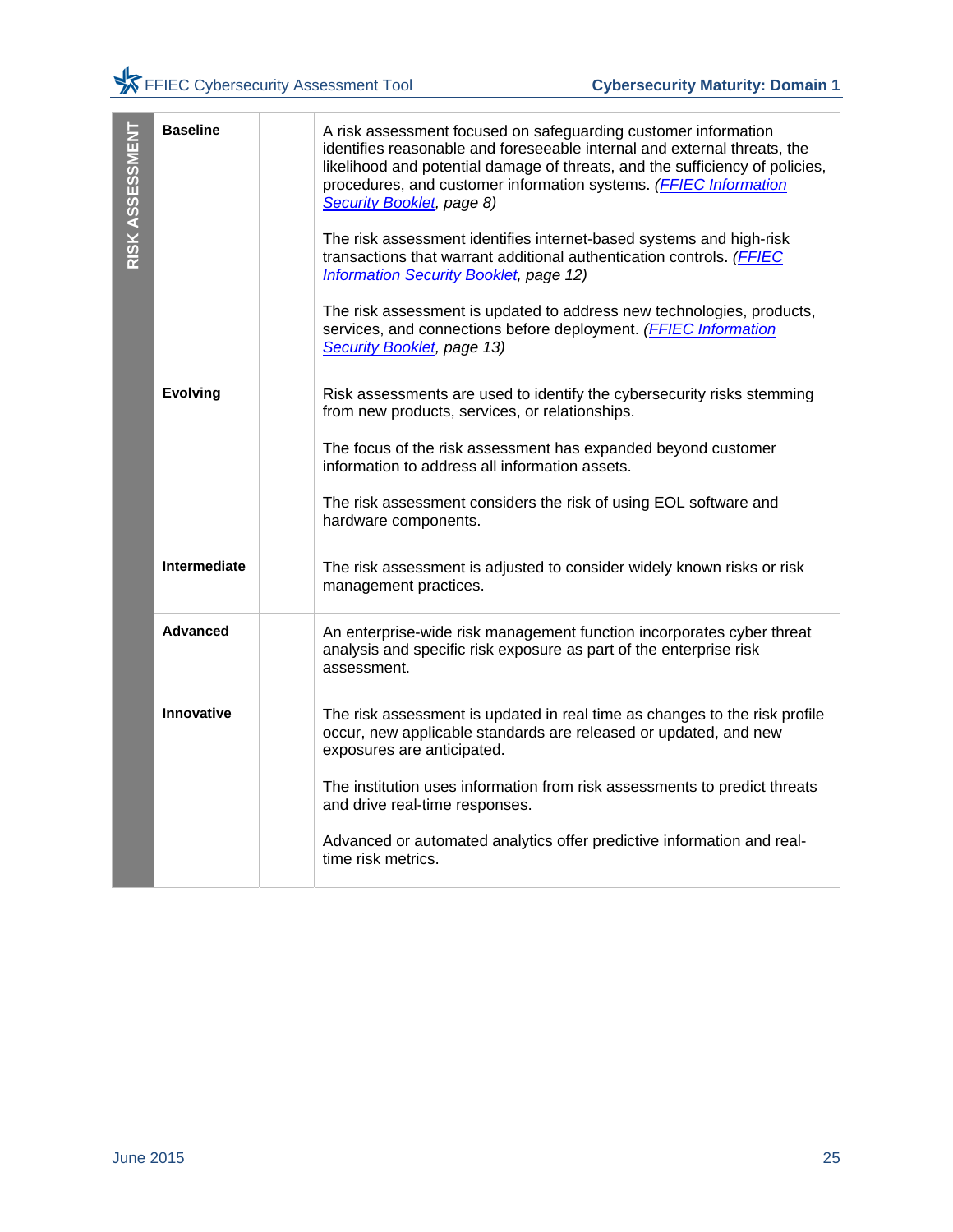| <b>AUDIT</b>     | <b>Baseline</b> | Independent audit or review evaluates policies, procedures, and controls<br>across the institution for significant risks and control issues associated<br>with the institution's operations, including risks in new products, emerging<br>technologies, and information systems. (FFIEC Audit Booklet, page 4)<br>The independent audit function validates controls related to the storage or<br>transmission of confidential data. (FFIEC Audit Booklet, page 1)<br>Logging practices are independently reviewed periodically to ensure |
|------------------|-----------------|------------------------------------------------------------------------------------------------------------------------------------------------------------------------------------------------------------------------------------------------------------------------------------------------------------------------------------------------------------------------------------------------------------------------------------------------------------------------------------------------------------------------------------------|
|                  |                 | appropriate log management (e.g., access controls, retention, and<br>maintenance). (FFIEC Operations Booklet, page 29)<br>Issues and corrective actions from internal audits and independent<br>testing/assessments are formally tracked to ensure procedures and<br>control lapses are resolved in a timely manner. (FFIEC Information<br>Security Booklet, page 6)                                                                                                                                                                     |
|                  | <b>Evolving</b> | The independent audit function validates that the risk management<br>function is commensurate with the institution's risk and complexity.<br>The independent audit function validates that the institution's threat<br>information sharing is commensurate with the institution's risk and                                                                                                                                                                                                                                               |
|                  |                 | complexity.<br>The independent audit function validates that the institution's<br>cybersecurity controls function is commensurate with the institution's risk<br>and complexity.                                                                                                                                                                                                                                                                                                                                                         |
|                  |                 | The independent audit function validates that the institution's third-party<br>relationship management is commensurate with the institution's risk and<br>complexity.                                                                                                                                                                                                                                                                                                                                                                    |
|                  |                 | The independent audit function validates that the institution's incident<br>response program and resilience are commensurate with the institution's<br>risk and complexity.                                                                                                                                                                                                                                                                                                                                                              |
|                  | Intermediate    | A formal process is in place for the independent audit function to update<br>its procedures based on changes to the institution's inherent risk profile.                                                                                                                                                                                                                                                                                                                                                                                 |
|                  |                 | The independent audit function validates that the institution's threat<br>intelligence and collaboration are commensurate with the institution's risk<br>and complexity.                                                                                                                                                                                                                                                                                                                                                                 |
|                  |                 | The independent audit function regularly reviews management's cyber<br>risk appetite statement.                                                                                                                                                                                                                                                                                                                                                                                                                                          |
|                  |                 | Independent audits or reviews are used to identify gaps in existing<br>security capabilities and expertise.                                                                                                                                                                                                                                                                                                                                                                                                                              |
| <b>June 2015</b> |                 | 26                                                                                                                                                                                                                                                                                                                                                                                                                                                                                                                                       |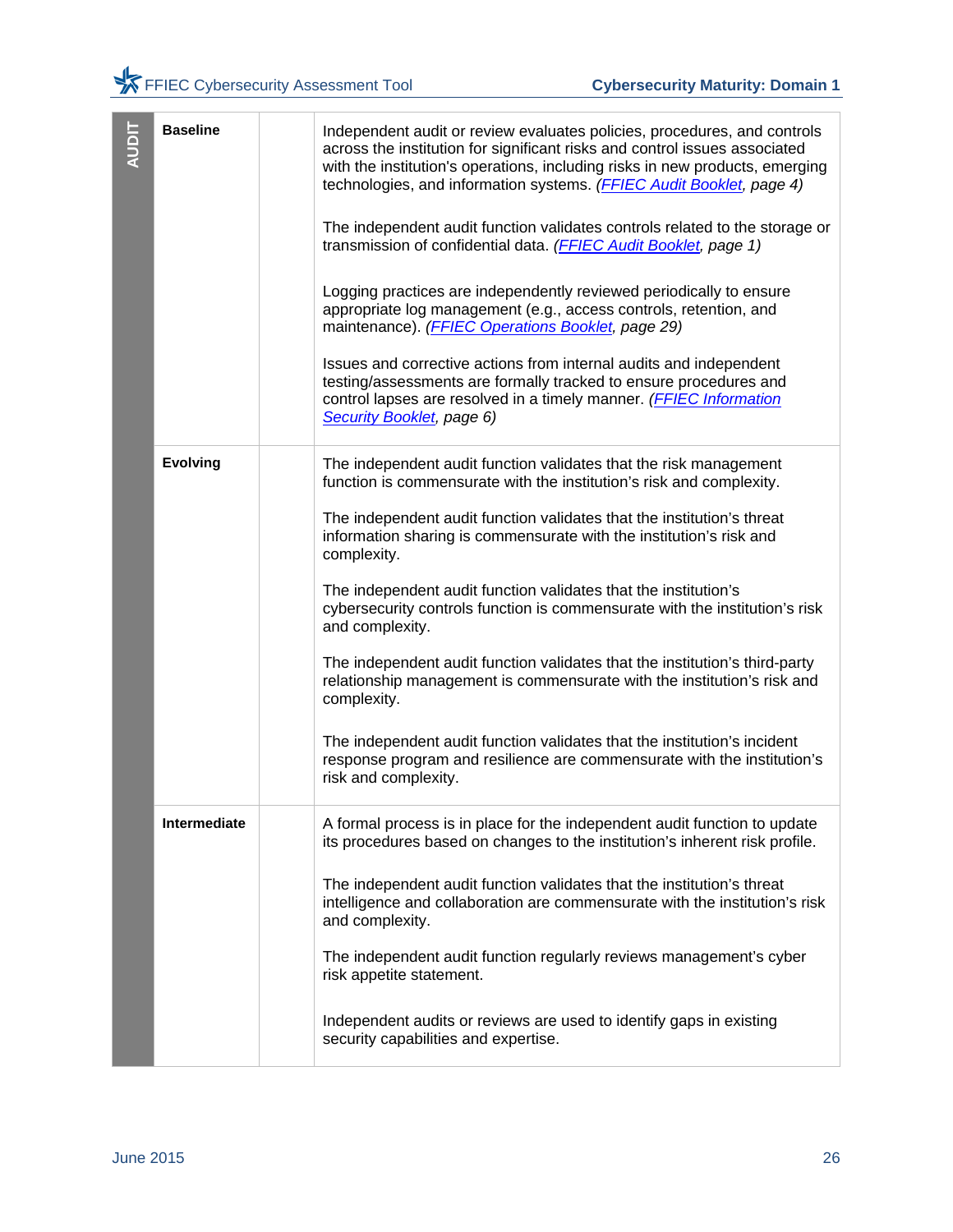|                 | <b>Advanced</b> | A formal process is in place for the independent audit function to update<br>its procedures based on changes to the evolving threat landscape across<br>the sector.                                      |
|-----------------|-----------------|----------------------------------------------------------------------------------------------------------------------------------------------------------------------------------------------------------|
|                 |                 | The independent audit function regularly reviews the institution's cyber<br>risk appetite statement in comparison to assessment results and<br>incorporates gaps into the audit strategy.                |
|                 |                 | Independent audits or reviews are used to identify cybersecurity<br>weaknesses, root causes, and the potential impact to business units.                                                                 |
|                 | Innovative      | A formal process is in place for the independent audit function to update<br>its procedures based on changes to the evolving threat landscape across<br>other sectors the institution depends upon.      |
|                 |                 | The independent audit function uses sophisticated data mining tools to<br>perform continuous monitoring of cybersecurity processes or controls.                                                          |
|                 |                 | <b>Assessment Factor: Resources</b>                                                                                                                                                                      |
| <b>STAFFING</b> | <b>Baseline</b> | Information security roles and responsibilities have been identified.<br>(FFIEC Information Security Booklet, page 7)                                                                                    |
|                 |                 | Processes are in place to identify additional expertise needed to improve<br>information security defenses. (FFIEC Information Security Work<br>Program, Objective I: 2-8)                               |
|                 | <b>Evolving</b> | A formal process is used to identify cybersecurity tools and expertise that<br>may be needed.                                                                                                            |
|                 |                 | Management with appropriate knowledge and experience leads the<br>institution's cybersecurity efforts.                                                                                                   |
|                 |                 | Staff with cybersecurity responsibilities have the requisite qualifications to<br>perform the necessary tasks of the position.                                                                           |
|                 |                 | Employment candidates, contractors, and third parties are subject to<br>background verification proportional to the confidentiality of the data<br>accessed, business requirements, and acceptable risk. |
|                 | Intermediate    | The institution has a program for talent recruitment, retention, and<br>succession planning for the cybersecurity and resilience staffs.                                                                 |
|                 | <b>Advanced</b> | The institution benchmarks its cybersecurity staffing against peers to<br>identify whether its recruitment, retention, and succession planning are<br>commensurate.                                      |
|                 |                 | Dedicated cybersecurity staff develops, or contributes to developing,<br>integrated enterprise-level security and cyber defense strategies.                                                              |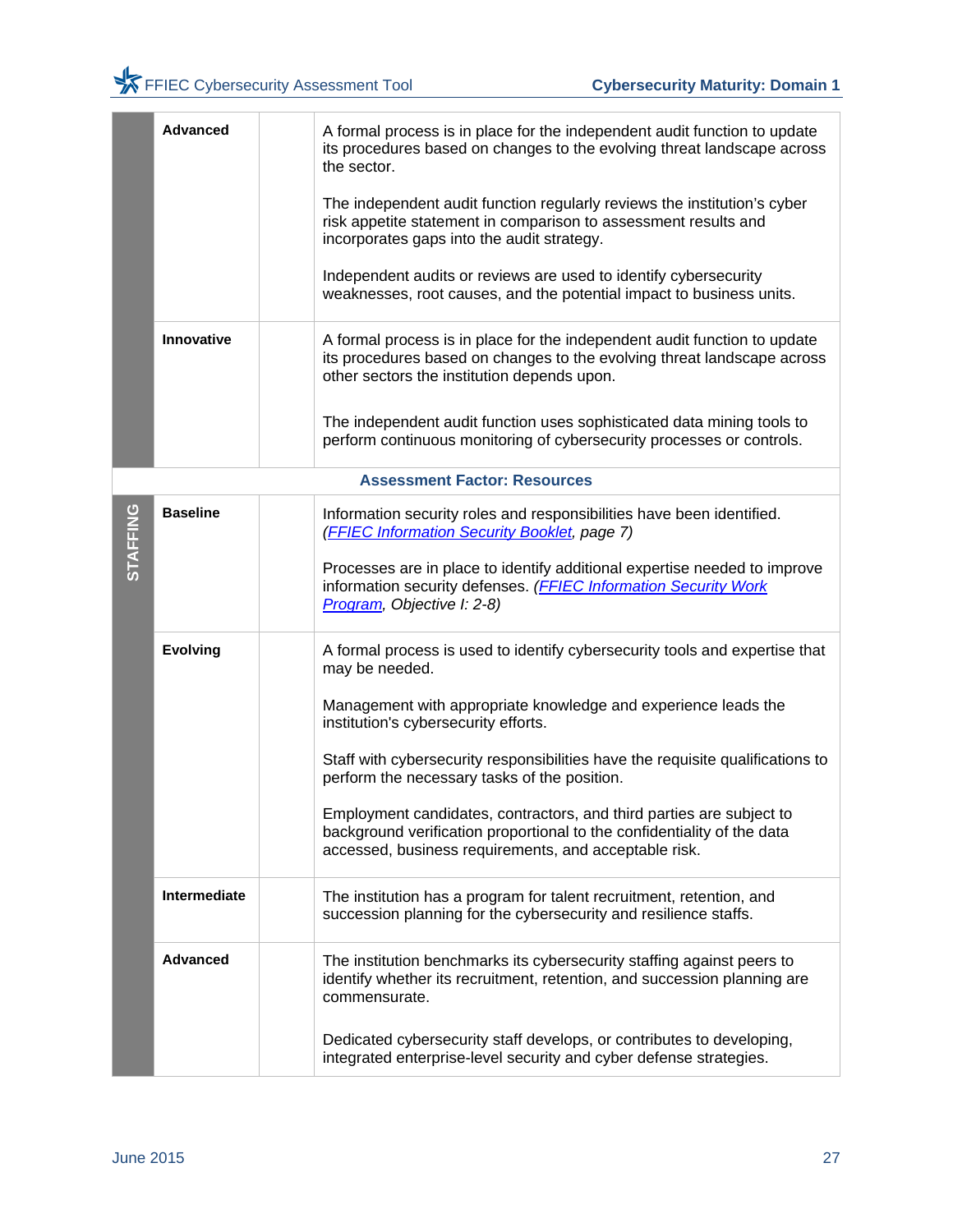|          | Innovative      | The institution actively partners with industry associations and academia<br>to inform curricula based on future cybersecurity staffing needs of the<br>industry.                                                                             |
|----------|-----------------|-----------------------------------------------------------------------------------------------------------------------------------------------------------------------------------------------------------------------------------------------|
|          |                 | <b>Assessment Factor: Training and Culture</b>                                                                                                                                                                                                |
| TRAINING | <b>Baseline</b> | Annual information security training is provided. (FFIEC Information<br>Security Booklet, page 66)                                                                                                                                            |
|          |                 | Annual information security training includes incident response, current<br>cyber threats (e.g., phishing, spear phishing, social engineering, and<br>mobile security), and emerging issues. (FFIEC Information Security<br>Booklet, page 66) |
|          |                 | Situational awareness materials are made available to employees when<br>prompted by highly visible cyber events or by regulatory alerts. (FFIEC<br><b>Information Security Booklet, page 7)</b>                                               |
|          |                 | Customer awareness materials are readily available (e.g., DHS'<br>Cybersecurity Awareness Month materials). (FFIEC E-Banking Work<br>Program, Objective 6-3)                                                                                  |
|          | <b>Evolving</b> | The institution has a program for continuing cybersecurity training and<br>skill development for cybersecurity staff.                                                                                                                         |
|          |                 | Management is provided cybersecurity training relevant to their job<br>responsibilities.                                                                                                                                                      |
|          |                 | Employees with privileged account permissions receive additional<br>cybersecurity training commensurate with their levels of responsibility.                                                                                                  |
|          |                 | Business units are provided cybersecurity training relevant to their<br>particular business risks.                                                                                                                                            |
|          |                 | The institution validates the effectiveness of training (e.g., social<br>engineering or phishing tests).                                                                                                                                      |
|          | Intermediate    | Management incorporates lessons learned from social engineering and<br>phishing exercises to improve the employee awareness programs.                                                                                                         |
|          |                 | Cybersecurity awareness information is provided to retail customers and<br>commercial clients at least annually.                                                                                                                              |
|          |                 | Business units are provided cybersecurity training relevant to their<br>particular business risks, over and above what is required of the<br>institution as a whole.                                                                          |
|          |                 | The institution routinely updates its training to security staff to adapt to<br>new threats.                                                                                                                                                  |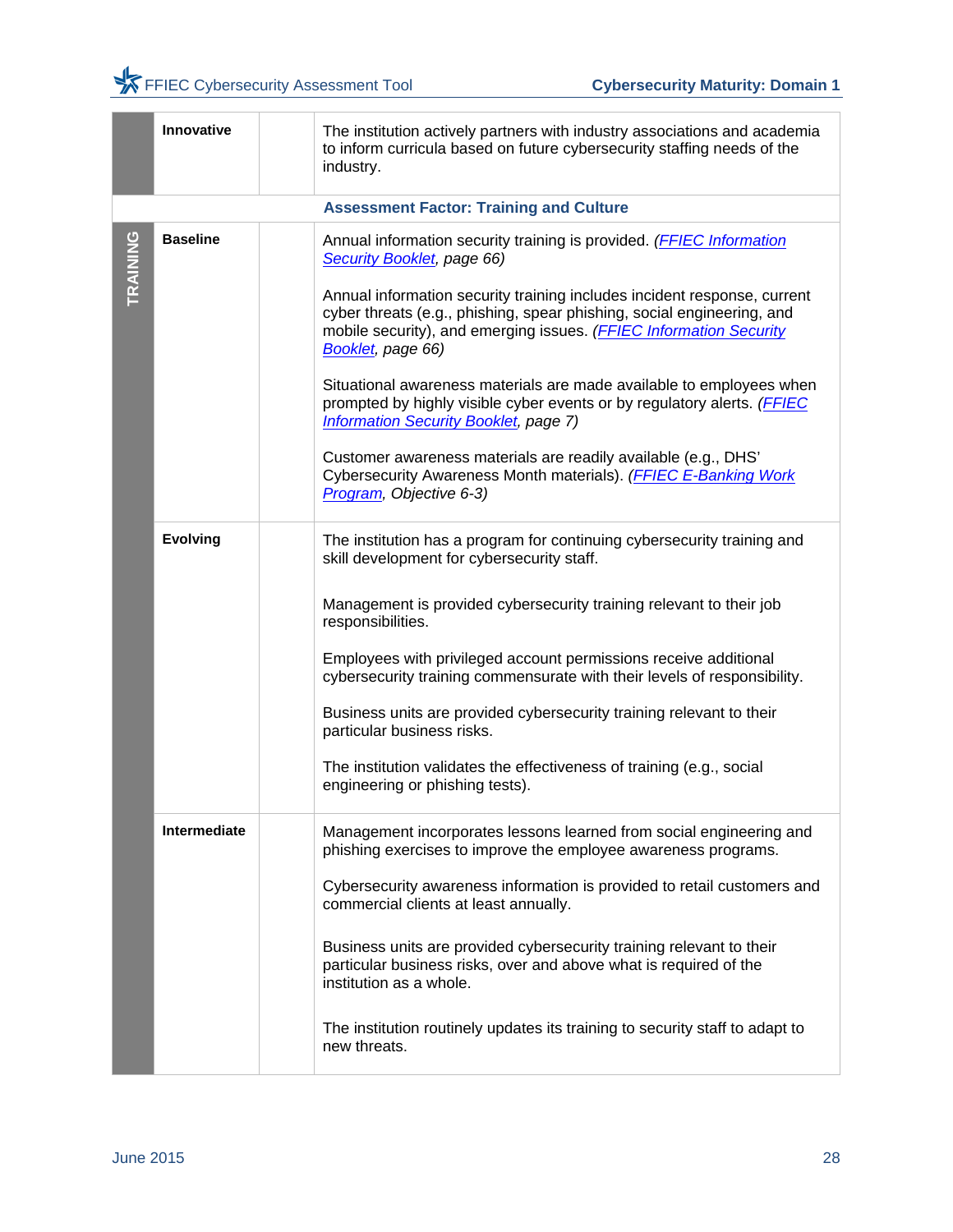|         | <b>Advanced</b>   | Independent directors are provided with cybersecurity training that<br>addresses how complex products, services, and lines of business affect<br>the institution's cyber risk.                                                                                                                                                                        |
|---------|-------------------|-------------------------------------------------------------------------------------------------------------------------------------------------------------------------------------------------------------------------------------------------------------------------------------------------------------------------------------------------------|
|         | <b>Innovative</b> | Key performance indicators are used to determine whether training and<br>awareness programs positively influence behavior.                                                                                                                                                                                                                            |
| CULTURE | <b>Baseline</b>   | Management holds employees accountable for complying with the<br>information security program. (FFIEC Information Security Booklet, page<br>7)                                                                                                                                                                                                        |
|         | <b>Evolving</b>   | The institution has formal standards of conduct that hold all employees<br>accountable for complying with cybersecurity policies and procedures.<br>Cyber risks are actively discussed at business unit meetings.<br>Employees have a clear understanding of how to identify and escalate<br>potential cybersecurity issues.                          |
|         | Intermediate      | Management ensures performance plans are tied to compliance with<br>cybersecurity policies and standards in order to hold employees<br>accountable.<br>The risk culture requires formal consideration of cyber risks in all<br>business decisions.<br>Cyber risk reporting is presented and discussed at the independent risk<br>management meetings. |
|         | <b>Advanced</b>   | Management ensures continuous improvement of cyber risk cultural<br>awareness.                                                                                                                                                                                                                                                                        |
|         | Innovative        | The institution leads efforts to promote cybersecurity culture across the<br>sector and to other sectors that they depend upon.                                                                                                                                                                                                                       |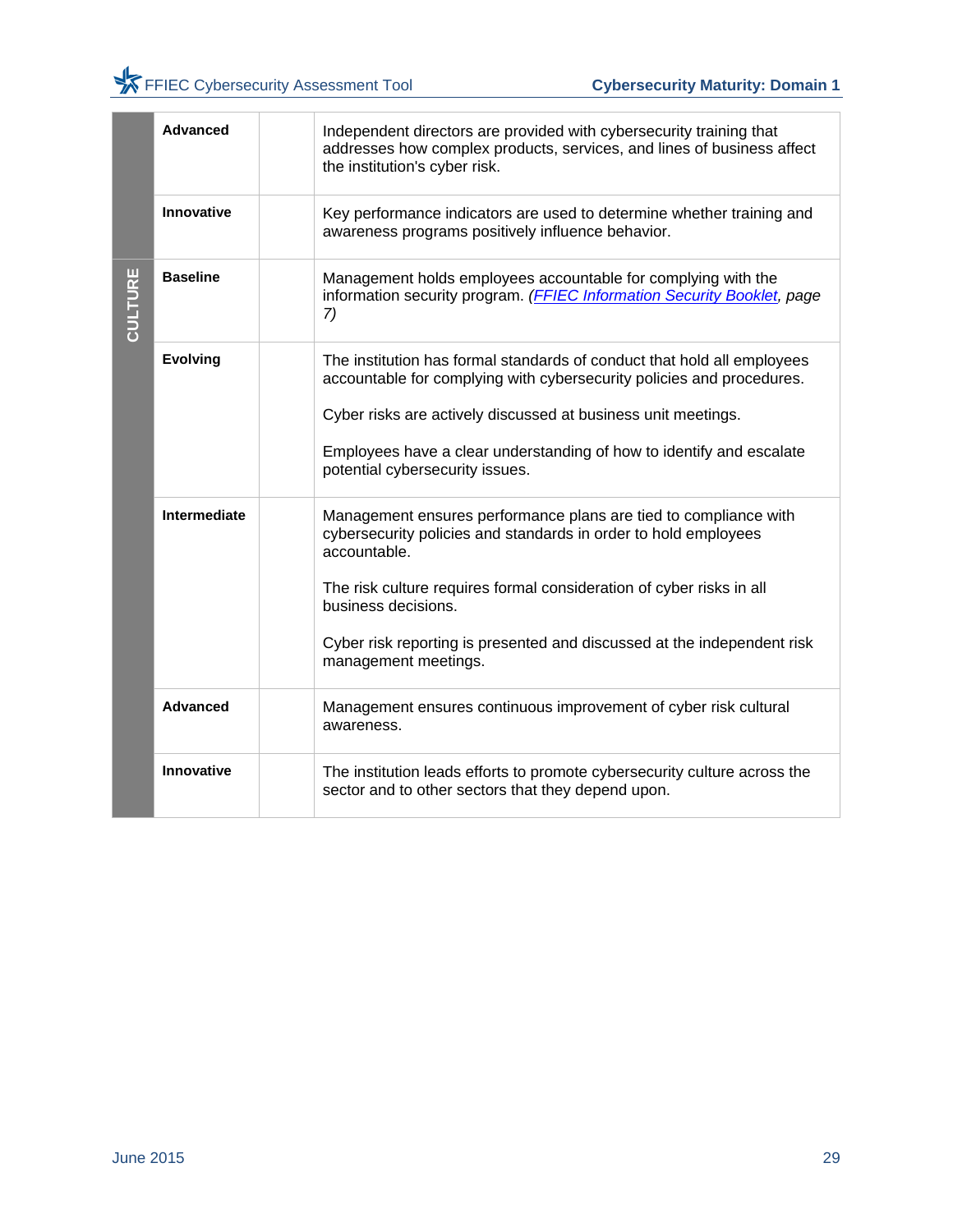| <b>Domain 2: Threat Intelligence and Collaboration</b> |                                               |      |                                                                                                                                                                                                                                                                                                                                                                                                                                                                                                                                                                                                          |
|--------------------------------------------------------|-----------------------------------------------|------|----------------------------------------------------------------------------------------------------------------------------------------------------------------------------------------------------------------------------------------------------------------------------------------------------------------------------------------------------------------------------------------------------------------------------------------------------------------------------------------------------------------------------------------------------------------------------------------------------------|
|                                                        | <b>Assessment Factor: Threat Intelligence</b> |      |                                                                                                                                                                                                                                                                                                                                                                                                                                                                                                                                                                                                          |
|                                                        |                                               | Y, N |                                                                                                                                                                                                                                                                                                                                                                                                                                                                                                                                                                                                          |
| THREAT INTELLIGENCE AND INFORMATION                    | <b>Baseline</b>                               |      | The institution belongs or subscribes to a threat and vulnerability<br>information sharing source(s) that provides information on threats (e.g.,<br>Financial Services Information Sharing and Analysis Center [FS-ISAC],<br>U.S. Computer Emergency Readiness Team [US-CERT]). (FFIEC E-<br><b>Banking Work Program, page 28)</b><br>Threat information is used to monitor threats and vulnerabilities. ( <b>FFIEC</b><br><b>Information Security Booklet, page 83)</b><br>Threat information is used to enhance internal risk management and<br>controls. (FFIEC Information Security Booklet, page 4) |
|                                                        | <b>Evolving</b>                               |      | Threat information received by the institution includes analysis of tactics,<br>patterns, and risk mitigation recommendations.                                                                                                                                                                                                                                                                                                                                                                                                                                                                           |
|                                                        | <b>Intermediate</b>                           |      | A formal threat intelligence program is implemented and includes<br>subscription to threat feeds from external providers and internal sources.<br>Protocols are implemented for collecting information from industry peers<br>and government.<br>A read-only, central repository of cyber threat intelligence is maintained.                                                                                                                                                                                                                                                                             |
|                                                        | <b>Advanced</b>                               |      | A cyber intelligence model is used for gathering threat information.<br>Threat intelligence is automatically received from multiple sources in real<br>time.<br>The institution's threat intelligence includes information related to<br>geopolitical events that could increase cybersecurity threat levels.                                                                                                                                                                                                                                                                                            |
|                                                        | <b>Innovative</b>                             |      | A threat analysis system automatically correlates threat data to specific<br>risks and then takes risk-based automated actions while alerting<br>management.<br>The institution is investing in the development of new threat intelligence<br>and collaboration mechanisms (e.g., technologies, business processes)<br>that will transform how information is gathered and shared.                                                                                                                                                                                                                       |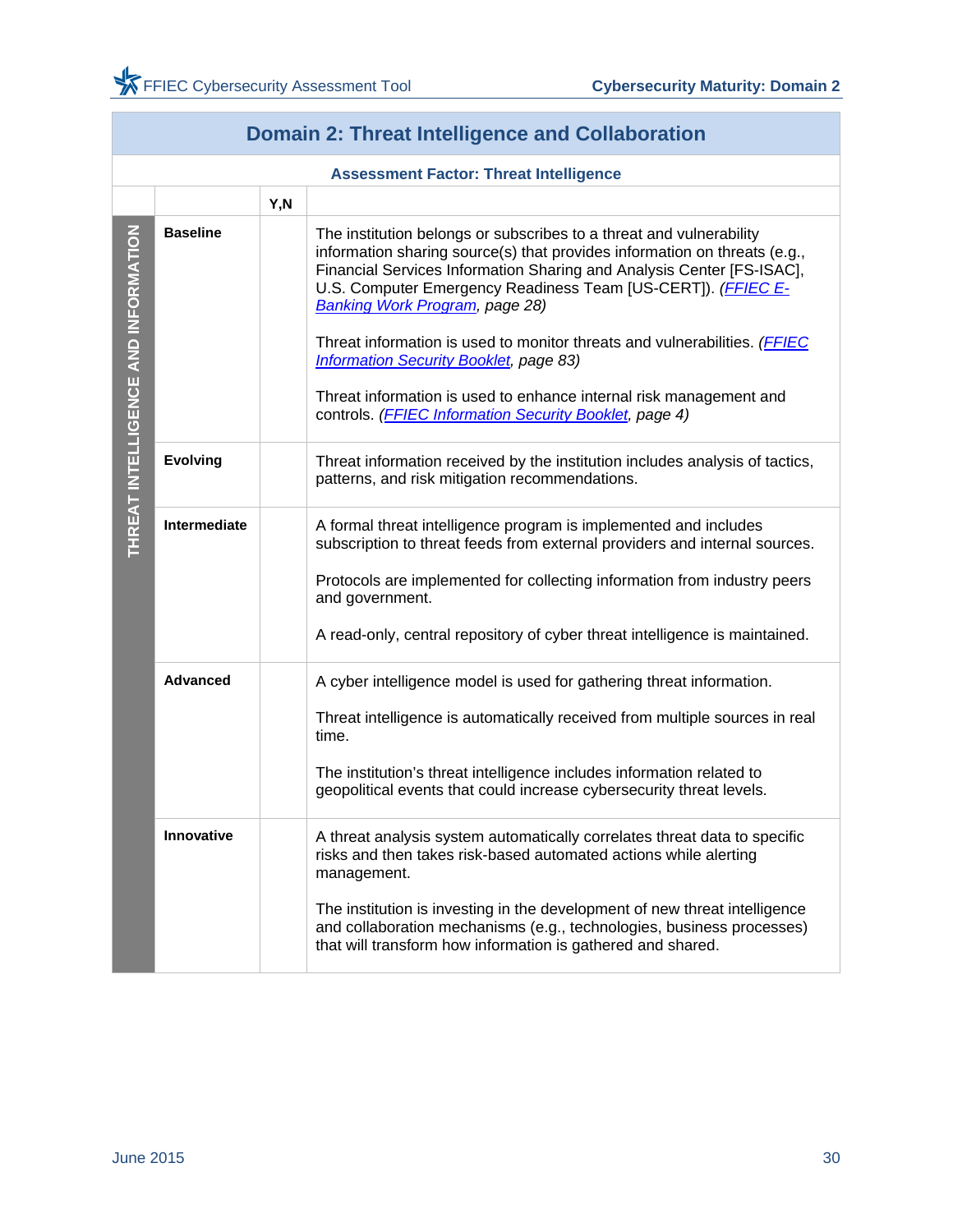|                          | <b>Assessment Factor: Monitoring and Analyzing</b> |                                                                                                                                                                                                                                                                                                                                                                                                                                                                                                                                                                                                                                                                                             |  |
|--------------------------|----------------------------------------------------|---------------------------------------------------------------------------------------------------------------------------------------------------------------------------------------------------------------------------------------------------------------------------------------------------------------------------------------------------------------------------------------------------------------------------------------------------------------------------------------------------------------------------------------------------------------------------------------------------------------------------------------------------------------------------------------------|--|
| MONITORING AND ANALYZING | <b>Baseline</b>                                    | Audit log records and other security event logs are reviewed and retained<br>in a secure manner. (FFIEC Information Security Booklet, page 79)<br>Computer event logs are used for investigations once an event has<br>occurred. (FFIEC Information Security Booklet, page 83)                                                                                                                                                                                                                                                                                                                                                                                                              |  |
|                          | <b>Evolving</b>                                    | A process is implemented to monitor threat information to discover<br>emerging threats.<br>The threat information and analysis process is assigned to a specific group<br>or individual.<br>Security processes and technology are centralized and coordinated in a<br>Security Operations Center (SOC) or equivalent.<br>Monitoring systems operate continuously with adequate support for<br>efficient incident handling.                                                                                                                                                                                                                                                                  |  |
|                          | Intermediate                                       | A threat intelligence team is in place that evaluates threat intelligence from<br>multiple sources for credibility, relevance, and exposure.<br>A profile is created for each threat that identifies the likely intent, capability,<br>and target of the threat.<br>Threat information sources that address all components of the threat<br>profile are prioritized and monitored.<br>Threat intelligence is analyzed to develop cyber threat summaries<br>including risks to the institution and specific actions for the institution to<br>consider.                                                                                                                                      |  |
|                          | <b>Advanced</b>                                    | A dedicated cyber threat identification and analysis committee or team<br>exists to centralize and coordinate initiatives and communications.<br>Formal processes have been defined to resolve potential conflicts in<br>information received from sharing and analysis centers or other sources.<br>Emerging internal and external threat intelligence and correlated log<br>analysis are used to predict future attacks.<br>Threat intelligence is viewed within the context of the institution's risk<br>profile and risk appetite to prioritize mitigating actions in anticipation of<br>threats.<br>Threat intelligence is used to update architecture and configuration<br>standards. |  |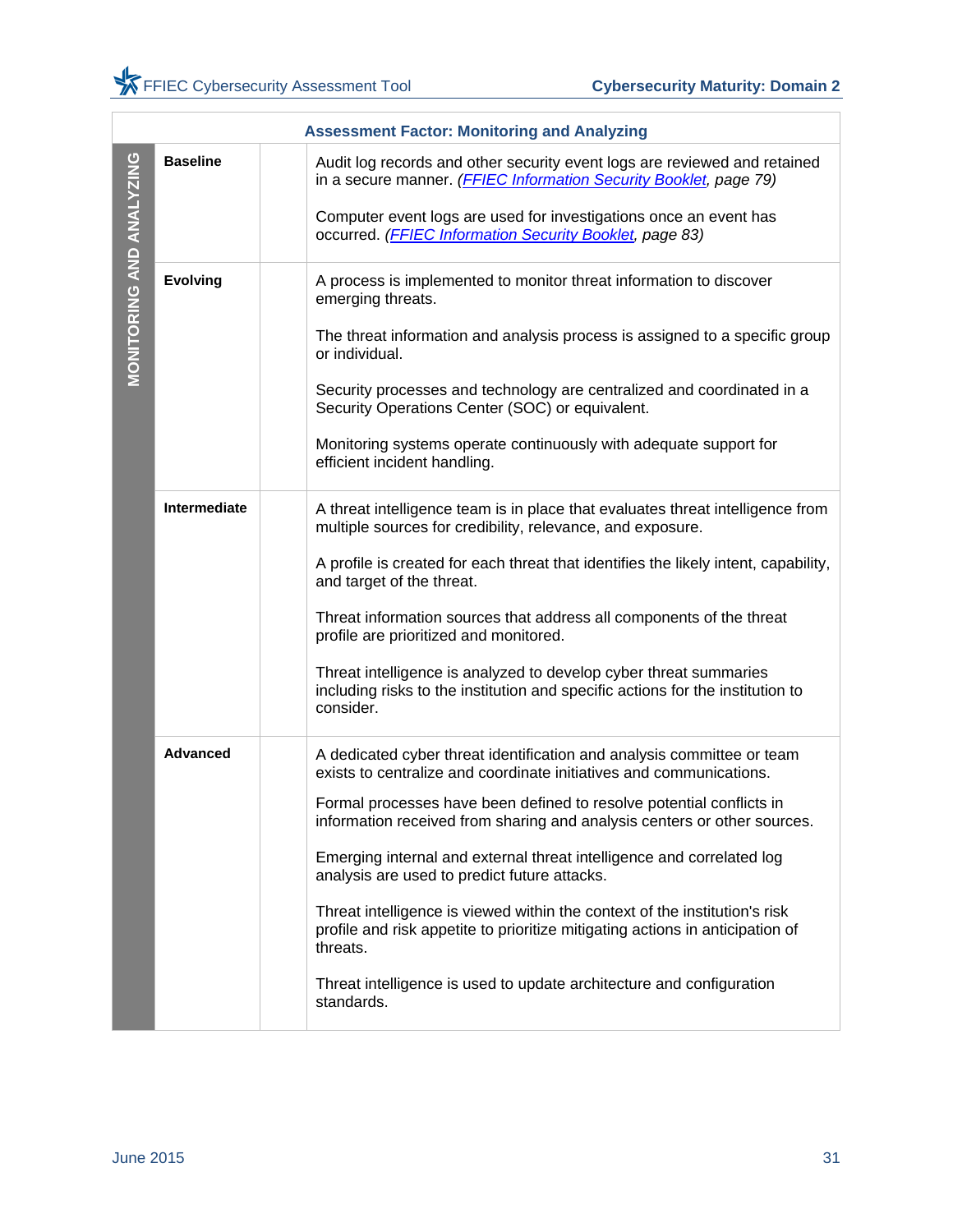|                     | Innovative      | The institution uses multiple sources of intelligence, correlated log<br>analysis, alerts, internal traffic flows, and geopolitical events to predict<br>potential future attacks and attack trends.<br>Highest risk scenarios are used to predict threats against specific business |
|---------------------|-----------------|--------------------------------------------------------------------------------------------------------------------------------------------------------------------------------------------------------------------------------------------------------------------------------------|
|                     |                 | targets.<br>IT systems automatically detect configuration weaknesses based on threat<br>intelligence and alert management so actions can be prioritized.                                                                                                                             |
|                     |                 | <b>Assessment Factor: Information Sharing</b>                                                                                                                                                                                                                                        |
|                     | <b>Baseline</b> | Information security threats are gathered and shared with applicable<br>internal employees. (FFIEC Information Security Booklet, page 83)                                                                                                                                            |
| INFORMATION SHARING |                 | Contact information for law enforcement and the regulator(s) is maintained<br>and updated regularly. (FFIEC Business Continuity Planning Work<br>Program, Objective I: 5-1)                                                                                                          |
|                     |                 | Information about threats is shared with law enforcement and regulators<br>when required or prompted. (FFIEC Information Security Booklet, page 84)                                                                                                                                  |
|                     | <b>Evolving</b> | A formal and secure process is in place to share threat and vulnerability<br>information with other entities.                                                                                                                                                                        |
|                     |                 | A representative from the institution participates in law enforcement or<br>information-sharing organization meetings.                                                                                                                                                               |
|                     | Intermediate    | A formal protocol is in place for sharing threat, vulnerability, and incident<br>information to employees based on their specific job function.                                                                                                                                      |
|                     |                 | Information-sharing agreements are used as needed or required to<br>facilitate sharing threat information with other financial sector organizations<br>or third parties.                                                                                                             |
|                     |                 | Information is shared proactively with the industry, law enforcement,<br>regulators, and information-sharing forums.                                                                                                                                                                 |
|                     |                 | A process is in place to communicate and collaborate with the public<br>sector regarding cyber threats.                                                                                                                                                                              |
|                     | <b>Advanced</b> | Management communicates threat intelligence with business risk context<br>and specific risk management recommendations to the business units.                                                                                                                                        |
|                     |                 | Relationships exist with employees of peer institutions for sharing cyber<br>threat intelligence.                                                                                                                                                                                    |
|                     |                 | A network of trust relationships (formal and/or informal) has been<br>established to evaluate information about cyber threats.                                                                                                                                                       |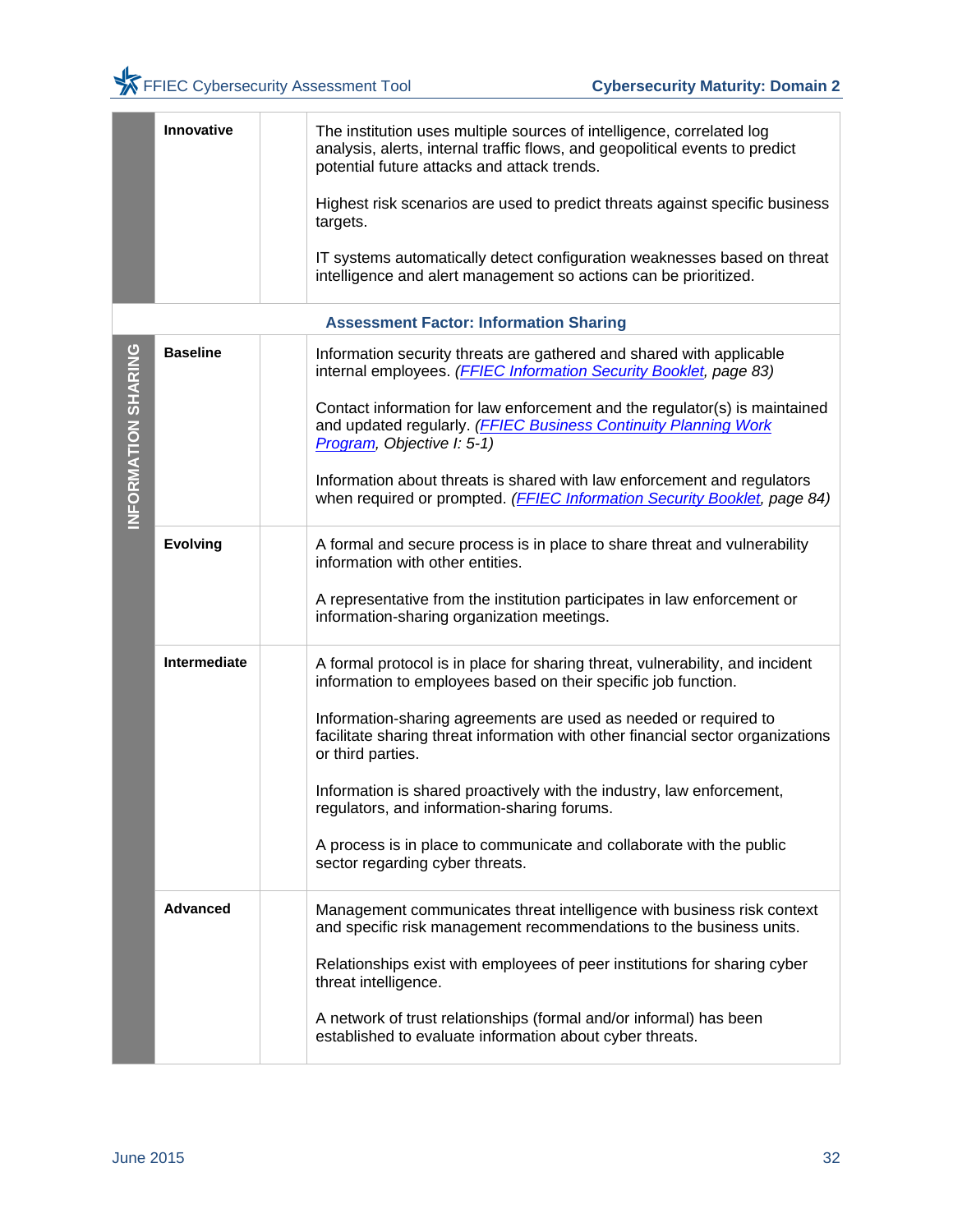| Innovative | A mechanism is in place for sharing cyber threat intelligence with business<br>units in real time including the potential financial and operational impact of<br>inaction.   |
|------------|------------------------------------------------------------------------------------------------------------------------------------------------------------------------------|
|            | A system automatically informs management of the level of business risk<br>specific to the institution and the progress of recommended steps taken to<br>mitigate the risks. |
|            | The institution is leading efforts to create new sector-wide information-<br>sharing channels to address gaps in external-facing information-sharing<br>mechanisms.          |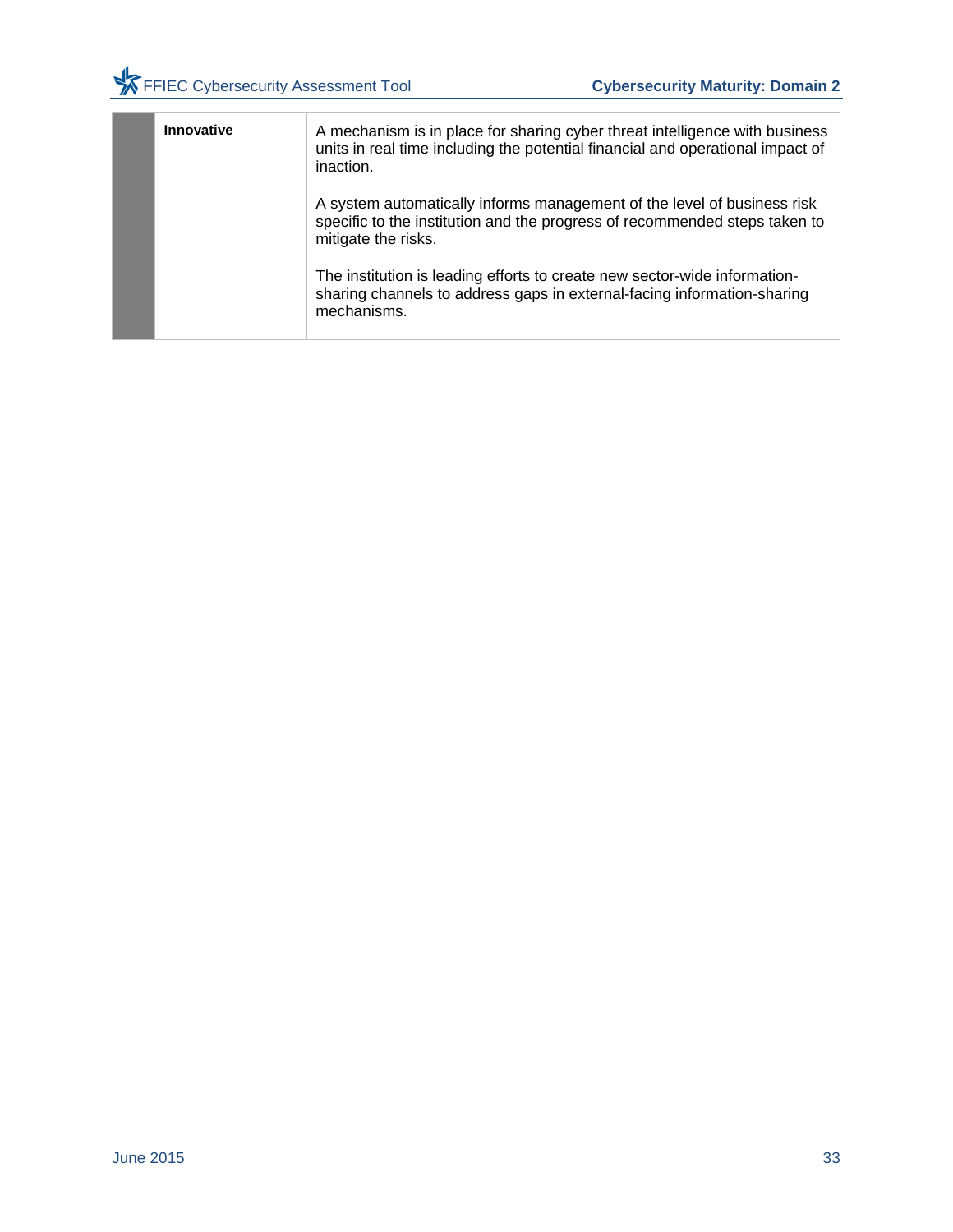|                           | <b>Domain 3: Cybersecurity Controls</b>         |      |                                                                                                                                                                                                                                                                                                                                                                                                                                                                                                                                                                                                                                                                                                                                                                                                                                                                                                                                                                                                                                                                                                                                                                                                                                                                                                                                                                                                         |  |
|---------------------------|-------------------------------------------------|------|---------------------------------------------------------------------------------------------------------------------------------------------------------------------------------------------------------------------------------------------------------------------------------------------------------------------------------------------------------------------------------------------------------------------------------------------------------------------------------------------------------------------------------------------------------------------------------------------------------------------------------------------------------------------------------------------------------------------------------------------------------------------------------------------------------------------------------------------------------------------------------------------------------------------------------------------------------------------------------------------------------------------------------------------------------------------------------------------------------------------------------------------------------------------------------------------------------------------------------------------------------------------------------------------------------------------------------------------------------------------------------------------------------|--|
|                           | <b>Assessment Factor: Preventative Controls</b> |      |                                                                                                                                                                                                                                                                                                                                                                                                                                                                                                                                                                                                                                                                                                                                                                                                                                                                                                                                                                                                                                                                                                                                                                                                                                                                                                                                                                                                         |  |
|                           |                                                 | Y, N |                                                                                                                                                                                                                                                                                                                                                                                                                                                                                                                                                                                                                                                                                                                                                                                                                                                                                                                                                                                                                                                                                                                                                                                                                                                                                                                                                                                                         |  |
| INFRASTRUCTURE MANAGEMENT | <b>Baseline</b>                                 |      | Network perimeter defense tools (e.g., border router and firewall) are<br>used. (FFIEC Information Security Booklet, page 33)<br>Systems that are accessed from the Internet or by external parties are<br>protected by firewalls or other similar devices. (FFIEC Information<br><b>Security Booklet, page 46)</b><br>All ports are monitored. (FFIEC Information Security Booklet, page 50)<br>Up to date antivirus and anti-malware tools are used. ( <b>FFIEC Information</b><br><b>Security Booklet, page 78)</b><br>Systems configurations (for servers, desktops, routers, etc.) follow<br>industry standards and are enforced. (FFIEC Information Security<br>Booklet, page 56)<br>Ports, functions, protocols and services are prohibited if no longer needed<br>for business purposes. (FFIEC Information Security Booklet, page 50)<br>Access to make changes to systems configurations (including virtual<br>machines and hypervisors) is controlled and monitored. (FFIEC<br><b>Information Security Booklet, page 56)</b><br>Programs that can override system, object, network, virtual machine, and<br>application controls are restricted. (FFIEC Information Security Booklet,<br>page 41)<br>System sessions are locked after a pre-defined period of inactivity and<br>are terminated after pre-defined conditions are met. (FFIEC Information<br><b>Security Booklet, page 23)</b> |  |
|                           |                                                 |      | Wireless network environments require security settings with strong<br>encryption for authentication and transmission. (*N/A if there are no<br>wireless networks.) (FFIEC Information Security Booklet, page 40)                                                                                                                                                                                                                                                                                                                                                                                                                                                                                                                                                                                                                                                                                                                                                                                                                                                                                                                                                                                                                                                                                                                                                                                       |  |
|                           | <b>Evolving</b>                                 |      | There is a firewall at each Internet connection and between any<br>Demilitarized Zone (DMZ) and internal network(s).                                                                                                                                                                                                                                                                                                                                                                                                                                                                                                                                                                                                                                                                                                                                                                                                                                                                                                                                                                                                                                                                                                                                                                                                                                                                                    |  |
|                           |                                                 |      | Antivirus and intrusion detection/prevention systems (IDS/IPS) detect and<br>block actual and attempted attacks or intrusions.                                                                                                                                                                                                                                                                                                                                                                                                                                                                                                                                                                                                                                                                                                                                                                                                                                                                                                                                                                                                                                                                                                                                                                                                                                                                          |  |
|                           |                                                 |      | Technical controls prevent unauthorized devices, including rogue wireless<br>access devices and removable media, from connecting to the internal<br>network(s).                                                                                                                                                                                                                                                                                                                                                                                                                                                                                                                                                                                                                                                                                                                                                                                                                                                                                                                                                                                                                                                                                                                                                                                                                                         |  |
|                           |                                                 |      | A risk-based solution is in place at the institution or Internet hosting                                                                                                                                                                                                                                                                                                                                                                                                                                                                                                                                                                                                                                                                                                                                                                                                                                                                                                                                                                                                                                                                                                                                                                                                                                                                                                                                |  |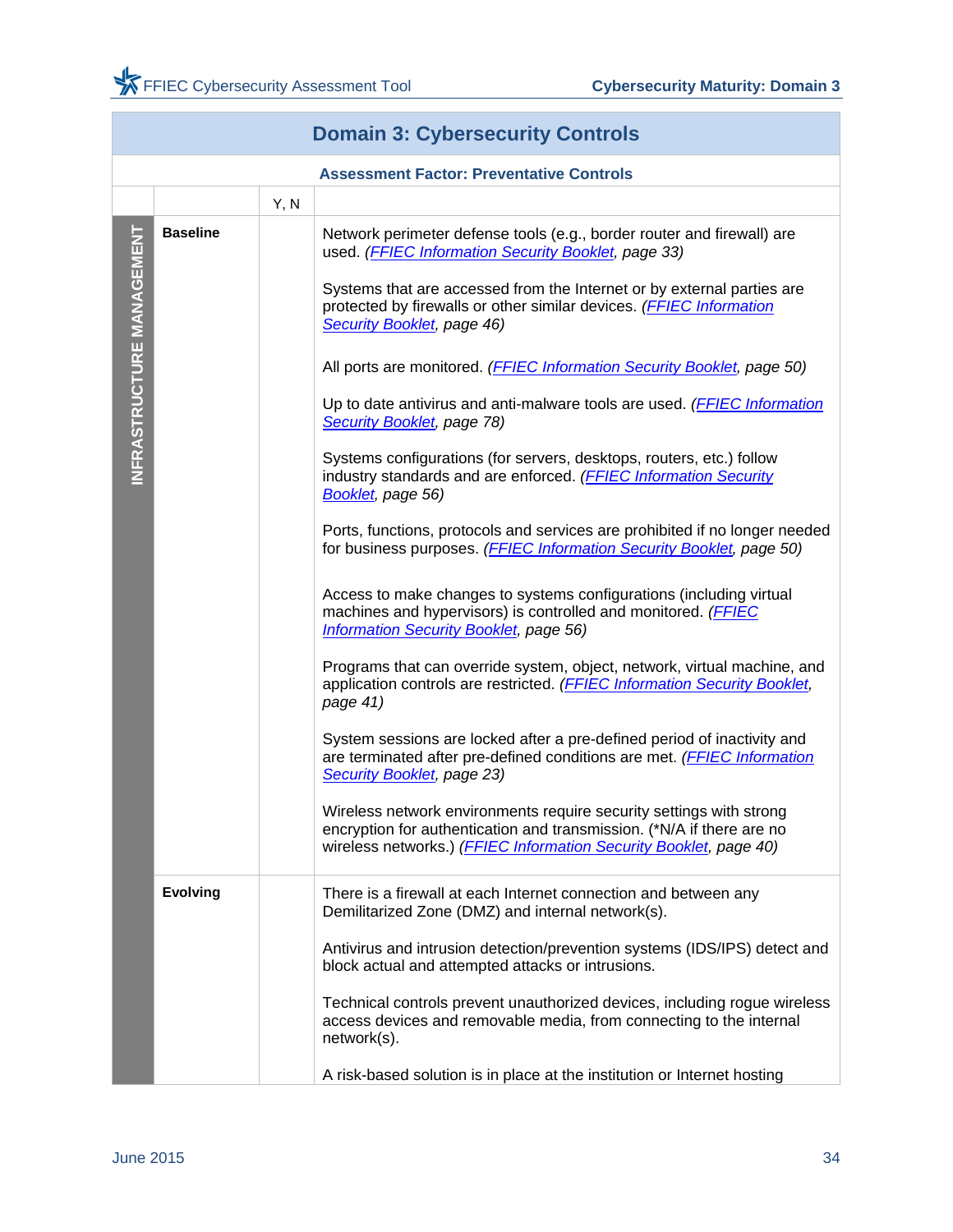|                 | provider to mitigate disruptive cyber attacks (e.g., DDoS attacks).                                                                                                                                        |
|-----------------|------------------------------------------------------------------------------------------------------------------------------------------------------------------------------------------------------------|
|                 | Guest wireless networks are fully segregated from the internal network(s).<br>(*N/A if there are no wireless networks.)                                                                                    |
|                 | Domain Name System Security Extensions (DNSSEC) is deployed<br>across the enterprise.                                                                                                                      |
|                 | Critical systems supported by legacy technologies are regularly reviewed<br>to identify for potential vulnerabilities, upgrade opportunities, or new<br>defense layers.                                    |
|                 | Controls for unsupported systems are implemented and tested.                                                                                                                                               |
| Intermediate    | The enterprise network is segmented in multiple, separate trust/security<br>zones with defense-in-depth strategies (e.g., logical network<br>segmentation, hard backups, air-gapping) to mitigate attacks. |
|                 | Security controls are used for remote access to all administrative<br>consoles, including restricted virtual systems.                                                                                      |
|                 | Wireless network environments have perimeter firewalls that are<br>implemented and configured to restrict unauthorized traffic. (*N/A if there<br>are no wireless networks.)                               |
|                 | Wireless networks use strong encryption with encryption keys that are<br>changed frequently. (*N/A if there are no wireless networks.)                                                                     |
|                 | The broadcast range of the wireless network(s) is confined to institution-<br>controlled boundaries. (*N/A if there are no wireless networks.)                                                             |
|                 | Technical measures are in place to prevent the execution of unauthorized<br>code on institution owned or managed devices, network infrastructure,<br>and systems components.                               |
| <b>Advanced</b> | Network environments and virtual instances are designed and configured<br>to restrict and monitor traffic between trusted and untrusted zones.                                                             |
|                 | Only one primary function is permitted per server to prevent functions that<br>require different security levels from co-existing on the same server.                                                      |
|                 | Anti-spoofing measures are in place to detect and block forged source IP<br>addresses from entering the network.                                                                                           |
| Innovative      | The institution risk scores all of its infrastructure assets and updates in<br>real time based on threats, vulnerabilities, or operational changes.                                                        |
|                 | Automated controls are put in place based on risk scores to infrastructure<br>assets, including automatically disconnecting affected assets.                                                               |
|                 | The institution proactively seeks to identify control gaps that may be used<br>as part of a zero-day attack.                                                                                               |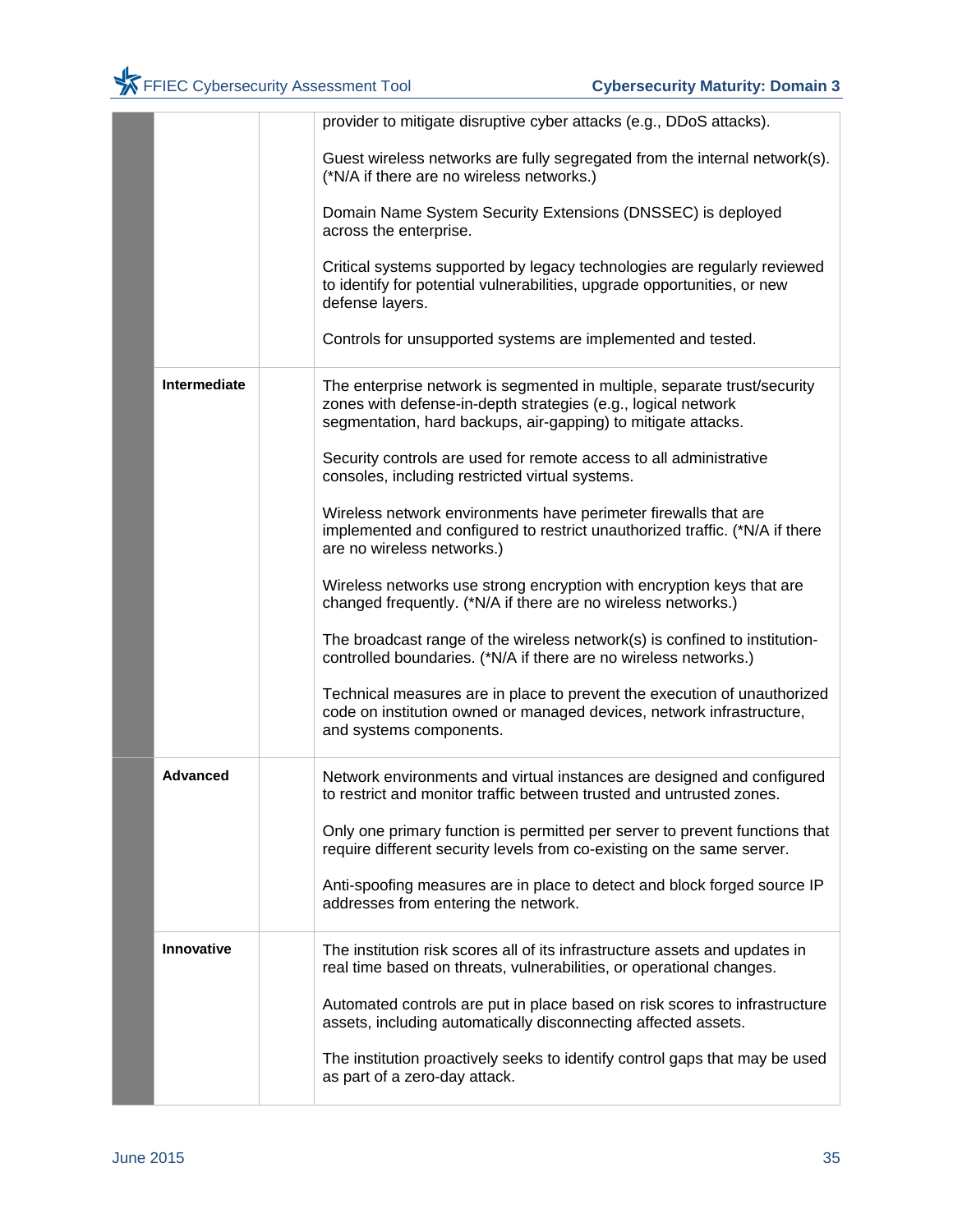|                            |                 | Public-facing servers are routinely rotated and restored to a known clean<br>state to limit the window of time a system is exposed to potential threats.                                                                                                                          |
|----------------------------|-----------------|-----------------------------------------------------------------------------------------------------------------------------------------------------------------------------------------------------------------------------------------------------------------------------------|
| ACCESS AND DATA MANAGEMENT | <b>Baseline</b> | Employee access is granted to systems and confidential data based on<br>job responsibilities and the principles of least privilege. (FFIEC<br><b>Information Security Booklet, page 19)</b>                                                                                       |
|                            |                 | Employee access to systems and confidential data provides for<br>separation of duties. (FFIEC Information Security Booklet, page 19)                                                                                                                                              |
|                            |                 | Elevated privileges (e.g., administrator privileges) are limited and tightly<br>controlled (e.g., assigned to individuals, not shared, and require stronger<br>password controls). (FFIEC Information Security Booklet, page 19)                                                  |
|                            |                 | User access reviews are performed periodically for all systems and<br>applications based on the risk to the application or system. (FFIEC<br><b>Information Security Booklet, page 18)</b>                                                                                        |
|                            |                 | Changes to physical and logical user access, including those that result<br>from voluntary and involuntary terminations, are submitted to and<br>approved by appropriate personnel. (FFIEC Information Security Booklet,<br>page 18)                                              |
|                            |                 | Identification and authentication are required and managed for access to<br>systems, applications, and hardware. (FFIEC Information Security<br>Booklet, page 21)                                                                                                                 |
|                            |                 | Access controls include password complexity and limits to password<br>attempts and reuse. (FFIEC Information Security Booklet, page 66)                                                                                                                                           |
|                            |                 | All default passwords and unnecessary default accounts are changed<br>before system implementation. (FFIEC Information Security Booklet, page<br>61)                                                                                                                              |
|                            |                 | Customer access to Internet-based products or services requires<br>authentication controls (e.g., layered controls, multifactor) that are<br>commensurate with the risk. (FFIEC Information Security Booklet, page<br>21)                                                         |
|                            |                 | Production and non-production environments are segregated to prevent<br>unauthorized access or changes to information assets. (*N/A if no<br>production environment exists at the institution or the institution's third<br>party.) (FFIEC Information Security Booklet, page 64) |
|                            |                 | Physical security controls are used to prevent unauthorized access to<br>information systems and telecommunication systems. (FFIEC Information<br>Security Booklet, page 47)                                                                                                      |
|                            |                 | All passwords are encrypted in storage and in transit. ( <b>FFIEC Information</b><br>Security Booklet, page 21)                                                                                                                                                                   |
|                            |                 |                                                                                                                                                                                                                                                                                   |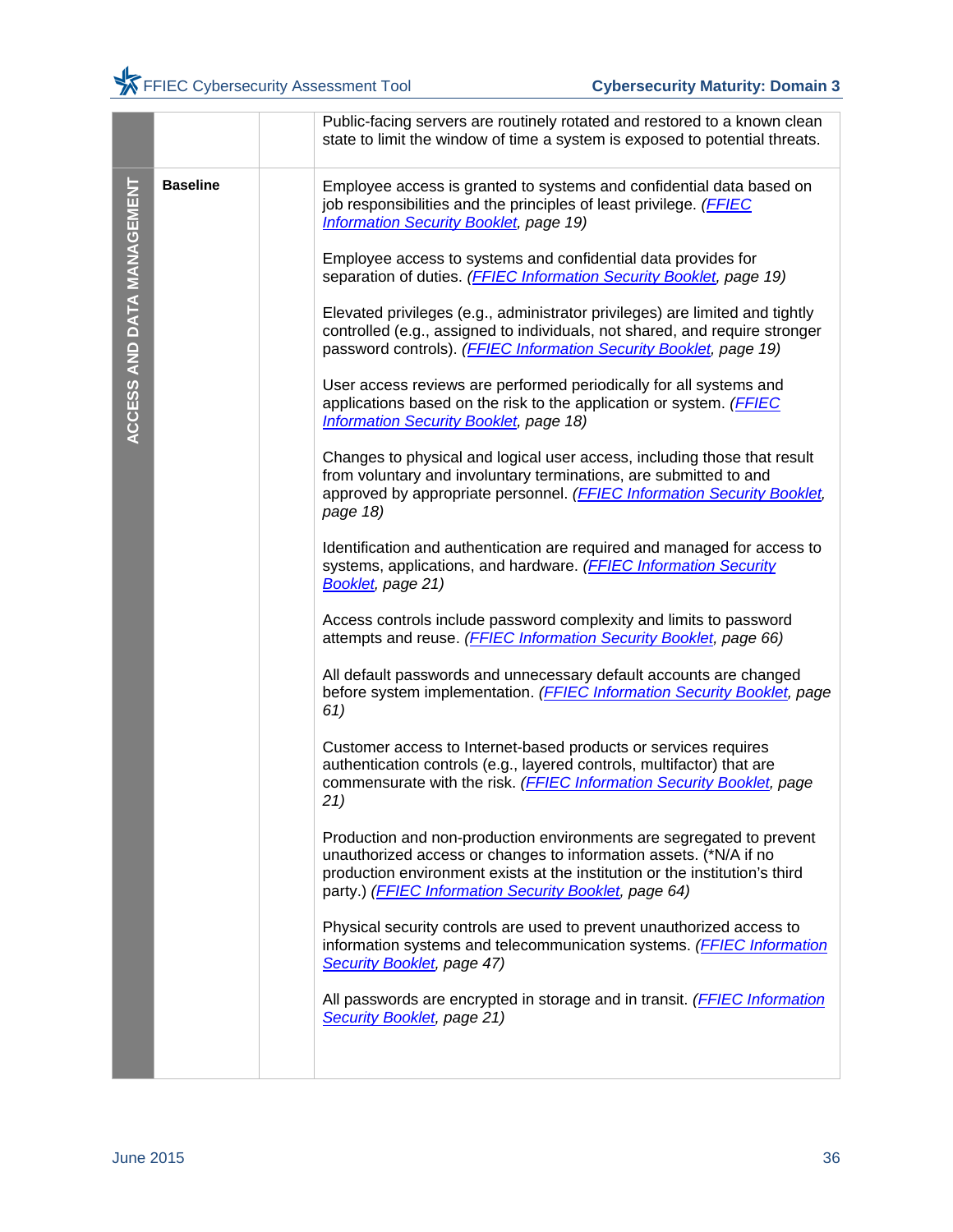|                 | Confidential data are encrypted when transmitted across public or<br>untrusted networks (e.g., Internet). (FFIEC Information Security Booklet,<br>page 51)                                                       |
|-----------------|------------------------------------------------------------------------------------------------------------------------------------------------------------------------------------------------------------------|
|                 | Mobile devices (e.g., laptops, tablets, and removable media) are<br>encrypted if used to store confidential data. (*N/A if mobile devices are<br>not used.) (FFIEC Information Security Booklet, page 51)        |
|                 | Remote access to critical systems by employees, contractors, and third<br>parties uses encrypted connections and multifactor authentication.<br>(FFIEC Information Security Booklet, page 45)                    |
|                 | Administrative, physical, or technical controls are in place to prevent<br>users without administrative responsibilities from installing unauthorized<br>software. (FFIEC Information Security Booklet, page 25) |
|                 | Customer service (e.g., the call center) utilizes formal procedures to<br>authenticate customers commensurate with the risk of the transaction or<br>request. (FFIEC Information Security Booklet, page 19)      |
|                 | Data is disposed of or destroyed according to documented requirements<br>and within expected time frames. (FFIEC Information Security Booklet,<br>page 66)                                                       |
| <b>Evolving</b> | Changes to user access permissions trigger automated notices to<br>appropriate personnel.                                                                                                                        |
|                 | Administrators have two accounts: one for administrative use and one for<br>general purpose, non-administrative tasks.                                                                                           |
|                 | Use of customer data in non-production environments complies with<br>legal, regulatory, and internal policy requirements for concealing or<br>removing of sensitive data elements.                               |
|                 | Physical access to high-risk or confidential systems is restricted, logged,<br>and unauthorized access is blocked.                                                                                               |
|                 | Controls are in place to prevent unauthorized access to cryptographic<br>keys.                                                                                                                                   |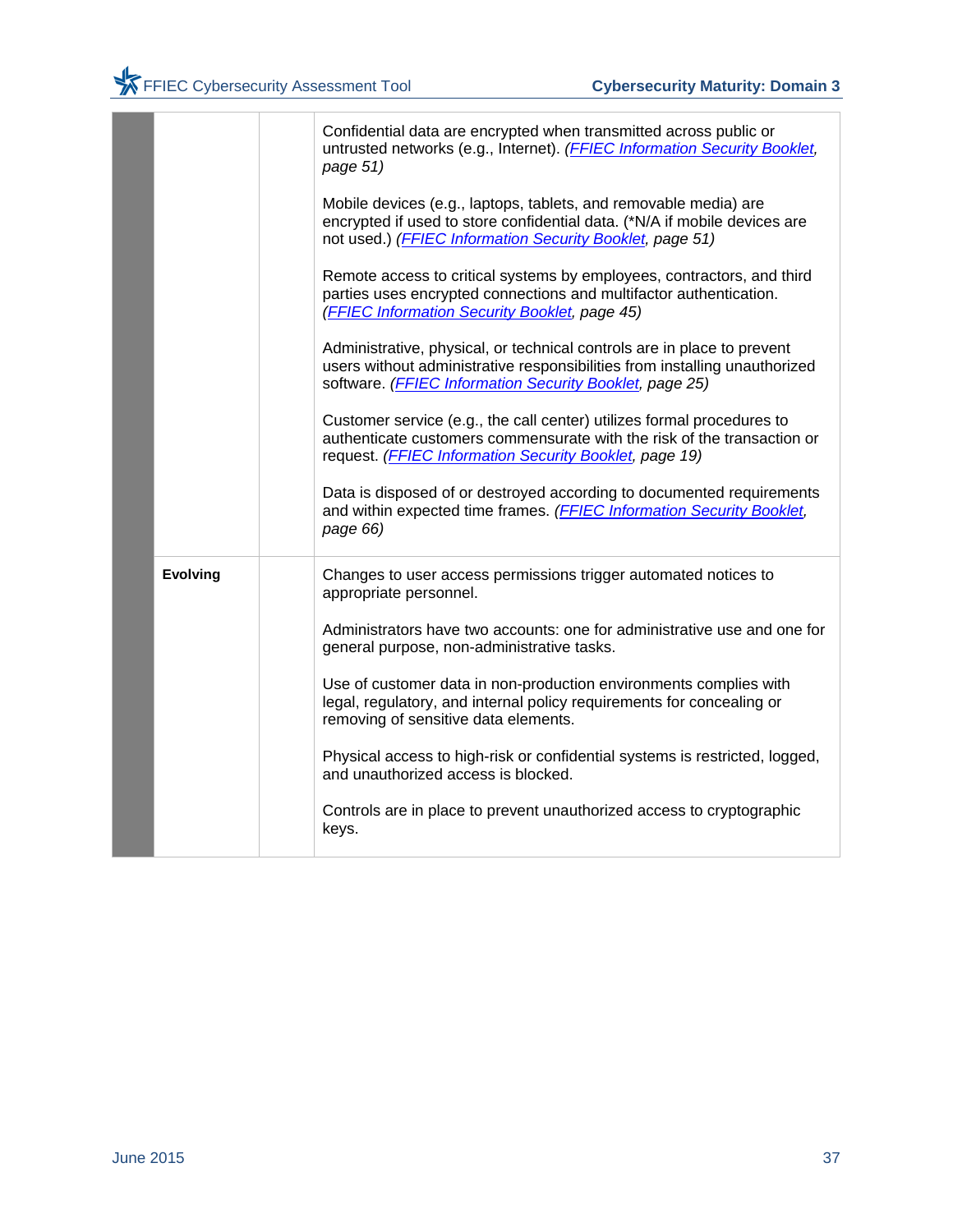| Controls are in place to prevent unauthorized escalation of user<br>privileges.<br>Access controls are in place for database administrators to prevent<br>unauthorized downloading or transmission of confidential data.<br>All physical and logical access is removed immediately upon notification    |  |
|---------------------------------------------------------------------------------------------------------------------------------------------------------------------------------------------------------------------------------------------------------------------------------------------------------|--|
|                                                                                                                                                                                                                                                                                                         |  |
|                                                                                                                                                                                                                                                                                                         |  |
| of involuntary termination and within 24 hours of an employee's voluntary<br>departure.                                                                                                                                                                                                                 |  |
| Multifactor authentication and/or layered controls have been implemented<br>to secure all third-party access to the institution's network and/or systems<br>and applications.                                                                                                                           |  |
| Multifactor authentication (e.g., tokens, digital certificates) techniques are<br>used for employee access to high-risk systems as identified in the risk<br>assessment(s). (*N/A if no high risk systems.)                                                                                             |  |
| Confidential data are encrypted in transit across private connections (e.g.,<br>frame relay and T1) and within the institution's trusted zones.                                                                                                                                                         |  |
| Controls are in place to prevent unauthorized access to collaborative<br>computing devices and applications (e.g., networked white boards,<br>cameras, microphones, online applications such as instant messaging<br>and document sharing). (* N/A if collaborative computing devices are not<br>used.) |  |
| <b>Advanced</b><br>Encryption of select data at rest is determined by the institution's data<br>classification and risk assessment.                                                                                                                                                                     |  |
| Customer authentication for high-risk transactions includes methods to<br>prevent malware and man-in-the-middle attacks (e.g., using visual<br>transaction signing).                                                                                                                                    |  |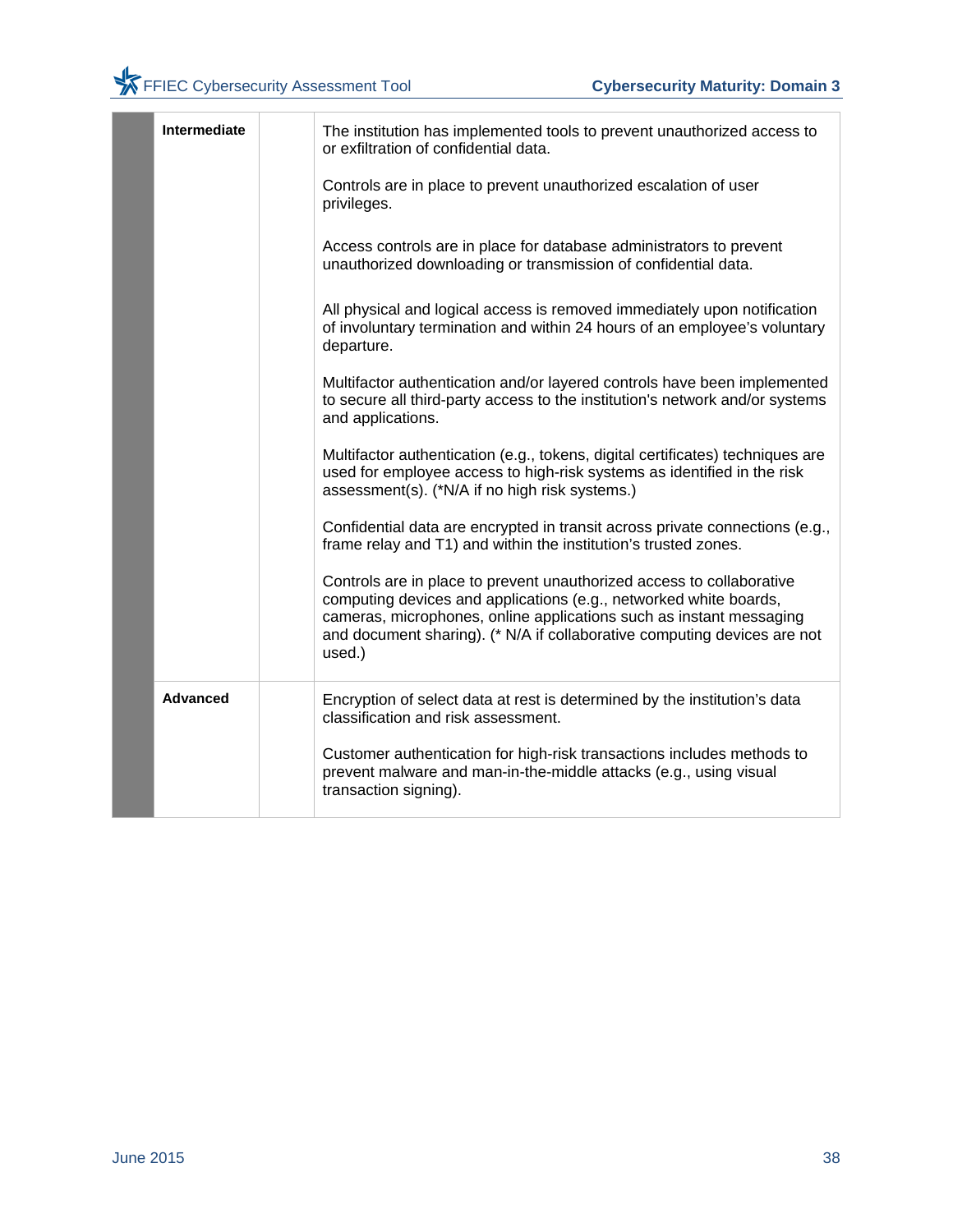|                           | Innovative      | Adaptive access controls de-provision or isolate an employee, third-party,<br>or customer credentials to minimize potential damage if malicious<br>behavior is suspected.                               |
|---------------------------|-----------------|---------------------------------------------------------------------------------------------------------------------------------------------------------------------------------------------------------|
|                           |                 | Unstructured confidential data are tracked and secured through an<br>identity-aware, cross-platform storage system that protects against<br>internal threats, monitors user access, and tracks changes. |
|                           |                 | Tokenization is used to substitute unique values for confidential<br>information (e.g., virtual credit card).                                                                                           |
|                           |                 | The institution is leading efforts to create new technologies and<br>processes for managing customer, employee, and third-party<br>authentication and access.                                           |
|                           |                 | Real-time risk mitigation is taken based on automated risk scoring of user<br>credentials.                                                                                                              |
|                           | <b>Baseline</b> | Controls are in place to restrict the use of removable media to authorized<br>personnel. ( <b>FFIEC Information Security Work Program</b> , Objective I: 4-1)                                           |
|                           | <b>Evolving</b> | Tools automatically block attempted access from unpatched employee<br>and third-party devices.                                                                                                          |
| DEVICE/END-POINT SECURITY |                 | Tools automatically block attempted access by unregistered devices to<br>internal networks.                                                                                                             |
|                           |                 | The institution has controls to prevent the unauthorized addition of new<br>connections.                                                                                                                |
|                           |                 | Controls are in place to prevent unauthorized individuals from copying<br>confidential data to removable media.                                                                                         |
|                           |                 | Antivirus and anti-malware tools are deployed on end-point devices (e.g.,<br>workstations, laptops, and mobile devices).                                                                                |
|                           |                 | Mobile devices with access to the institution's data are centrally managed<br>for antivirus and patch deployment. (*N/A if mobile devices are not used.)                                                |
|                           |                 | The institution wipes data remotely on mobile devices when a device is<br>missing or stolen. (*N/A if mobile devices are not used.)                                                                     |
|                           | Intermediate    | Data loss prevention controls or devices are implemented for inbound and<br>outbound communications (e.g., e-mail, FTP, Telnet, prevention of large<br>file transfers).                                 |
|                           |                 | Mobile device management includes integrity scanning (e.g.,<br>jailbreak/rooted detection). (*N/A if mobile devices are not used.)                                                                      |
|                           |                 | Mobile devices connecting to the corporate network for storing and<br>accessing company information allow for remote software version/patch<br>validation. (*N/A if mobile devices are not used.)       |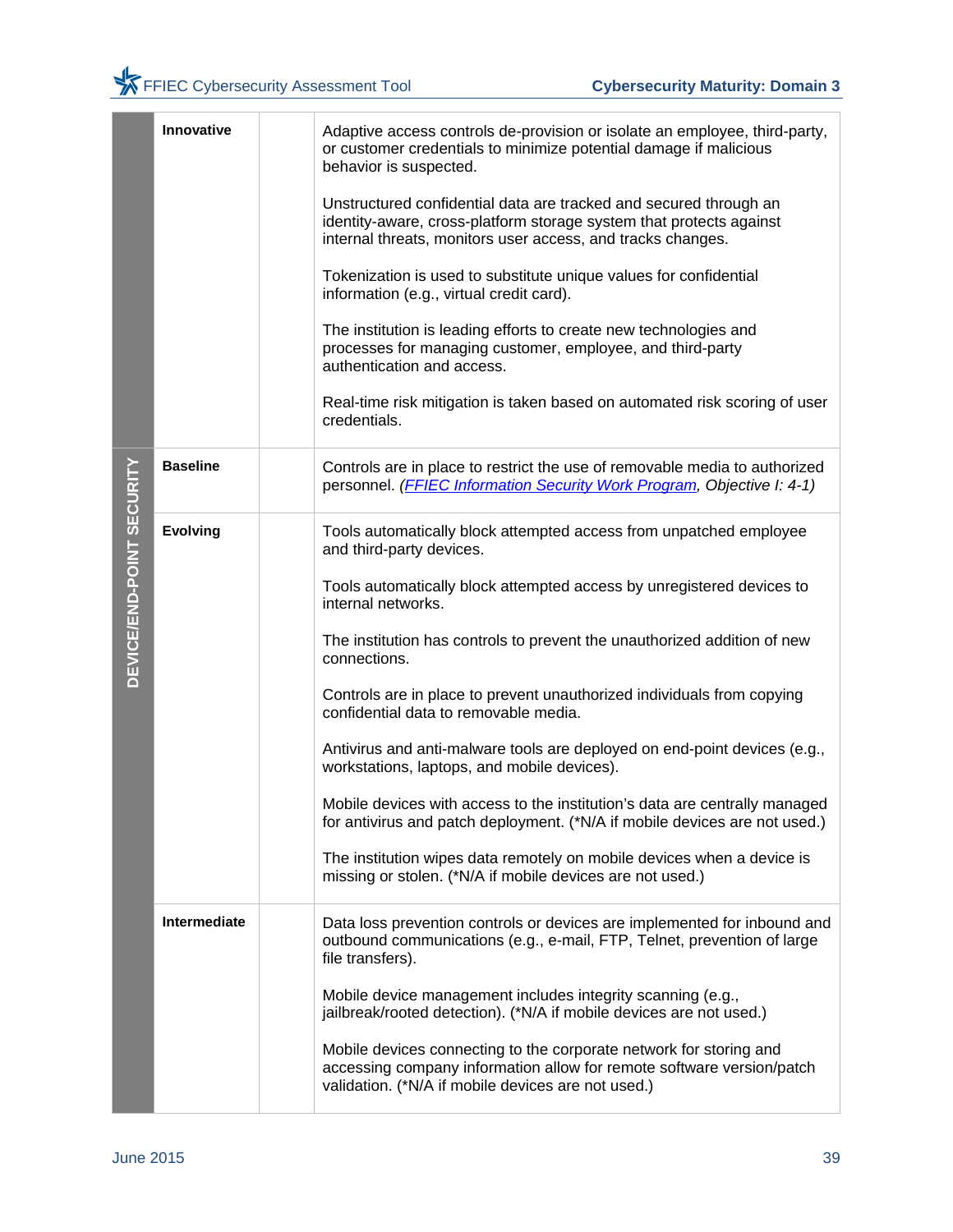|               | <b>Advanced</b> | Employees' and third parties' devices (including mobile) without the latest<br>security patches are quarantined and patched before the device is<br>granted access to the network.<br>Confidential data and applications on mobile devices are only accessible<br>via a secure, isolated sandbox or a secure container.                                                   |
|---------------|-----------------|---------------------------------------------------------------------------------------------------------------------------------------------------------------------------------------------------------------------------------------------------------------------------------------------------------------------------------------------------------------------------|
|               |                 |                                                                                                                                                                                                                                                                                                                                                                           |
|               | Innovative      | A centralized end-point management tool provides fully integrated patch,<br>configuration, and vulnerability management, while also being able to<br>detect malware upon arrival to prevent an exploit.                                                                                                                                                                   |
| SECURE CODING | <b>Baseline</b> | Developers working for the institution follow secure program coding<br>practices, as part of a system development life cycle (SDLC), that meet<br>industry standards. (FFIEC Information Security Booklet, page 56)<br>The security controls of internally developed software are periodically<br>reviewed and tested. (*N/A if there is no software development.) (FFIEC |
|               |                 | <b>Information Security Booklet, page 59)</b>                                                                                                                                                                                                                                                                                                                             |
|               |                 | The security controls in internally developed software code are<br>independently reviewed before migrating the code to production. (*N/A if<br>there is no software development.) (FFIEC Development and Acquisition<br>Booklet, page 2)                                                                                                                                  |
|               |                 | Intellectual property and production code are held in escrow. (*N/A if<br>there is no production code to hold in escrow.) (FFIEC Development and<br><b>Acquisition Booklet, page 39)</b>                                                                                                                                                                                  |
|               | <b>Evolving</b> | Security testing occurs at all post-design phases of the SDLC for all<br>applications, including mobile applications. (*N/A if there is no software<br>development.)                                                                                                                                                                                                      |
|               | Intermediate    | Processes are in place to mitigate vulnerabilities identified as part of the<br>secure development of systems and applications.                                                                                                                                                                                                                                           |
|               |                 | The security of applications, including Web-based applications connected<br>to the Internet, is tested against known types of cyber attacks (e.g., SQL<br>injection, cross-site scripting, buffer overflow) before implementation or<br>following significant changes.                                                                                                    |
|               |                 | Software code executables and scripts are digitally signed to confirm the<br>software author and guarantee that the code has not been altered or<br>corrupted.                                                                                                                                                                                                            |
|               |                 | A risk-based, independent information assurance function evaluates the<br>security of internal applications.                                                                                                                                                                                                                                                              |
|               | <b>Advanced</b> | Vulnerabilities identified through a static code analysis are remediated<br>before implementing newly developed or changed applications into<br>production.                                                                                                                                                                                                               |
|               |                 | All interdependencies between applications and services have been                                                                                                                                                                                                                                                                                                         |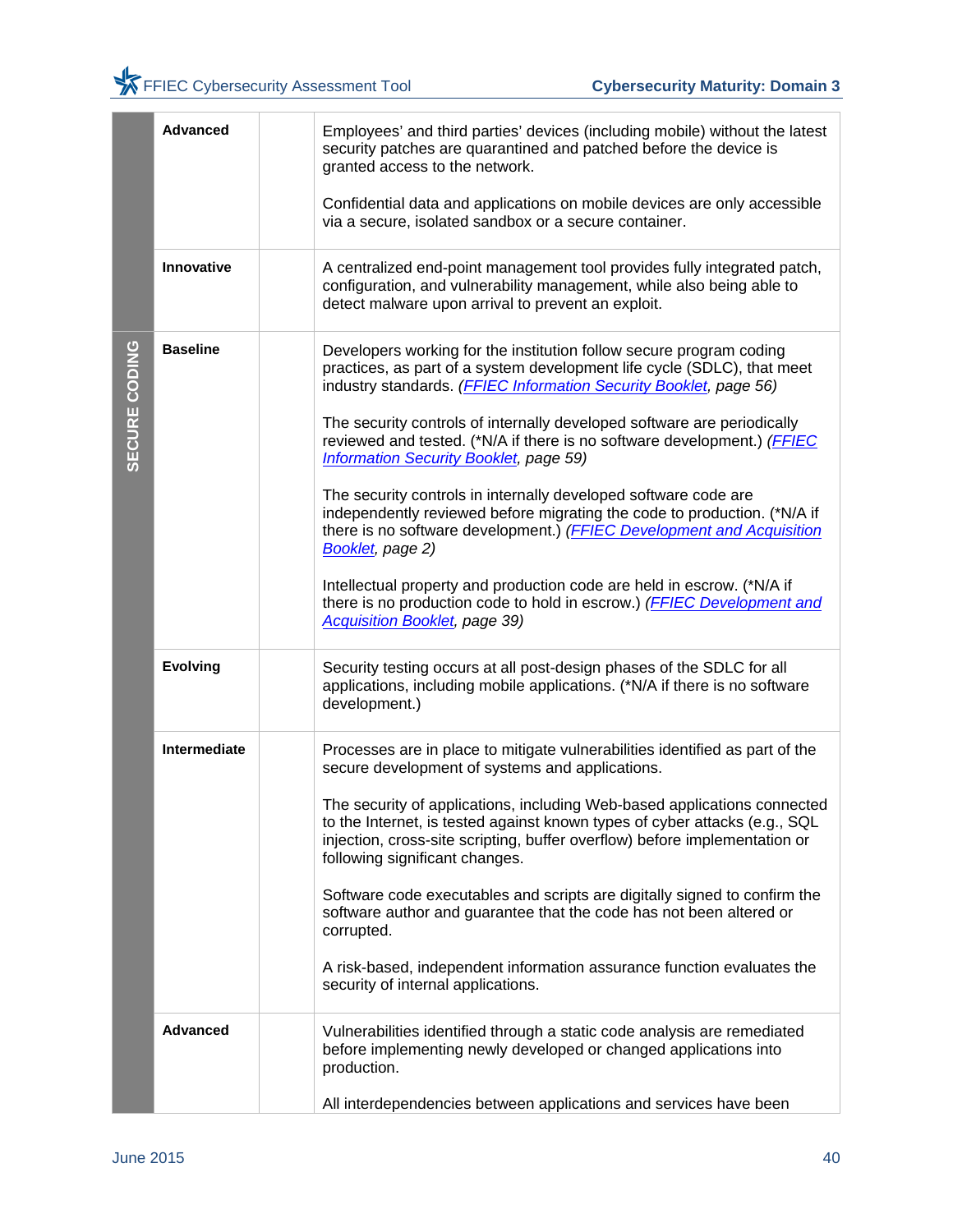|                                    |                   | identified.                                                                                                                                                                                                                                |
|------------------------------------|-------------------|--------------------------------------------------------------------------------------------------------------------------------------------------------------------------------------------------------------------------------------------|
|                                    |                   | Independent code reviews are completed on internally developed or<br>vendor-provided custom applications to ensure there are no security<br>gaps.                                                                                          |
|                                    | <b>Innovative</b> | Software code is actively scanned by automated tools in the development<br>environment so that security weaknesses can be resolved immediately<br>during the design phase.                                                                 |
|                                    |                   | <b>Assessment Factor: Detective Controls</b>                                                                                                                                                                                               |
|                                    | <b>Baseline</b>   | Independent testing (including penetration testing and vulnerability<br>scanning) is conducted according to the risk assessment for external-<br>facing systems and the internal network. (FFIEC Information Security<br>Booklet, page 61) |
|                                    |                   | Antivirus and anti-malware tools are used to detect attacks. ( <b>FFIEC</b><br><b>Information Security Booklet, page 55)</b>                                                                                                               |
|                                    |                   | Firewall rules are audited or verified at least quarterly. ( <b>FFIEC Information</b><br>Security Booklet, page 82)                                                                                                                        |
| THREAT AND VULNERABILITY DETECTION |                   | E-mail protection mechanisms are used to filter for common cyber threats<br>(e.g., attached malware or malicious links). ( <b>FFIEC Information Security</b><br>Booklet, page 39)                                                          |
|                                    | <b>Evolving</b>   | Independent penetration testing of network boundary and critical Web-<br>facing applications is performed routinely to identify security control gaps.                                                                                     |
|                                    |                   | Independent penetration testing is performed on Internet-facing<br>applications or systems before they are launched or undergo significant<br>change.                                                                                      |
|                                    |                   | Antivirus and anti-malware tools are updated automatically.                                                                                                                                                                                |
|                                    |                   | Firewall rules are updated routinely.                                                                                                                                                                                                      |
|                                    |                   | Vulnerability scanning is conducted and analyzed before<br>deployment/redeployment of new/existing devices.                                                                                                                                |
|                                    |                   | Processes are in place to monitor potential insider activity that could lead<br>to data theft or destruction.                                                                                                                              |
|                                    | Intermediate      | Audit or risk management resources review the penetration testing scope<br>and results to help determine the need for rotating companies based on<br>the quality of the work.                                                              |
|                                    |                   | E-mails and attachments are automatically scanned to detect malware<br>and are blocked when malware is present.                                                                                                                            |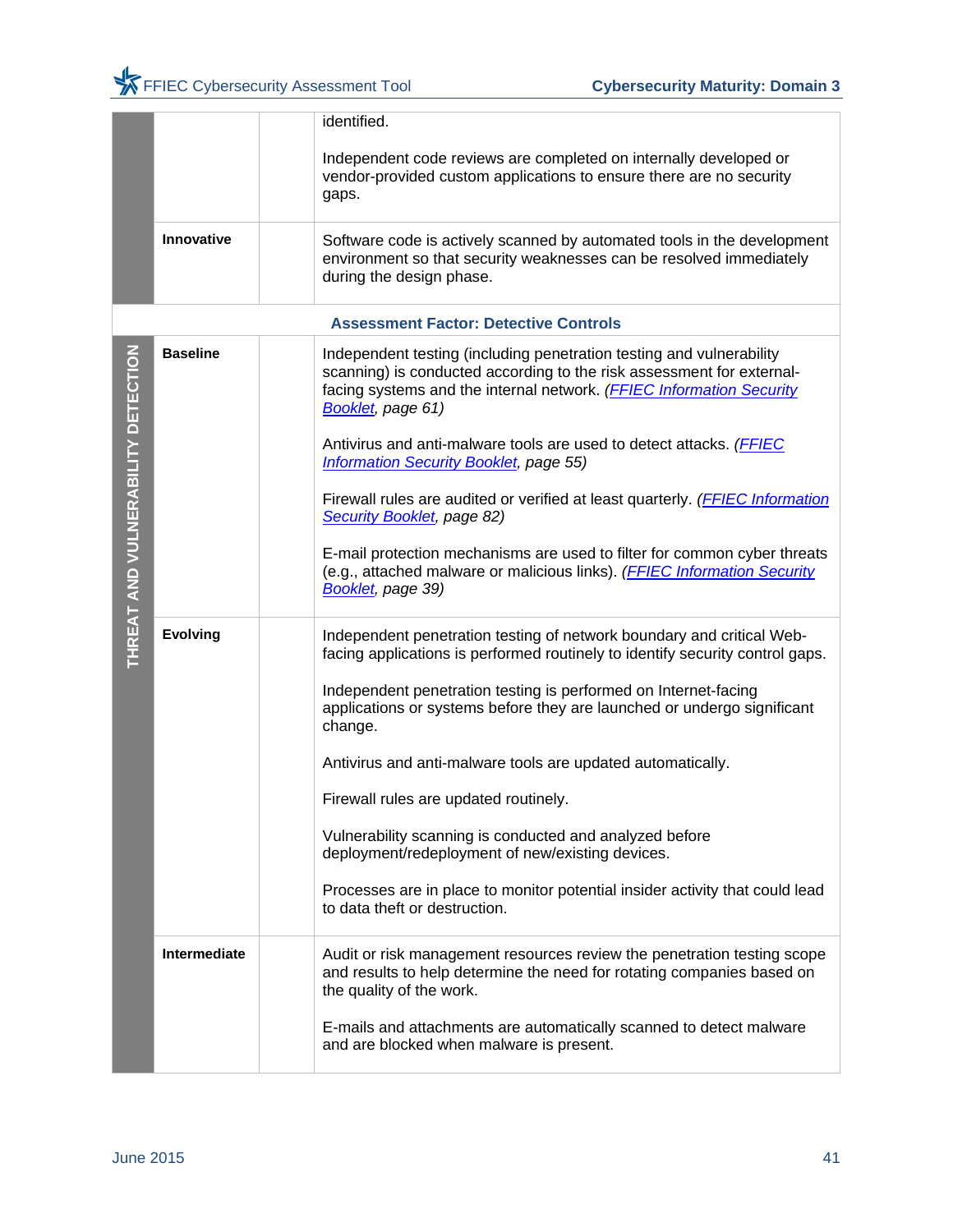|                              | <b>Advanced</b> | Weekly vulnerability scanning is rotated among environments to scan all<br>environments throughout the year.<br>Penetration tests include cyber attack simulations and/or real-world<br>tactics and techniques such as red team testing to detect control gaps in<br>employee behavior, security defenses, policies, and resources.                                                                                                                                                                                                                                                                                                                    |
|------------------------------|-----------------|--------------------------------------------------------------------------------------------------------------------------------------------------------------------------------------------------------------------------------------------------------------------------------------------------------------------------------------------------------------------------------------------------------------------------------------------------------------------------------------------------------------------------------------------------------------------------------------------------------------------------------------------------------|
|                              |                 | Automated tool(s) proactively identifies high-risk behavior signaling an<br>employee who may pose an insider threat.                                                                                                                                                                                                                                                                                                                                                                                                                                                                                                                                   |
|                              | Innovative      | User tasks and content (e.g., opening an e-mail attachment) are<br>automatically isolated in a secure container or virtual environment so that<br>malware can be analyzed but cannot access vital data, end-point<br>operating systems, or applications on the institution's network.                                                                                                                                                                                                                                                                                                                                                                  |
|                              |                 | Vulnerability scanning is performed on a weekly basis across all<br>environments.                                                                                                                                                                                                                                                                                                                                                                                                                                                                                                                                                                      |
| ANOMALOUS ACTIVITY DETECTION | <b>Baseline</b> | The institution is able to detect anomalous activities through monitoring<br>across the environment. (FFIEC Information Security Booklet, page 32)<br>Customer transactions generating anomalous activity alerts are monitored<br>and reviewed. (FFIEC Wholesale Payments Booklet, page 12)<br>Logs of physical and/or logical access are reviewed following events.<br>(FFIEC Information Security Booklet, page 73)<br>Access to critical systems by third parties is monitored for unauthorized or<br>unusual activity. (FFIEC Outsourcing Booklet, page 26)<br>Elevated privileges are monitored. (FFIEC Information Security Booklet,<br>page 19) |
|                              | <b>Evolving</b> | Systems are in place to detect anomalous behavior automatically during<br>customer, employee, and third-party authentication.<br>Security logs are reviewed regularly.<br>Logs provide traceability for all system access by individual users.<br>Thresholds have been established to determine activity within logs that<br>would warrant management response.                                                                                                                                                                                                                                                                                        |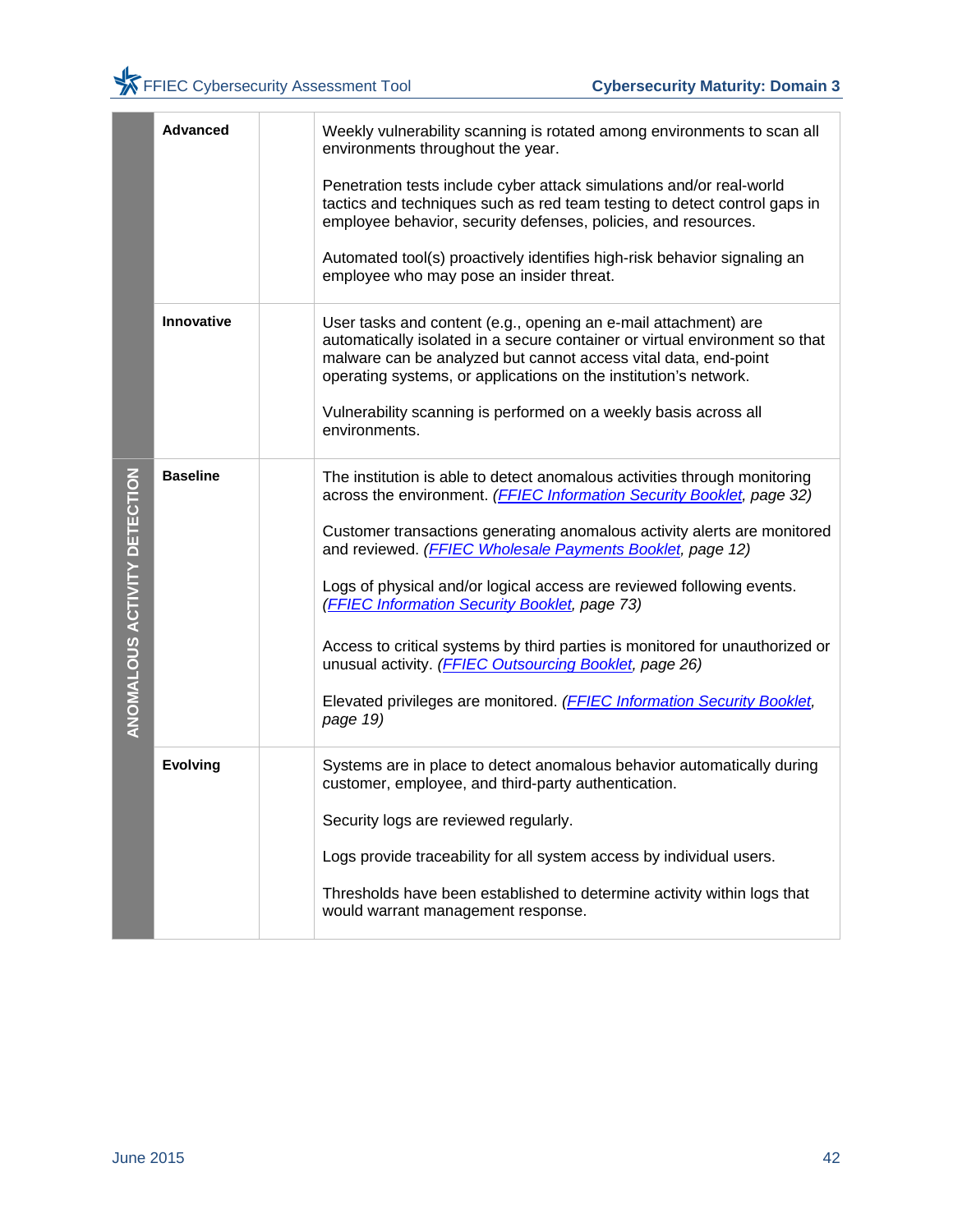|  | Intermediate    | Online customer transactions are actively monitored for anomalous<br>behavior.                                                                                                                      |
|--|-----------------|-----------------------------------------------------------------------------------------------------------------------------------------------------------------------------------------------------|
|  |                 | Tools to detect unauthorized data mining are used.                                                                                                                                                  |
|  |                 | Tools actively monitor security logs for anomalous behavior and alert<br>within established parameters.                                                                                             |
|  |                 | Audit logs are backed up to a centralized log server or media that is<br>difficult to alter.                                                                                                        |
|  |                 | Thresholds for security logging are evaluated periodically.                                                                                                                                         |
|  |                 | Anomalous activity and other network and system alerts are correlated<br>across business units to detect and prevent multifaceted attacks (e.g.,<br>simultaneous account takeover and DDoS attack). |
|  | <b>Advanced</b> | An automated tool triggers system and/or fraud alerts when customer<br>logins occur within a short period of time but from physically distant IP<br>locations.                                      |
|  |                 | External transfers from customer accounts generate alerts and require<br>review and authorization if anomalous behavior is detected.                                                                |
|  |                 | A system is in place to monitor and analyze employee behavior (network<br>use patterns, work hours, and known devices) to alert on anomalous<br>activities.                                         |
|  |                 | An automated tool(s) is in place to detect and prevent data mining by<br>insider threats.                                                                                                           |
|  |                 | Tags on fictitious confidential data or files are used to provide advanced<br>alerts of potential malicious activity when the data is accessed.                                                     |
|  | Innovative      | The institution has a mechanism for real-time automated risk scoring of<br>threats.                                                                                                                 |
|  |                 | The institution is developing new technologies that will detect potential<br>insider threats and block activity in real time.                                                                       |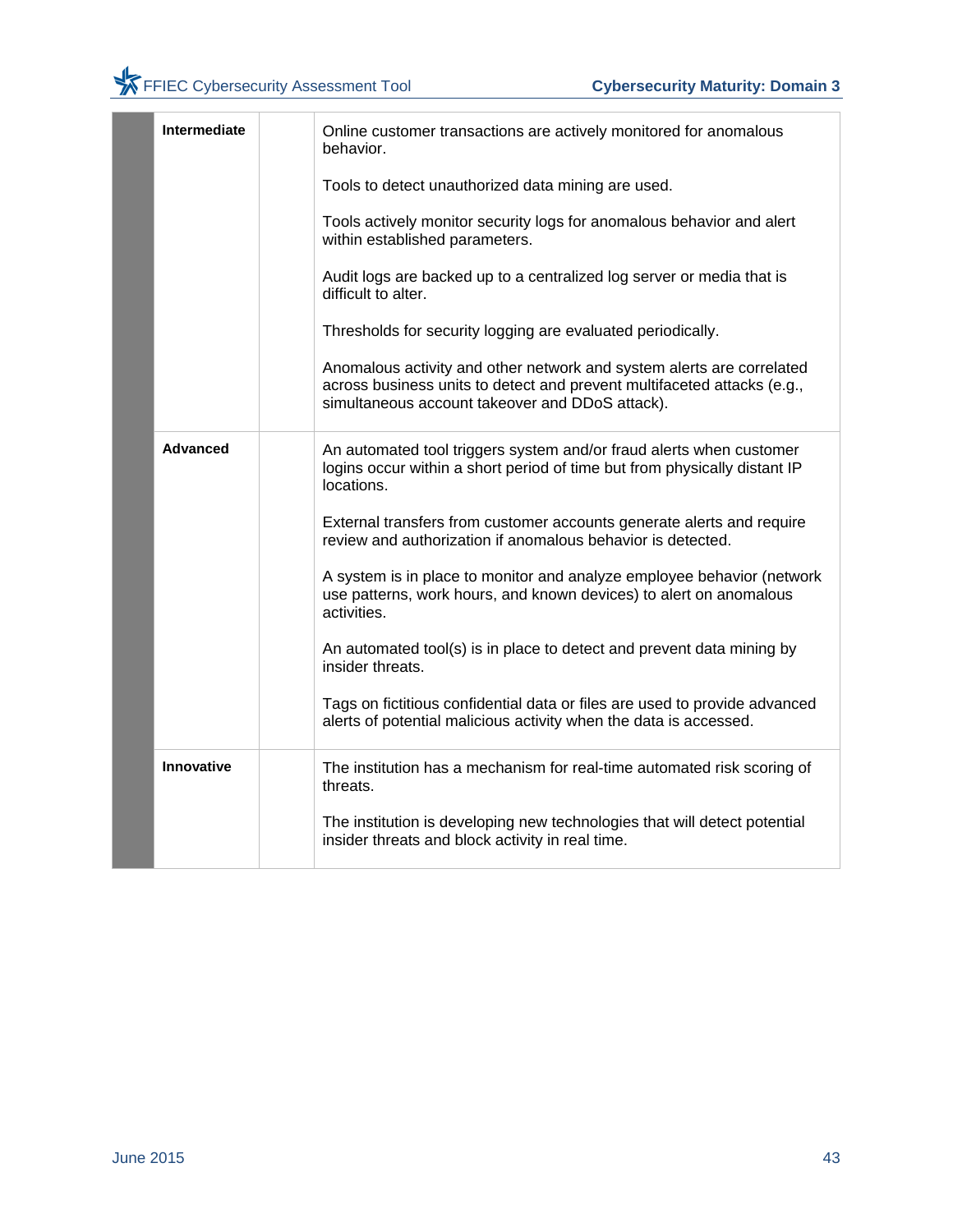| EVENT DETECTION  | <b>Baseline</b> | A normal network activity baseline is established. (FFIEC Information<br>Security Booklet, page 77)                                                                              |
|------------------|-----------------|----------------------------------------------------------------------------------------------------------------------------------------------------------------------------------|
|                  |                 | Mechanisms (e.g., antivirus alerts, log event alerts) are in place to alert<br>management to potential attacks. (FFIEC Information Security Booklet,<br>page 78)                 |
|                  |                 | Processes are in place to monitor for the presence of unauthorized users,<br>devices, connections, and software. (FFIEC Information Security Work<br>Program, Objective II: M-9) |
|                  |                 | Responsibilities for monitoring and reporting suspicious systems activity<br>have been assigned. (FFIEC Information Security Booklet, page 83)                                   |
|                  |                 | The physical environment is monitored to detect potential unauthorized<br>access. (FFIEC Information Security Booklet, page 47)                                                  |
|                  | <b>Evolving</b> | A process is in place to correlate event information from multiple sources<br>(e.g., network, application, or firewall).                                                         |
|                  | Intermediate    | Controls or tools (e.g., data loss prevention) are in place to detect<br>potential unauthorized or unintentional transmissions of confidential data.                             |
|                  |                 | Event detection processes are proven reliable.                                                                                                                                   |
|                  |                 | Specialized security monitoring is used for critical assets throughout the<br>infrastructure.                                                                                    |
|                  | <b>Advanced</b> | Automated tools detect unauthorized changes to critical system files,<br>firewalls, IPS, IDS, or other security devices.                                                         |
|                  |                 | Real-time network monitoring and detection is implemented and<br>incorporates sector-wide event information.                                                                     |
|                  |                 | Real-time alerts are automatically sent when unauthorized software,<br>hardware, or changes occur.                                                                               |
|                  |                 | Tools are in place to actively correlate event information from multiple<br>sources and send alerts based on established parameters.                                             |
|                  | Innovative      | The institution is leading efforts to develop event detection systems that<br>will correlate in real time when events are about to occur.                                        |
|                  |                 | The institution is leading the development effort to design new<br>technologies that will detect potential insider threats and block activity in<br>real time.                   |
|                  |                 |                                                                                                                                                                                  |
|                  |                 |                                                                                                                                                                                  |
|                  |                 |                                                                                                                                                                                  |
| <b>June 2015</b> |                 | 44                                                                                                                                                                               |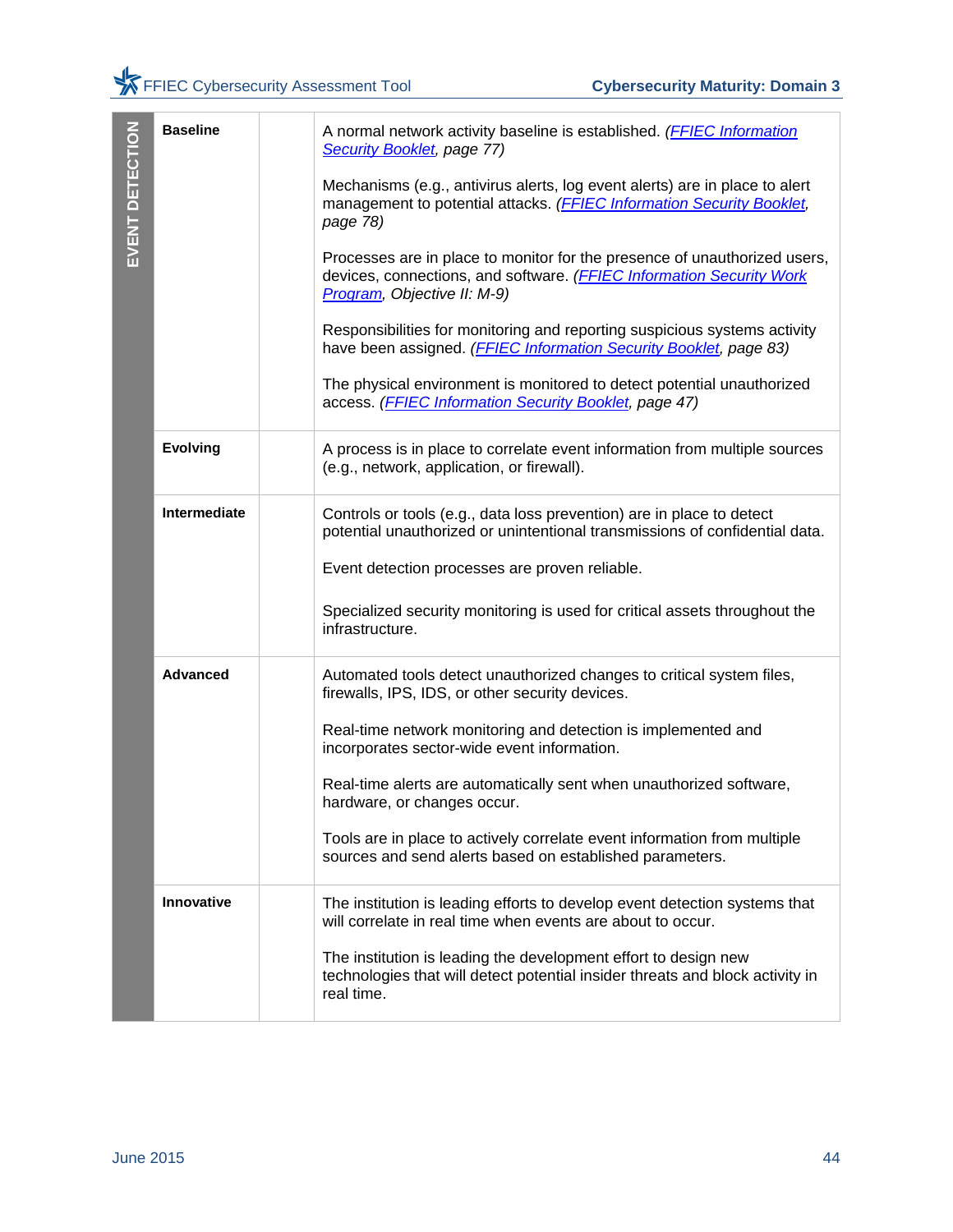|                  |                 | <b>Assessment Factor: Corrective Controls</b>                                                                                                                                                                                                                                              |
|------------------|-----------------|--------------------------------------------------------------------------------------------------------------------------------------------------------------------------------------------------------------------------------------------------------------------------------------------|
| PATCH MANAGEMENT | <b>Baseline</b> | A patch management program is implemented and ensures that software<br>and firmware patches are applied in a timely manner. (FFIEC Information<br>Security Booklet, page 62)<br>Patches are tested before being applied to systems and/or software.<br>(FFIEC Operations Booklet, page 22) |
|                  |                 | Patch management reports are reviewed and reflect missing security<br>patches. (FFIEC Development and Acquisition Booklet, page 50)                                                                                                                                                        |
|                  | <b>Evolving</b> | A formal process is in place to acquire, test, and deploy software patches<br>based on criticality.                                                                                                                                                                                        |
|                  |                 | Systems are configured to retrieve patches automatically.                                                                                                                                                                                                                                  |
|                  |                 | Operational impact is evaluated before deploying security patches.                                                                                                                                                                                                                         |
|                  |                 | An automated tool(s) is used to identify missing security patches as well<br>as the number of days since each patch became available.                                                                                                                                                      |
|                  |                 | Missing patches across all environments are prioritized and tracked.                                                                                                                                                                                                                       |
|                  | Intermediate    | Patches for high-risk vulnerabilities are tested and applied when released<br>or the risk is accepted and accountability assigned.                                                                                                                                                         |
|                  | <b>Advanced</b> | Patch monitoring software is installed on all servers to identify any<br>missing patches for the operating system software, middleware,<br>database, and other key software.                                                                                                               |
|                  |                 | The institution monitors patch management reports to ensure security<br>patches are tested and implemented within aggressive time frames (e.g.,<br>0-30 days).                                                                                                                             |
|                  | Innovative      | The institution develops security patches or bug fixes or contributes to<br>open source code development for systems it uses.                                                                                                                                                              |
|                  |                 | Segregated or separate systems are in place that mirror production<br>systems allowing for rapid testing and implementation of patches and<br>provide for rapid fallback when needed.                                                                                                      |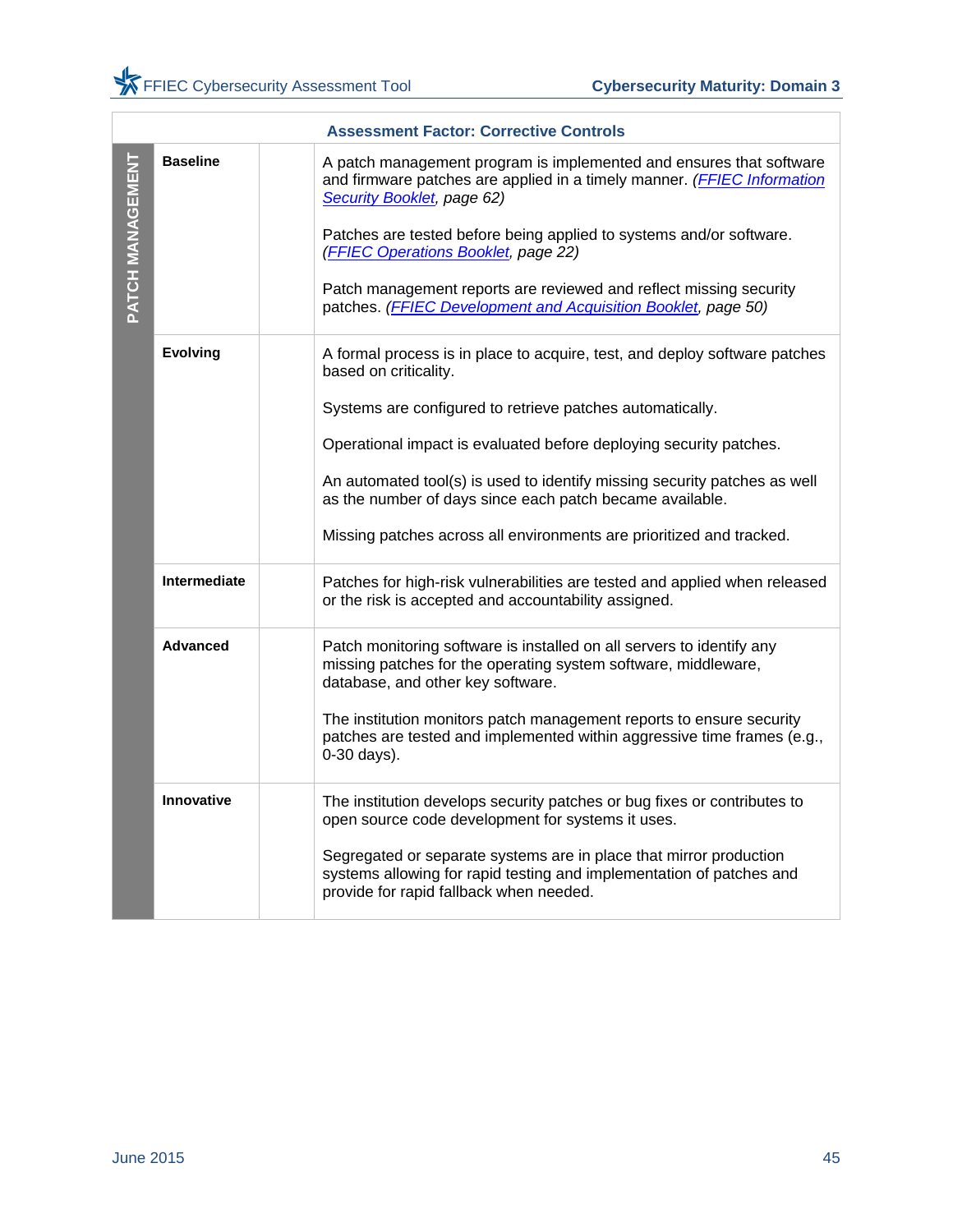| REMEDIATION      | <b>Baseline</b> | Issues identified in assessments are prioritized and resolved based on<br>criticality and within the time frames established in the response to the<br>assessment report. (FFIEC Information Security Booklet, page 87)                                |    |
|------------------|-----------------|--------------------------------------------------------------------------------------------------------------------------------------------------------------------------------------------------------------------------------------------------------|----|
|                  | <b>Evolving</b> | Data is destroyed or wiped on hardware and portable/mobile media when<br>a device is missing, stolen, or no longer needed.                                                                                                                             |    |
|                  |                 | Formal processes are in place to resolve weaknesses identified during<br>penetration testing.                                                                                                                                                          |    |
|                  | Intermediate    | Remediation efforts are confirmed by conducting a follow-up vulnerability<br>scan.                                                                                                                                                                     |    |
|                  |                 | Penetration testing is repeated to confirm that medium- and high-risk,<br>exploitable vulnerabilities have been resolved.                                                                                                                              |    |
|                  |                 | Security investigations, forensic analysis, and remediation are performed<br>by qualified staff or third parties.                                                                                                                                      |    |
|                  |                 | Generally accepted and appropriate forensic procedures, including chain<br>of custody, are used to gather and present evidence to support potential<br>legal action.                                                                                   |    |
|                  |                 | The maintenance and repair of organizational assets are performed by<br>authorized individuals with approved and controlled tools.                                                                                                                     |    |
|                  |                 | The maintenance and repair of organizational assets are logged in a<br>timely manner.                                                                                                                                                                  |    |
|                  | <b>Advanced</b> | All medium and high risk issues identified in penetration testing,<br>vulnerability scanning, and other independent testing are escalated to the<br>board or an appropriate board committee for risk acceptance if not<br>resolved in a timely manner. |    |
|                  | Innovative      | The institution is developing technologies that will remediate systems<br>damaged by zero-day attacks to maintain current recovery time<br>objectives.                                                                                                 |    |
|                  |                 |                                                                                                                                                                                                                                                        |    |
| <b>June 2015</b> |                 |                                                                                                                                                                                                                                                        | 46 |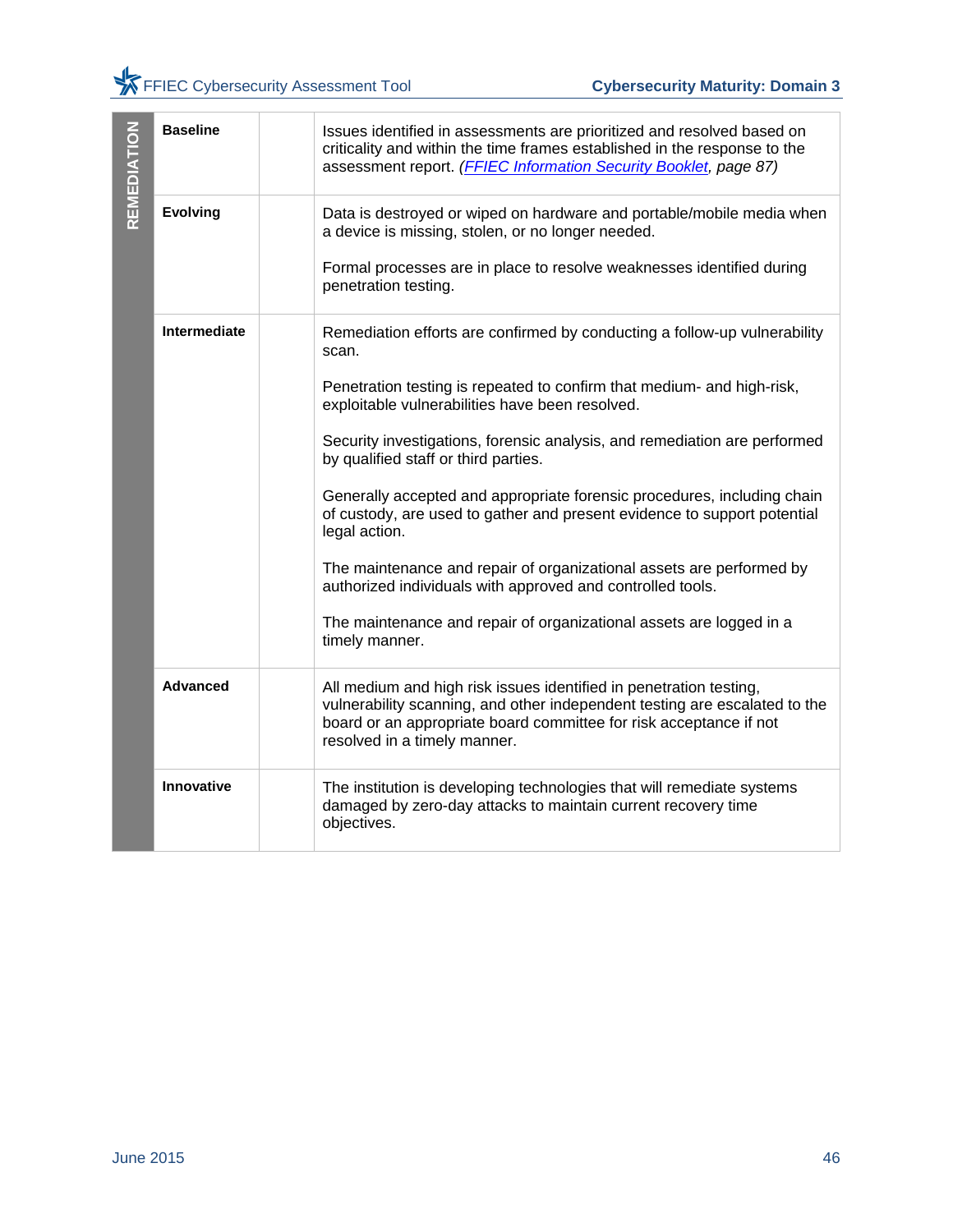| Domain 4: External Dependency Management |                                       |      |                                                                                                                                                                                                                                                                                                                                                                                                                                                                                                                                                |  |  |
|------------------------------------------|---------------------------------------|------|------------------------------------------------------------------------------------------------------------------------------------------------------------------------------------------------------------------------------------------------------------------------------------------------------------------------------------------------------------------------------------------------------------------------------------------------------------------------------------------------------------------------------------------------|--|--|
|                                          | <b>Assessment Factor: Connections</b> |      |                                                                                                                                                                                                                                                                                                                                                                                                                                                                                                                                                |  |  |
|                                          |                                       | Y, N |                                                                                                                                                                                                                                                                                                                                                                                                                                                                                                                                                |  |  |
| CONNECTIONS                              | <b>Baseline</b>                       |      | The critical business processes that are dependent on external<br>connectivity have been identified. (FFIEC Information Security Booklet,<br>page 9)<br>The institution ensures that third-party connections are authorized.<br>(FFIEC Information Security Booklet, page 17)<br>A network diagram is in place and identifies all external connections.<br>(FFIEC Information Security Booklet, page 9)<br>Data flow diagrams are in place and document information flow to<br>external parties. (FFIEC Information Security Booklet, page 10) |  |  |
|                                          | <b>Evolving</b>                       |      | Critical business processes have been mapped to the supporting<br>external connections.<br>The network diagram is updated when connections with third parties<br>change or at least annually.<br>Network and systems diagrams are stored in a secure manner with<br>proper restrictions on access.<br>Controls for primary and backup third-party connections are monitored<br>and tested on a regular basis.                                                                                                                                  |  |  |
|                                          | Intermediate                          |      | A validated asset inventory is used to create comprehensive diagrams<br>depicting data repositories, data flow, infrastructure, and connectivity.<br>Security controls are designed and verified to detect and prevent<br>intrusions from third-party connections.<br>Monitoring controls cover all external connections (e.g., third-party<br>service providers, business partners, customers).<br>Monitoring controls cover all internal network-to-network connections.                                                                     |  |  |
|                                          | <b>Advanced</b>                       |      | The security architecture is validated and documented before network<br>connection infrastructure changes.<br>The institution works closely with third-party service providers to<br>maintain and improve the security of external connections.                                                                                                                                                                                                                                                                                                |  |  |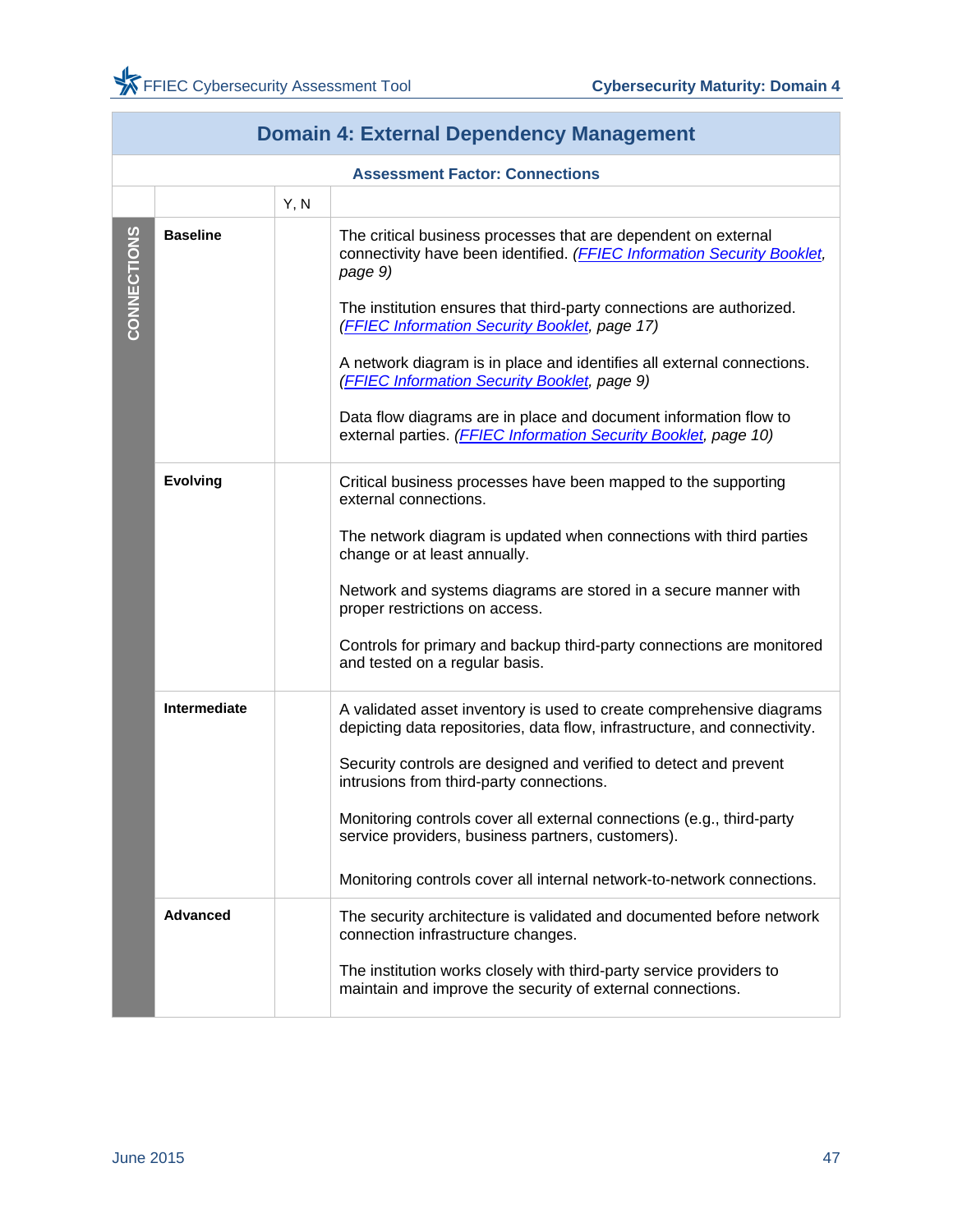|               | Innovative      | Diagram(s) of external connections is interactive, shows real-time<br>changes to the network connection infrastructure, new connections,<br>and volume fluctuations, and alerts when risks arise.<br>The institution's connections can be segmented or severed<br>instantaneously to prevent contagion from cyber attacks. |
|---------------|-----------------|----------------------------------------------------------------------------------------------------------------------------------------------------------------------------------------------------------------------------------------------------------------------------------------------------------------------------|
|               |                 | <b>Assessment Factor: Relationship Management</b>                                                                                                                                                                                                                                                                          |
| DUE DILIGENCE | <b>Baseline</b> | Risk-based due diligence is performed on prospective third parties<br>before contracts are signed, including reviews of their background,<br>reputation, financial condition, stability, and security controls. (FFIEC<br><b>Information Security Booklet, page 69)</b>                                                    |
|               |                 | A list of third-party service providers is maintained. ( <b>FFIEC Outsourcing</b><br>Booklet, page 19)                                                                                                                                                                                                                     |
|               |                 | A risk assessment is conducted to identify criticality of service<br>providers. (FFIEC Outsourcing Booklet, page 6)                                                                                                                                                                                                        |
|               | <b>Evolving</b> | A formal process exists to analyze assessments of third-party<br>cybersecurity controls.                                                                                                                                                                                                                                   |
|               |                 | The board or an appropriate board committee reviews a summary of<br>due diligence results including management's recommendations to use<br>third parties that will affect the institution's inherent risk profile.                                                                                                         |
|               | Intermediate    | A process is in place to confirm that the institution's third-party service<br>providers conduct due diligence of their third parties (e.g.,<br>subcontractors).                                                                                                                                                           |
|               |                 | Pre-contract, physical site visits of high-risk vendors are conducted by<br>the institution or by a qualified third party.                                                                                                                                                                                                 |
|               | <b>Advanced</b> | A continuous process improvement program is in place for third-party<br>due diligence activity.                                                                                                                                                                                                                            |
|               |                 | Audits of high-risk vendors are conducted on an annual basis.                                                                                                                                                                                                                                                              |
|               | Innovative      | The institution promotes sector-wide efforts to build due diligence<br>mechanisms that lead to in-depth and efficient security and resilience<br>reviews.                                                                                                                                                                  |
|               |                 | The institution is leading efforts to develop new auditable processes<br>and for conducting due diligence and ongoing monitoring of<br>cybersecurity risks posed by third parties.                                                                                                                                         |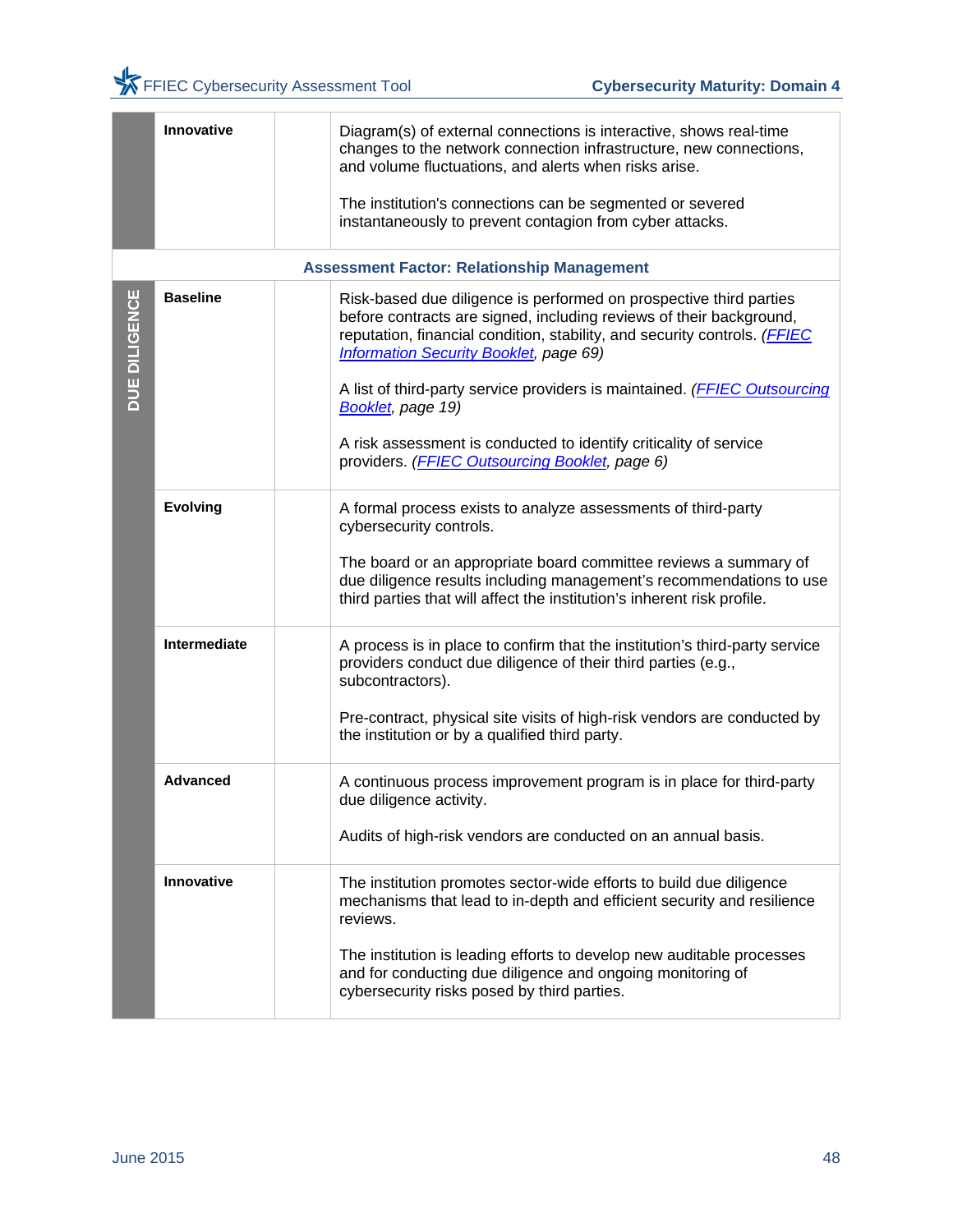| CONTRACTS        | <b>Baseline</b> | Formal contracts that address relevant security and privacy<br>requirements are in place for all third parties that process, store, or<br>transmit confidential data or provide critical services. (FFIEC<br><b>Information Security Booklet, page 7)</b> |
|------------------|-----------------|-----------------------------------------------------------------------------------------------------------------------------------------------------------------------------------------------------------------------------------------------------------|
|                  |                 | Contracts acknowledge that the third party is responsible for the<br>security of the institution's confidential data that it possesses, stores,<br>processes, or transmits. (FFIEC Information Security Booklet, page 12)                                 |
|                  |                 | Contracts stipulate that the third-party security controls are regularly<br>reviewed and validated by an independent party. (FFIEC Information<br>Security Booklet, page 12)                                                                              |
|                  |                 | Contracts identify the recourse available to the institution should the<br>third party fail to meet defined security requirements. (FFIEC<br><b>Outsourcing Booklet, page 12)</b>                                                                         |
|                  |                 | Contracts establish responsibilities for responding to security incidents.<br>(FFIEC E-Banking Booklet, page 22)                                                                                                                                          |
|                  |                 | Contracts specify the security requirements for the return or destruction<br>of data upon contract termination. (FFIEC Outsourcing Booklet,<br>page 15)                                                                                                   |
|                  | <b>Evolving</b> | Responsibilities for managing devices (e.g., firewalls, routers) that<br>secure connections with third parties are formally documented in the<br>contract.                                                                                                |
|                  |                 | Responsibility for notification of direct and indirect security incidents<br>and vulnerabilities is documented in contracts or service-level<br>agreements (SLAs).                                                                                        |
|                  |                 | Contracts stipulate geographic limits on where data can be stored or<br>transmitted.                                                                                                                                                                      |
|                  | Intermediate    | Third-party SLAs or similar means are in place that require timely<br>notification of security events.                                                                                                                                                    |
|                  | <b>Advanced</b> | Contracts require third-party service provider's security policies meet or<br>exceed those of the institution.                                                                                                                                            |
|                  |                 | A third-party termination/exit strategy has been established and<br>validated with management.                                                                                                                                                            |
|                  | Innovative      | The institution promotes a sector-wide effort to influence contractual<br>requirements for critical third parties to the industry.                                                                                                                        |
|                  |                 |                                                                                                                                                                                                                                                           |
| <b>June 2015</b> |                 | 49                                                                                                                                                                                                                                                        |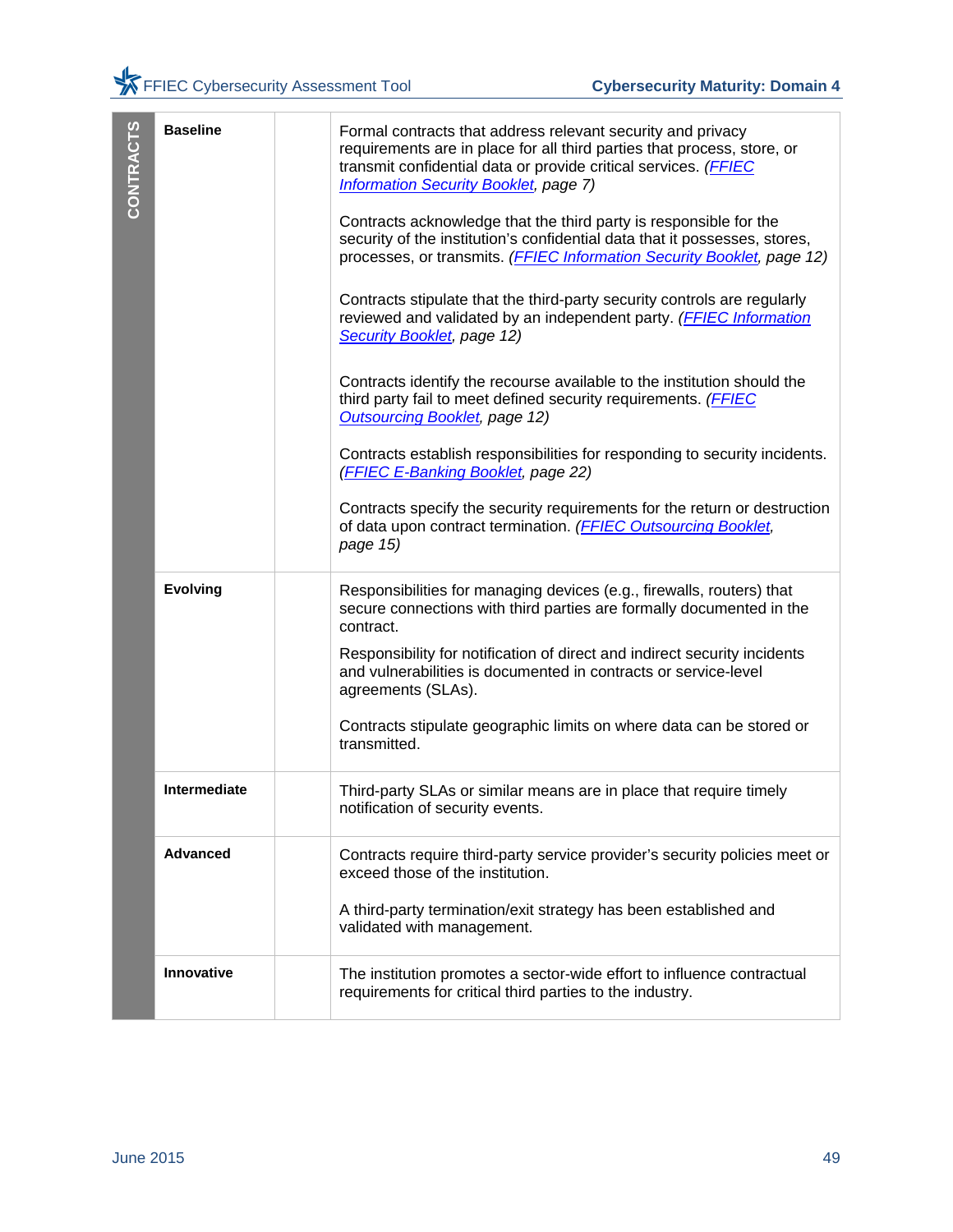| <b>ONGOING MONITORING</b> | <b>Baseline</b> | The third-party risk assessment is updated regularly. (FFIEC<br><b>Outsourcing Booklet, page 3)</b><br>Audits, assessments, and operational performance reports are<br>obtained and reviewed regularly validating security controls for critical<br>third parties. (FFIEC Information Security Booklet, page 86)<br>Ongoing monitoring practices include reviewing critical third-parties'<br>resilience plans. (FFIEC Outsourcing Booklet, page 19) |
|---------------------------|-----------------|------------------------------------------------------------------------------------------------------------------------------------------------------------------------------------------------------------------------------------------------------------------------------------------------------------------------------------------------------------------------------------------------------------------------------------------------------|
|                           | <b>Evolving</b> | A process to identify new third-party relationships is in place, including<br>identifying new relationships that were established without formal<br>approval.                                                                                                                                                                                                                                                                                        |
|                           |                 | A formal program assigns responsibility for ongoing oversight of third-<br>party access.                                                                                                                                                                                                                                                                                                                                                             |
|                           |                 | Monitoring of third parties is scaled, in terms of depth and frequency,<br>according to the risk of the third parties.                                                                                                                                                                                                                                                                                                                               |
|                           |                 | Automated reminders or ticklers are in place to identify when required<br>third-party information needs to be obtained or analyzed.                                                                                                                                                                                                                                                                                                                  |
|                           | Intermediate    | Third-party employee access to the institution's confidential data are<br>tracked actively based on the principles of least privilege.                                                                                                                                                                                                                                                                                                               |
|                           |                 | Periodic on-site assessments of high-risk vendors are conducted to<br>ensure appropriate security controls are in place.                                                                                                                                                                                                                                                                                                                             |
|                           | <b>Advanced</b> | Third-party employee access to confidential data on third-party hosted<br>systems is tracked actively via automated reports and alerts.                                                                                                                                                                                                                                                                                                              |
|                           | Innovative      | The institution is leading efforts to develop new auditable processes for<br>ongoing monitoring of cybersecurity risks posed by third parties.                                                                                                                                                                                                                                                                                                       |
|                           |                 |                                                                                                                                                                                                                                                                                                                                                                                                                                                      |
| <b>June 2015</b>          |                 | 50                                                                                                                                                                                                                                                                                                                                                                                                                                                   |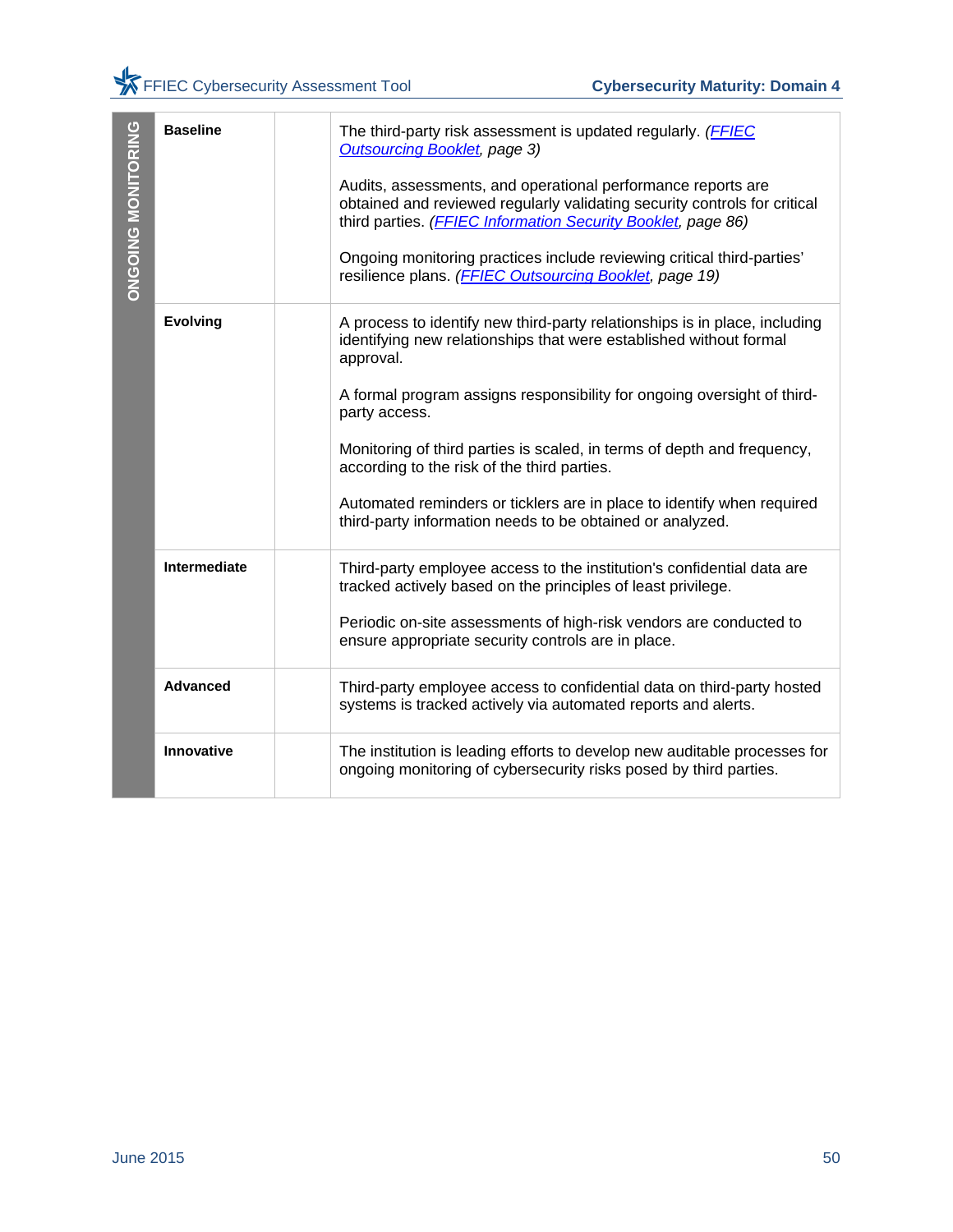| <u>oyuci moluchi management ana itoomol</u> |                 |      |                                                                                                                                                                                                                                                                                                                                                                                                                                                                                                                                                                                                                                                                                                                                                                                                                                                                                                                                                                                                                                                                                           |
|---------------------------------------------|-----------------|------|-------------------------------------------------------------------------------------------------------------------------------------------------------------------------------------------------------------------------------------------------------------------------------------------------------------------------------------------------------------------------------------------------------------------------------------------------------------------------------------------------------------------------------------------------------------------------------------------------------------------------------------------------------------------------------------------------------------------------------------------------------------------------------------------------------------------------------------------------------------------------------------------------------------------------------------------------------------------------------------------------------------------------------------------------------------------------------------------|
|                                             |                 |      | <b>Assessment Factor: Incident Resilience Planning and Strategy</b>                                                                                                                                                                                                                                                                                                                                                                                                                                                                                                                                                                                                                                                                                                                                                                                                                                                                                                                                                                                                                       |
|                                             |                 | Y, N |                                                                                                                                                                                                                                                                                                                                                                                                                                                                                                                                                                                                                                                                                                                                                                                                                                                                                                                                                                                                                                                                                           |
| PLANNING                                    | <b>Baseline</b> |      | The institution has documented how it will react and respond to cyber<br>incidents. (FFIEC Business Continuity Planning Booklet, page 4)<br>Communication channels exist to provide employees a means for<br>reporting information security events in a timely manner. (FFIEC<br><b>Information Security Booklet, page 83)</b><br>Roles and responsibilities for incident response team members are<br>defined. (FFIEC Information Security Booklet, page 84)<br>The response team includes individuals with a wide range of<br>backgrounds and expertise, from many different areas within the<br>institution (e.g., management, legal, public relations, as well as<br>information technology). (FFIEC Information Security Booklet, page<br>84)<br>A formal backup and recovery plan exists for all critical business lines.<br>(FFIEC Business Continuity Planning Booklet, page 4)<br>The institution plans to use business continuity, disaster recovery, and<br>data backup programs to recover operations following an incident.<br>(FFIEC Information Security Booklet, page 71) |
|                                             | <b>Evolving</b> |      | The remediation plan and process outlines the mitigating actions,<br>resources, and time parameters.<br>The corporate disaster recovery, business continuity, and crisis<br>management plans have integrated consideration of cyber incidents.<br>Alternative processes have been established to continue critical<br>activity within a reasonable time period.<br>Business impact analyses have been updated to include<br>cybersecurity.<br>Due diligence has been performed on technical sources, consultants,<br>or forensic service firms that could be called to assist the institution<br>during or following an incident.                                                                                                                                                                                                                                                                                                                                                                                                                                                         |

## **Domain 5: Cyber Incident Management and Resilience**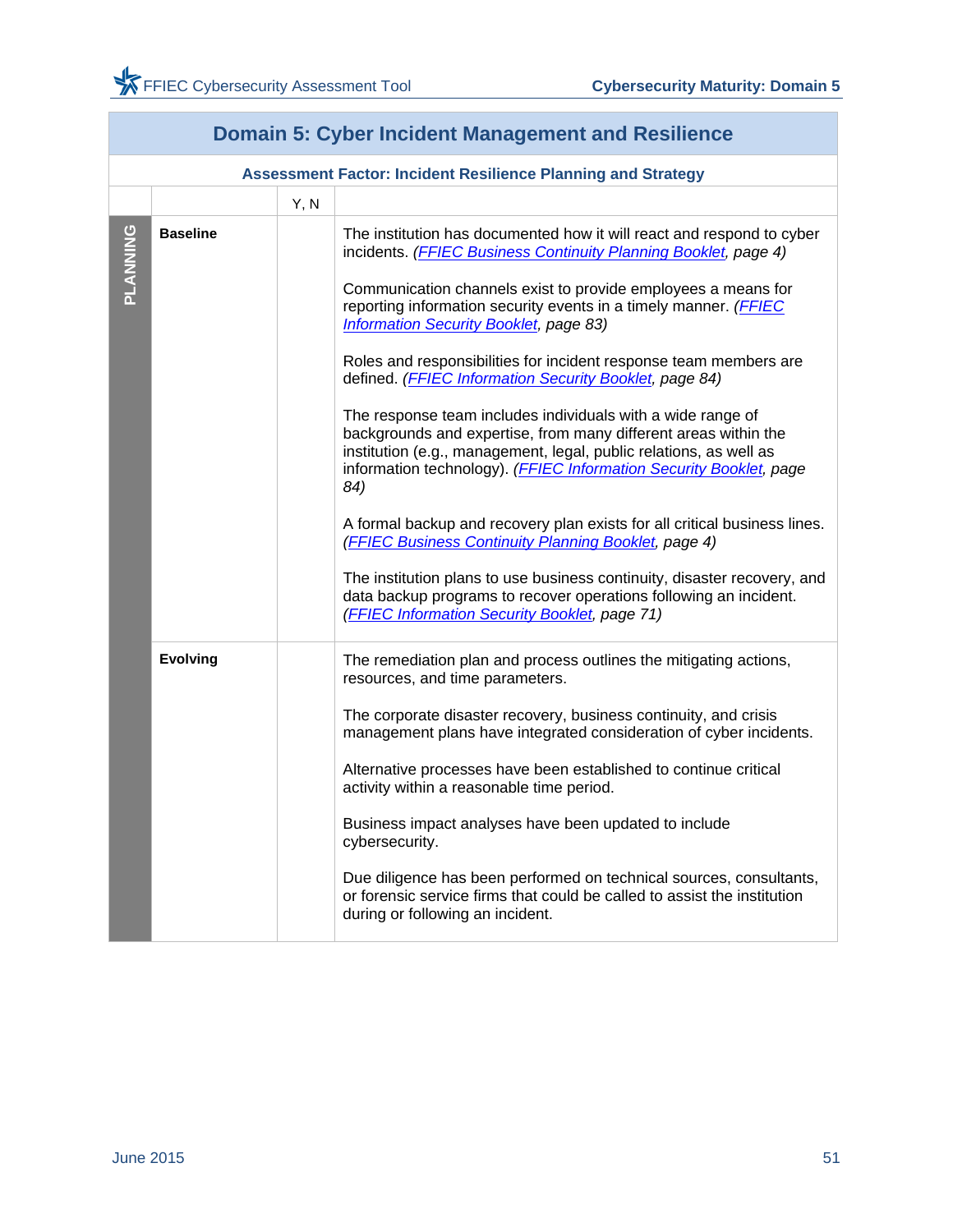|        | <b>Intermediate</b> | A strategy is in place to coordinate and communicate with internal and<br>external stakeholders during or following a cyber attack.                                                                                                   |
|--------|---------------------|---------------------------------------------------------------------------------------------------------------------------------------------------------------------------------------------------------------------------------------|
|        |                     | Plans are in place to re-route or substitute critical functions and/or<br>services that may be affected by a successful attack on Internet-facing<br>systems.                                                                         |
|        |                     | A direct cooperative or contractual agreement(s) is in place with an<br>incident response organization(s) or provider(s) to assist rapidly with<br>mitigation efforts.                                                                |
|        |                     | Lessons learned from real-life cyber incidents and attacks on the<br>institution and other organizations are used to improve the institution's<br>risk mitigation capabilities and response plan.                                     |
|        | <b>Advanced</b>     | Methods for responding to and recovering from cyber incidents are<br>tightly woven throughout the business units' disaster recovery,<br>business continuity, and crisis management plans.                                             |
|        |                     | Multiple systems, programs, or processes are implemented into a<br>comprehensive cyber resilience program to sustain, minimize, and<br>recover operations from an array of potentially disruptive and<br>destructive cyber incidents. |
|        |                     | A process is in place to continuously improve the resilience plan.                                                                                                                                                                    |
|        | Innovative          | The incident response plan is designed to ensure recovery from<br>disruption of services, assurance of data integrity, and recovery of lost<br>or corrupted data following a cybersecurity incident.                                  |
|        |                     | The incident response process includes detailed actions and rule-<br>based triggers for automated response.                                                                                                                           |
| ESTING | <b>Baseline</b>     | Scenarios are used to improve incident detection and response.<br>(FFIEC Information Security Booklet, page 71)                                                                                                                       |
|        |                     | Business continuity testing involves collaboration with critical third<br>parties. (FFIEC Business Continuity Planning Booklet, page J-6)                                                                                             |
|        |                     | Systems, applications, and data recovery is tested at least annually.<br>(FFIEC Business Continuity Planning Booklet, page J-7)                                                                                                       |
|        | <b>Evolving</b>     | Recovery scenarios include plans to recover from data destruction<br>and impacts to data integrity, data loss, and system and data<br>availability.                                                                                   |
|        |                     | Widely reported events are used to evaluate and improve the<br>institution's response.                                                                                                                                                |
|        |                     | Information backups are tested periodically to verify they are<br>accessible and readable.                                                                                                                                            |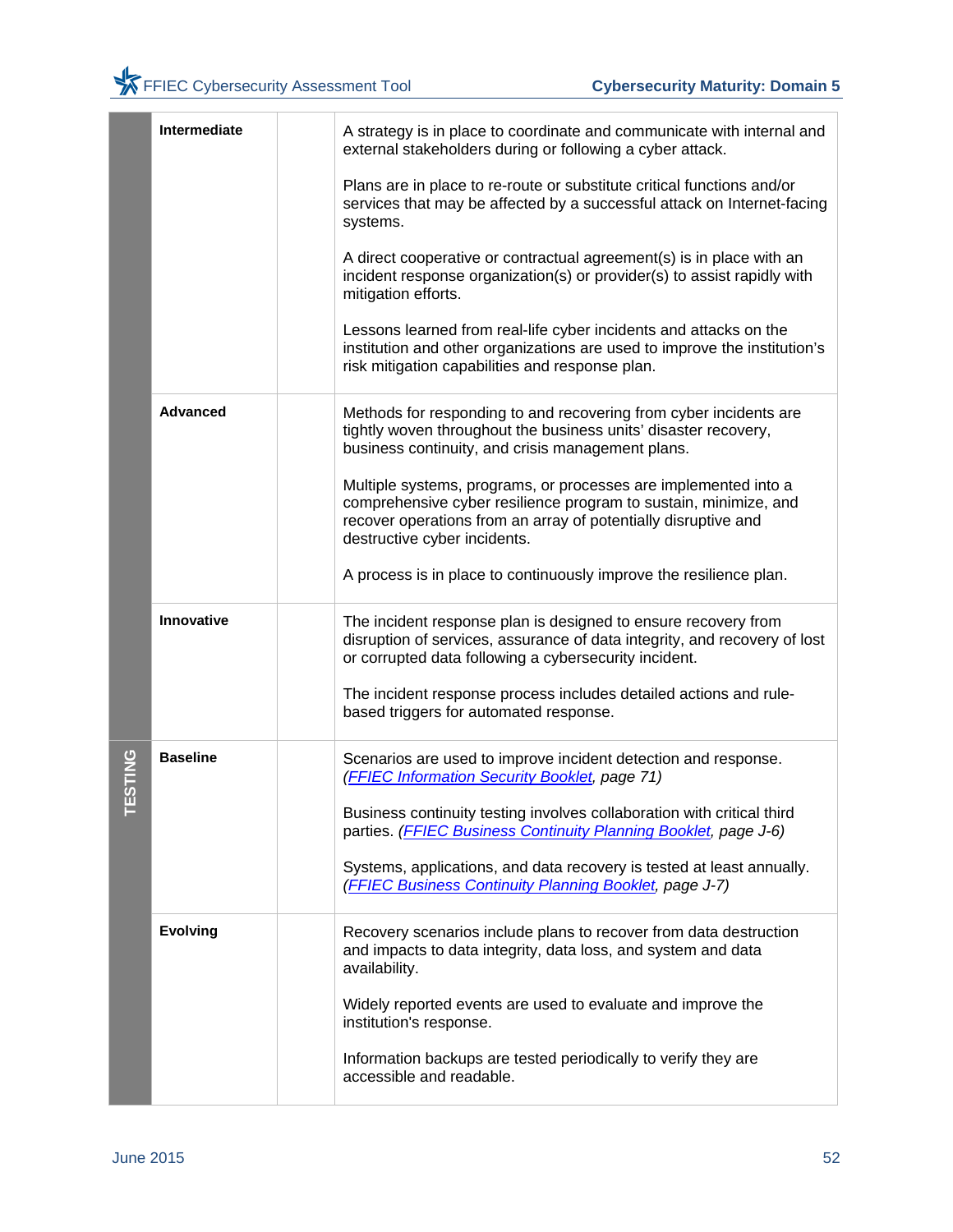| Intermediate    | Cyber-attack scenarios are analyzed to determine potential impact to<br>critical business processes.                                                                                                                                 |
|-----------------|--------------------------------------------------------------------------------------------------------------------------------------------------------------------------------------------------------------------------------------|
|                 | The institution participates in sector-specific cyber exercises or<br>scenarios (e.g., FS-ISAC Cyber Attack (against) Payment Processors<br>$(CAPP)$ ).                                                                              |
|                 | Resilience testing is based on analysis and identification of realistic<br>and highly likely threats as well as new and emerging threats facing<br>the institution.                                                                  |
|                 | The critical online systems and processes are tested to withstand<br>stresses for extended periods (e.g., DDoS).                                                                                                                     |
|                 | The results of cyber event exercises are used to improve the incident<br>response plan and automated triggers.                                                                                                                       |
| <b>Advanced</b> | Resilience testing is comprehensive and coordinated across all critical<br>business functions.                                                                                                                                       |
|                 | The institution validates that it is able to recover from cyber events<br>similar to by known sophisticated attacks at other organizations.                                                                                          |
|                 | Incident response testing evaluates the institution from an attacker's<br>perspective to determine how the institution or its assets at critical<br>third parties may be targeted.                                                   |
|                 | The institution corrects root causes for problems discovered during<br>cybersecurity resilience testing.                                                                                                                             |
|                 | Cybersecurity incident scenarios involving significant financial loss are<br>used to stress test the institution's risk management.                                                                                                  |
| Innovative      | The institution tests the ability to shift business processes or functions<br>between different processing centers or technology systems for cyber<br>incidents without interruption to business or loss of productivity or<br>data. |
|                 | The institution has validated that it is able to remediate systems<br>damaged by zero-day attacks to maintain current recovery time<br>objectives.                                                                                   |
|                 | The institution is leading the development of more realistic test<br>environments.                                                                                                                                                   |
|                 | Cyber incident scenarios are used to stress test potential financial<br>losses across the sector.                                                                                                                                    |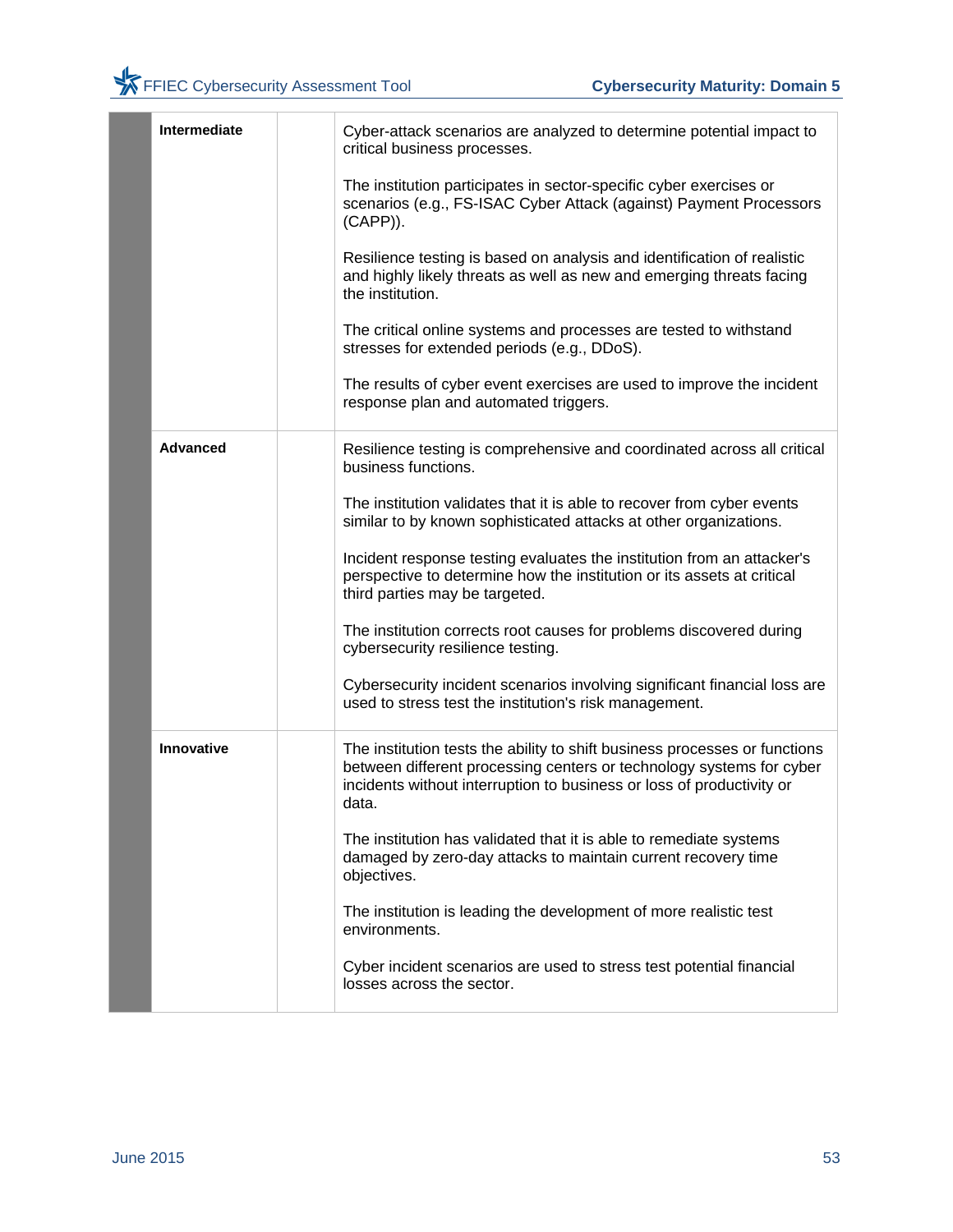|                  |                 | <b>Assessment Factor: Detection, Response, and Mitigation</b>                                                                                                                                                                                                                                                                                                                                                                                                                                                                                                                                                                                                                                                                                      |
|------------------|-----------------|----------------------------------------------------------------------------------------------------------------------------------------------------------------------------------------------------------------------------------------------------------------------------------------------------------------------------------------------------------------------------------------------------------------------------------------------------------------------------------------------------------------------------------------------------------------------------------------------------------------------------------------------------------------------------------------------------------------------------------------------------|
| <b>DETECTION</b> | <b>Baseline</b> | Alert parameters are set for detecting information security incidents that<br>prompt mitigating actions. (FFIEC Information Security Booklet, page 43)<br>System performance reports contain information that can be used as a<br>risk indicator to detect information security incidents. (FFIEC Information<br>Security Booklet, page 86)<br>Tools and processes are in place to detect, alert, and trigger the incident<br>response program. (FFIEC Information Security Booklet, page 84)                                                                                                                                                                                                                                                      |
|                  | <b>Evolving</b> | The institution has processes to detect and alert the incident response<br>team when potential insider activity manifests that could lead to data theft<br>or destruction.                                                                                                                                                                                                                                                                                                                                                                                                                                                                                                                                                                         |
|                  | Intermediate    | The incident response program is triggered when anomalous behaviors<br>and attack patterns or signatures are detected.<br>The institution has the ability to discover infiltration, before the attacker<br>traverses across systems, establishes a foothold, steals information, or<br>causes damage to data and systems.<br>Incidents are detected in real time through automated processes that<br>include instant alerts to appropriate personnel who can respond.<br>Network and system alerts are correlated across business units to better<br>detect and prevent multifaceted attacks (e.g., simultaneous DDoS attack<br>and account takeover).<br>Incident detection processes are capable of correlating events across the<br>enterprise. |
|                  | <b>Advanced</b> | Sophisticated and adaptive technologies are deployed that can detect and<br>alert the incident response team of specific tasks when threat indicators<br>across the enterprise indicate potential external and internal threats.<br>Automated tools are implemented to provide specialized security<br>monitoring based on the risk of the assets to detect and alert incident<br>response teams in real time.                                                                                                                                                                                                                                                                                                                                     |
|                  | Innovative      | The institution is able to detect and block zero-day attempts and inform<br>management and the incident response team in real time.                                                                                                                                                                                                                                                                                                                                                                                                                                                                                                                                                                                                                |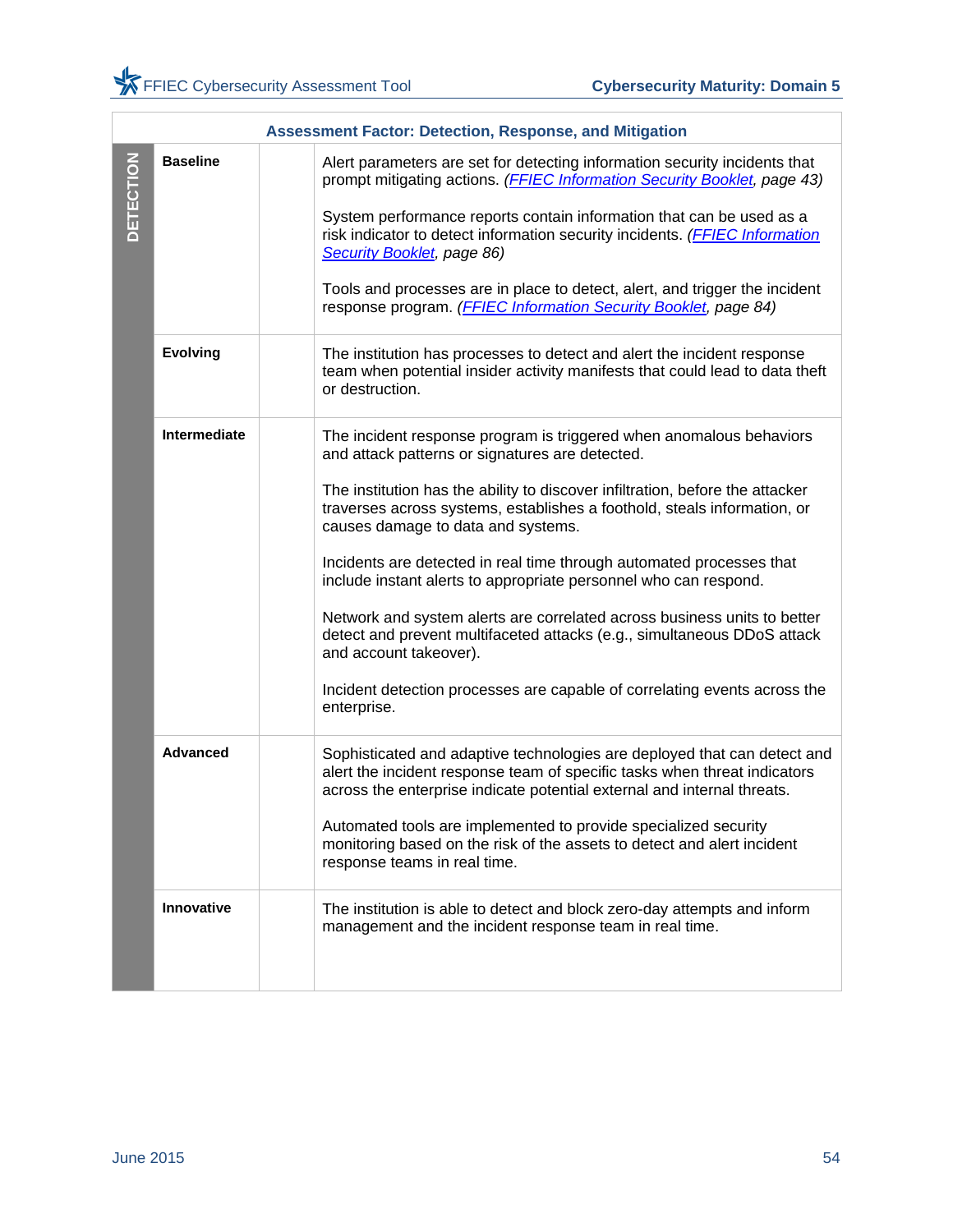| RESPONSE AND MITIGATION | <b>Baseline</b> | Appropriate steps are taken to contain and control an incident to prevent<br>further unauthorized access to or use of customer information. (FFIEC<br><b>Information Security Booklet, page 84)</b>                                                         |
|-------------------------|-----------------|-------------------------------------------------------------------------------------------------------------------------------------------------------------------------------------------------------------------------------------------------------------|
|                         | <b>Evolving</b> | The incident response plan is designed to prioritize incidents, enabling a<br>rapid response for significant cybersecurity incidents or vulnerabilities.                                                                                                    |
|                         |                 | A process is in place to help contain incidents and restore operations with<br>minimal service disruption.                                                                                                                                                  |
|                         |                 | Containment and mitigation strategies are developed for multiple incident<br>types (e.g., DDoS, malware).                                                                                                                                                   |
|                         |                 | Procedures include containment strategies and notifying potentially<br>impacted third parties.                                                                                                                                                              |
|                         |                 | Processes are in place to trigger the incident response program when an<br>incident occurs at a third party.                                                                                                                                                |
|                         |                 | Records are generated to support incident investigation and mitigation.                                                                                                                                                                                     |
|                         |                 | The institution calls upon third parties, as needed, to provide mitigation<br>services.                                                                                                                                                                     |
|                         |                 | Analysis of events is used to improve the institution's security measures<br>and policies.                                                                                                                                                                  |
|                         | Intermediate    | Analysis of security incidents is performed in the early stages of an<br>intrusion to minimize the impact of the incident.                                                                                                                                  |
|                         |                 | Any changes to systems/applications or to access entitlements necessary<br>for incident management are reviewed by management for formal<br>approval before implementation.                                                                                 |
|                         |                 | Processes are in place to ensure assets affected by a security incident<br>that cannot be returned to operational status are quarantined, removed,<br>disposed of, and/or replaced.                                                                         |
|                         |                 | Processes are in place to ensure that restored assets are appropriately<br>reconfigured and thoroughly tested before being placed back into<br>operation.                                                                                                   |
|                         | Advanced        | The incident management function collaborates effectively with the cyber<br>threat intelligence function during an incident.                                                                                                                                |
|                         |                 | Links between threat intelligence, network operations, and incident<br>response allow for proactive response to potential incidents.                                                                                                                        |
|                         |                 | Technical measures apply defense-in-depth techniques such as deep-<br>packet inspection and black holing for detection and timely response to<br>network-based attacks associated with anomalous ingress or egress<br>traffic patterns and/or DDoS attacks. |
|                         |                 |                                                                                                                                                                                                                                                             |
| <b>June 2015</b>        |                 | 55                                                                                                                                                                                                                                                          |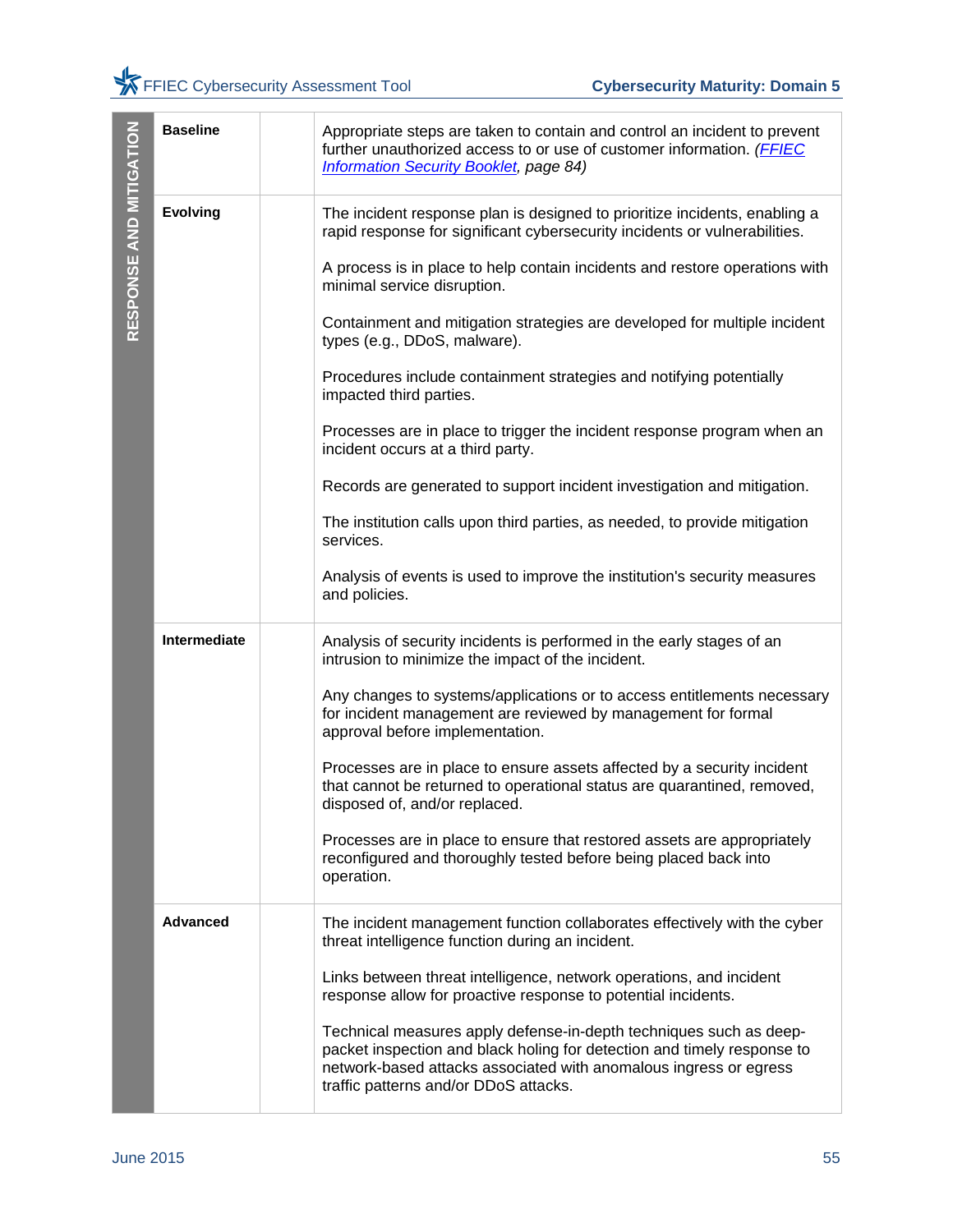|                          | Innovative          | The institution's risk management of significant cyber incidents results in<br>limited to no disruptions to critical services.                                                                                                                                                                  |
|--------------------------|---------------------|-------------------------------------------------------------------------------------------------------------------------------------------------------------------------------------------------------------------------------------------------------------------------------------------------|
|                          |                     | The technology infrastructure has been engineered to limit the effects of a<br>cyber attack on the production environment from migrating to the backup<br>environment (e.g., air-gapped environment and processes).                                                                             |
|                          |                     | <b>Assessment Factor: Escalation and Reporting</b>                                                                                                                                                                                                                                              |
| ESCALATION AND REPORTING | <b>Baseline</b>     | A process exists to contact personnel who are responsible for analyzing<br>and responding to an incident. (FFIEC Information Security Booklet,<br>page 83)                                                                                                                                      |
|                          |                     | Procedures exist to notify customers, regulators, and law enforcement as<br>required or necessary when the institution becomes aware of an incident<br>involving the unauthorized access to or use of sensitive customer<br>information. ( <b>FFIEC Information Security Booklet</b> , page 84) |
|                          |                     | The institution prepares an annual report of security incidents or violations<br>for the board or an appropriate board committee. (FFIEC Information<br>Security Booklet, page 5)                                                                                                               |
|                          |                     | Incidents are classified, logged, and tracked. (FFIEC Operations Booklet,<br>page 28)                                                                                                                                                                                                           |
|                          | <b>Evolving</b>     | Criteria have been established for escalating cyber incidents or<br>vulnerabilities to the board and senior management based on the<br>potential impact and criticality of the risk.                                                                                                            |
|                          |                     | Regulators, law enforcement, and service providers, as appropriate, are<br>notified when the institution is aware of any unauthorized access to<br>systems or a cyber incident occurs that could result in degradation of<br>services.                                                          |
|                          |                     | Tracked cyber incidents are correlated for trend analysis and reporting.                                                                                                                                                                                                                        |
|                          | <b>Intermediate</b> | Employees that are essential to mitigate the risk (e.g., fraud, business<br>resilience) know their role in incident escalation.                                                                                                                                                                 |
|                          |                     | A communication plan is used to notify other organizations, including third<br>parties, of incidents that may affect them or their customers.                                                                                                                                                   |
|                          |                     | An external communication plan is used for notifying media regarding<br>incidents when applicable.                                                                                                                                                                                              |
|                          | <b>Advanced</b>     | The institution has established quantitative and qualitative metrics for the<br>cybersecurity incident response process.                                                                                                                                                                        |
|                          |                     | Detailed metrics, dashboards, and/or scorecards outlining cyber incidents<br>and events are provided to management and are part of the board<br>meeting package.                                                                                                                                |